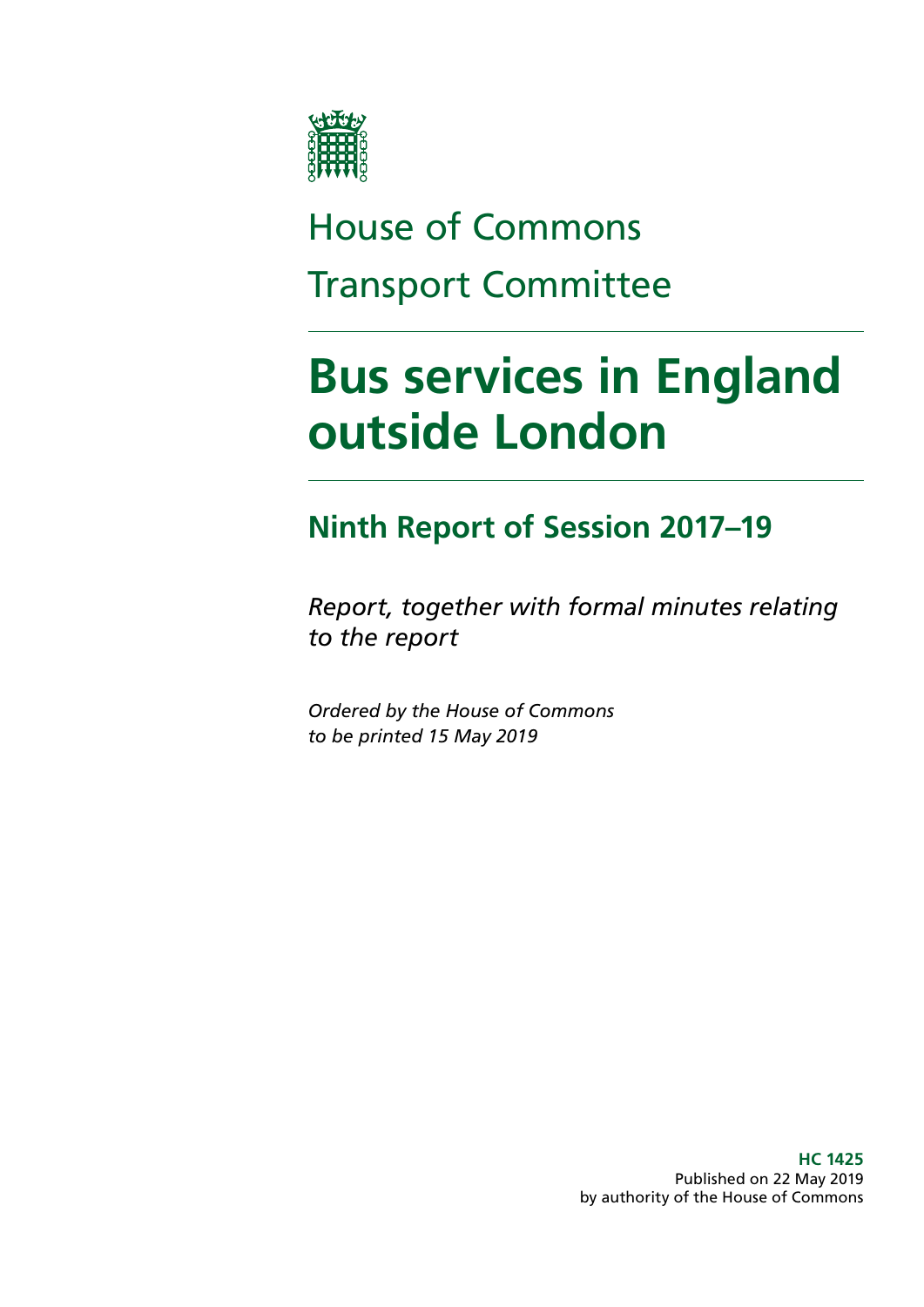#### **Transport Committee**

The Transport Committee is appointed by the House of Commons to examine the expenditure, administration, and policy of the Department for Transport and its associated public bodies.

#### **Current membership**

[Lilian Greenwood MP](http://www.parliament.uk/biographies/commons/lilian-greenwood/4029) (*Labour, Nottingham South*) (Chair) [Jack Brereton MP](https://www.parliament.uk/biographies/commons/jack-brereton/4643) (*Conservative, Stoke-on-Trent South*) [Ruth Cadbury MP](https://www.parliament.uk/biographies/commons/ruth-cadbury/4389) (*Labour, Brentford and Isleworth*) [Robert Courts MP](https://www.parliament.uk/biographies/commons/robert-courts/4589) (*Conservative, Witney*) [Ronnie Cowan MP](https://www.parliament.uk/biographies/commons/ronnie-cowan/4465) (*Scottish National Party, Inverclyde*) [Steve Double MP](https://www.parliament.uk/biographies/commons/steve-double/4452) (*Conservative, St Austell and Newquay*) [Paul Girvan MP](https://www.parliament.uk/biographies/commons/paul-girvan/4633) (*Democratic Unionist Party, South Antrim*) [Huw Merriman MP](https://www.parliament.uk/biographies/commons/huw-merriman/4442) (*Conservative, Bexhill and Battle*) [Grahame Morris MP](https://www.parliament.uk/biographies/commons/grahame-morris/3973) (*Labour, Easington*) [Graham Stringer MP](https://www.parliament.uk/biographies/commons/graham-stringer/449) (*Labour, Blackley and Broughton*) [Daniel Zeichner MP](https://www.parliament.uk/biographies/commons/daniel-zeichner/4382) (*Labour, Cambridge*)

#### **Powers**

The committee is one of the departmental select committees, the powers of which are set out in House of Commons Standing Orders, principally in SO No 152. These are available on the internet via [www.parliament.uk.](http://www.parliament.uk/)

#### **Publication**

© Parliamentary Copyright House of Commons 2019. This publication may be reproduced under the terms of the Open Parliament Licence, which is published at [www.parliament.uk/copyright](https://www.parliament.uk/copyright).

Committee reports are published on the Committee's website at [www.parliament.uk/transcom](http://www.parliament.uk/transcom) and in print by Order of the House.

Evidence relating to this report is published on the [inquiry publications page](https://www.parliament.uk/business/committees/committees-a-z/commons-select/transport-committee/inquiries/parliament-2017/health-of-bus-market-17-19/) of the Committee's website.

#### **Committee staff**

The current staff of the Committee are Gordon Clarke (Committee Clerk), Ed Faulkner (Second Clerk), Louise Butcher (Senior Committee Specialist), Nerys Davies (Committee Specialist), Deborah Courtney (Senior Committee Assistant), Michelle Owens, (Committee Assistant), Estelle Currie (Senior Media Officer) and Oliver Florence (Media Officer).

#### **Contacts**

All correspondence should be addressed to the Clerk of the Transport Committee, House of Commons, London SW1A 0AA. The telephone number for general enquiries is 020 7219 3266; the Committee's email address is [transcom@parliament.uk.](mailto:transcom%40parliament.uk?subject=)

You can follow the Committee on Twitter using [@CommonsTrans](https://twitter.com/CommonsTrans?ref_src=twsrc%5Egoogle%7Ctwcamp%5Eserp%7Ctwgr%5Eauthor)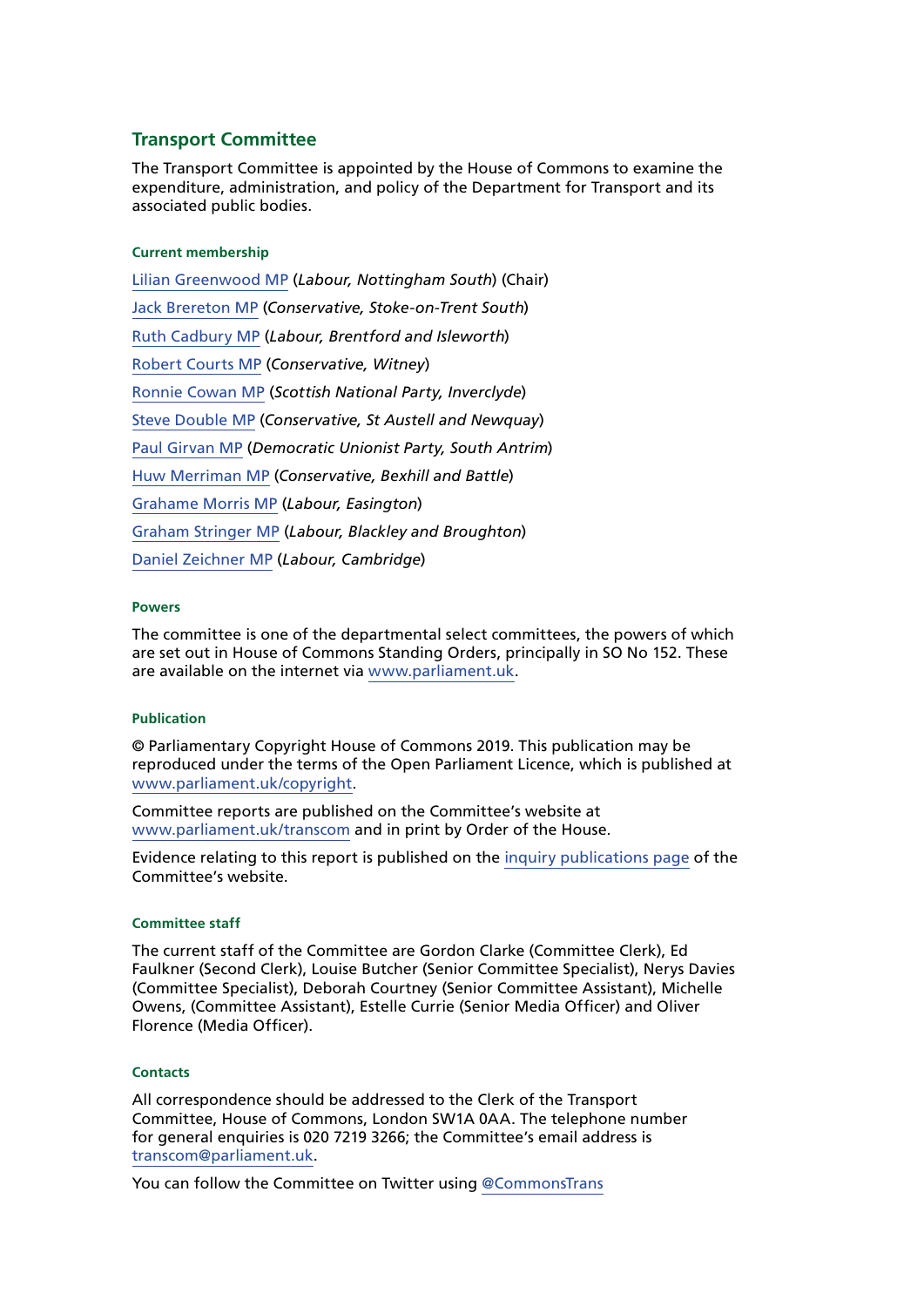<u> 1980 - Johann Barn, amerikan besteman besteman besteman besteman besteman besteman besteman besteman bestema</u>

## **Contents**

| <b>Summary</b> |                                           | 3  |
|----------------|-------------------------------------------|----|
|                | <b>Conclusions and recommendations</b>    | 6  |
| 1              | <b>Introduction</b>                       | 12 |
|                | Our inquiry                               | 12 |
| $\overline{2}$ | <b>Delivering bus services</b>            | 14 |
|                | Bus use in England outside London         | 14 |
|                | <b>Bus operating models</b>               | 15 |
|                | Bus Services Act 2017-Franchising         | 16 |
|                | Bus Services Act 2017-Partnership working | 17 |
|                | Voluntary bus partnerships                | 17 |
| 3              | <b>Funding of bus services</b>            | 19 |
|                | Certainty of funding                      | 19 |
|                | <b>Bus Service Operators Grant (BSOG)</b> | 20 |
|                | Concessionary fare reimbursement          | 22 |
|                | <b>Total Transport</b>                    | 23 |
|                | Bidding for grants for bus services       | 24 |
|                | Socially necessary services               | 25 |
| 4              | <b>Barriers to travel</b>                 | 27 |
|                | Congestion                                | 27 |
|                | <b>Modal shift</b>                        | 28 |
|                | <b>Bus priority measures</b>              | 31 |
|                | Moving traffic offences                   | 33 |
|                | Information about buses                   | 34 |
|                | Sources of information                    | 34 |
|                | <b>Real Time Information</b>              | 35 |
|                | <b>Audio Visual announcements</b>         | 36 |
|                | Drivers' role in providing information    | 36 |
|                | <b>Tickets and fares</b>                  | 38 |
|                | Young people's fares                      | 39 |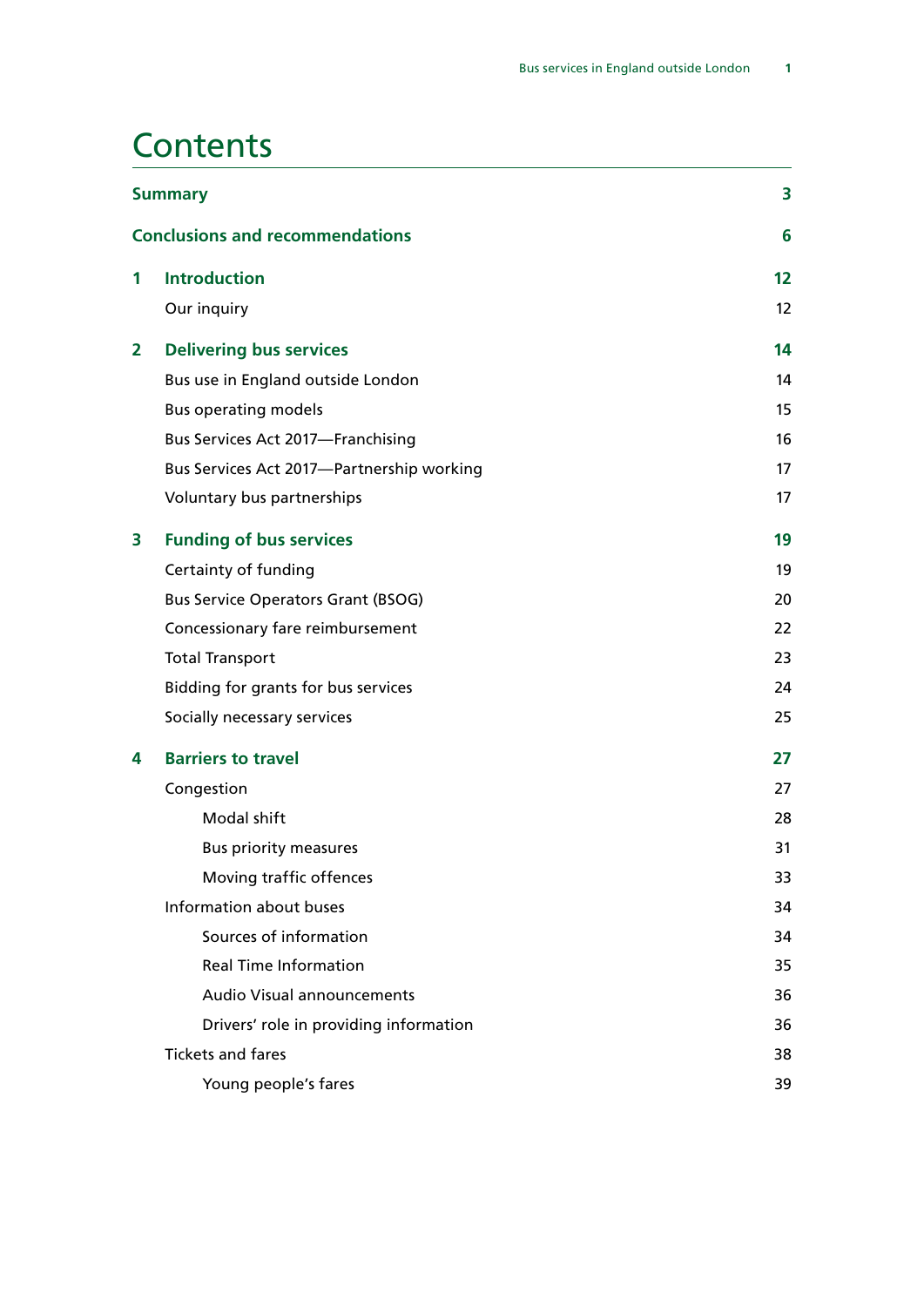| $5 -$ | <b>Planning and buses</b>                                        | 40 |
|-------|------------------------------------------------------------------|----|
|       | 6 A bus strategy                                                 | 42 |
|       | <b>Formal minutes</b>                                            | 44 |
|       | <b>Witnesses</b>                                                 | 45 |
|       | <b>Published written evidence</b>                                | 46 |
|       | List of Reports from the Committee during the current Parliament | 52 |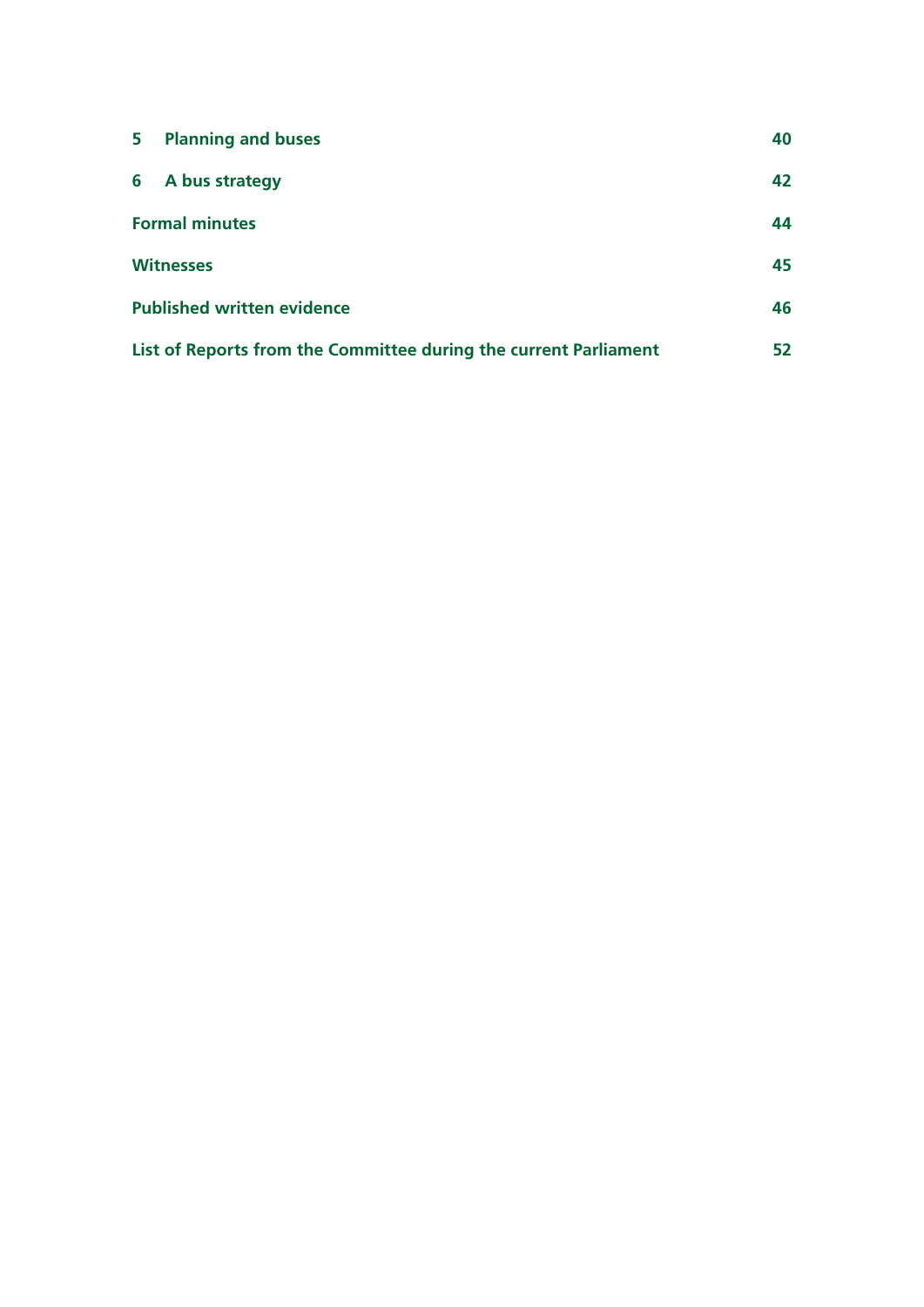## <span id="page-4-0"></span>Summary

The deregulation of bus services outside London in the 1980s was meant to address the steady decline in bus use since the 1950s and bring in a new era of bus travel. In the 1984 Buses White Paper the then Government asserted that:

> Without the dead hand of restrictive regulation fares could be reduced now on many bus routes and the operator would still make a profit. New and better services would be provided. More people would travel.

> [...] bus operators will look keenly to see where and when people want to travel. If one operator fails to provide a service that is wanted, another  $will<sup>1</sup>$

Successive governments have stuck with deregulation, but the promised benefits have never materialised. Deregulation has, at best, done little more than slow the decline in bus use.

Without buses people would not be able to get to work, places of education, healthcare appointments or travel for leisure or social reasons. Nearly three in every five journeys by public transport in Great Britain were by bus in 2017/18. However, in most parts of England bus use is falling and hundreds of bus routes have been withdrawn. This has direct consequences for people's lives. Without buses people face the unpalatable choice of using cars and taxis or giving up work or educational opportunities entirely. This also narrows their choice around such opportunities. We heard that buses are not reliable, making it difficult for people to get to work or medical appointments on time. We also heard that routes are often too far from people's work, home, school, college or other places they need to visit.

If this trend continues not only will it make it difficult for those who use the bus the most—and particularly those who, for economic, social or health reasons, have no alternative—it will have both economic and environmental impacts. It would reduce economic growth and make congestion and air quality worse as people move from buses to cars and taxis.

In most places local authorities help to fund socially necessary services, where such services are not being provided on a commercial basis by a bus operator. Financial pressure on all non-statutory council services is, however, putting such routes at risk. Routes are being withdrawn, or their frequency reduced, and the communities they serve are becoming isolated.

Bus passengers want reliable and timely services, they want to know when and where a bus will turn up. Congestion is not the only reason that buses can be unreliable, but it has a major impact on reliability. Unlike other factors, like bus or driver availability, bus operators can do little to address it. Tackling congestion, by using bus priority measures or encouraging people out of cars and onto buses—modal shift—will not only improve reliability but will also improve air quality. Better bus reliability could encourage other people to leave their car at home and take the bus instead, further reducing congestion.

1 Department of Transport, Buses, Command paper 9300, July 1984 paras 1.4–1.6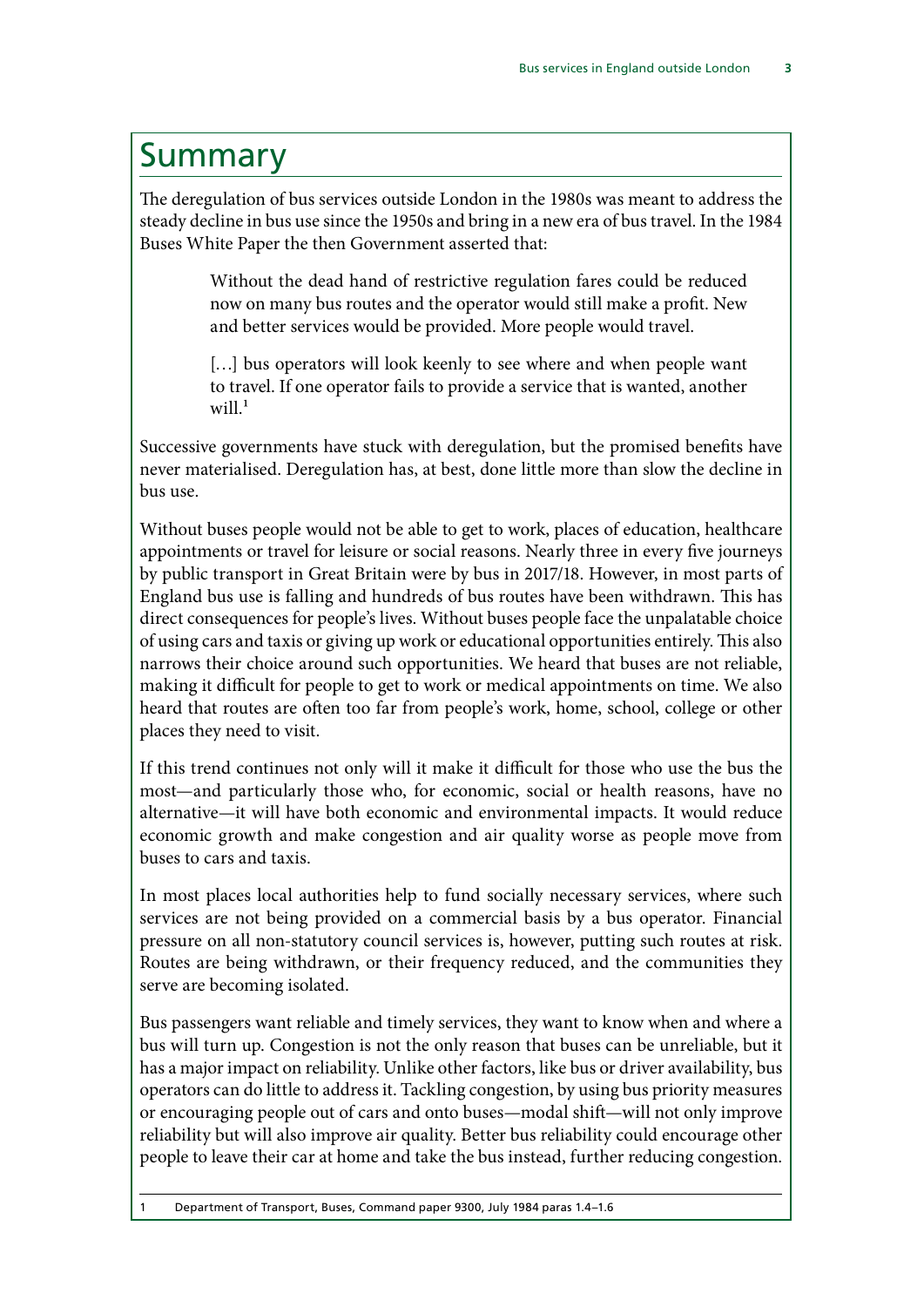Bus priority measures can be deployed best when local authorities work with bus operators to understand pinch points and where such measures can make the most difference. Active enforcement of these bus priority measures by local authorities achieves the most effective results. We recommend that local authorities be given the powers they need to enforce moving traffic violations. We recommend also that the Government update its guidance on bus priority measures to better reflect new technologies.

We believe that bus services need to be more passenger focused. It is important too to think about the people that currently choose not to use the bus. Getting people out of cars and into buses—modal shift—is a major part of reducing congestion. Making sure people have correct and timely information about tickets, fares and when buses will arrive makes bus use more convenient and can entice new passengers. We recommend that the Government and bus operators invest more to make sure that passengers can access the right information how, where and when they need it.

Having options for bus travel built into new developments can be an effective way of encouraging people to change from cars to public transport. This works best when planning teams and transport teams work together within local authorities. At present too many new developments or changes to services, like relocating doctors' surgeries, housing offices or hospitals, do not have adequate access to public transport.

Successive governments have tried to improve services for passengers by legislating for different bus operating models, where local authorities and bus operators work together: quality contracts, advanced quality partnerships, enhanced partnerships and franchising. Most bus partnerships are voluntary, with no legal framework, and some of the models provided for in legislation have never been used. Some areas can adopt any of the statutory models they like, while others must seek the permission of the Secretary of State. The Committee believes local authorities are best placed to know which model is right for their area, and recommends that the Government bring forward legislative proposals to make all models available to all areas on the same basis.

Funding for buses mainly comes through bus passenger fares but the Government, through a variety of mechanisms, provides over 40% of the money. A lack of long-term funding means that money from the Government is often seen by local authorities and bus operators as uncoordinated and fragmented. Long-term certainty over Government funding would mean that bus operators and local authorities could plan bus networks more effectively than they do now. The Committee recommends the Government consider how funding of bus services could be reformed to give local authorities and bus operators greater certainty about funding. The Government has long-term funding plans for roads and for rail investment; it seems strange not to have a similar plan for the most used form of public transport.

We recognise that it is unlikely there will be more funding available from the Government for bus services. As well as a long-term funding settlement, the Government needs to ensure current funding is used to best effect and helps to increase bus use. This will require reform of some of the current funding mechanisms, like the Bus Service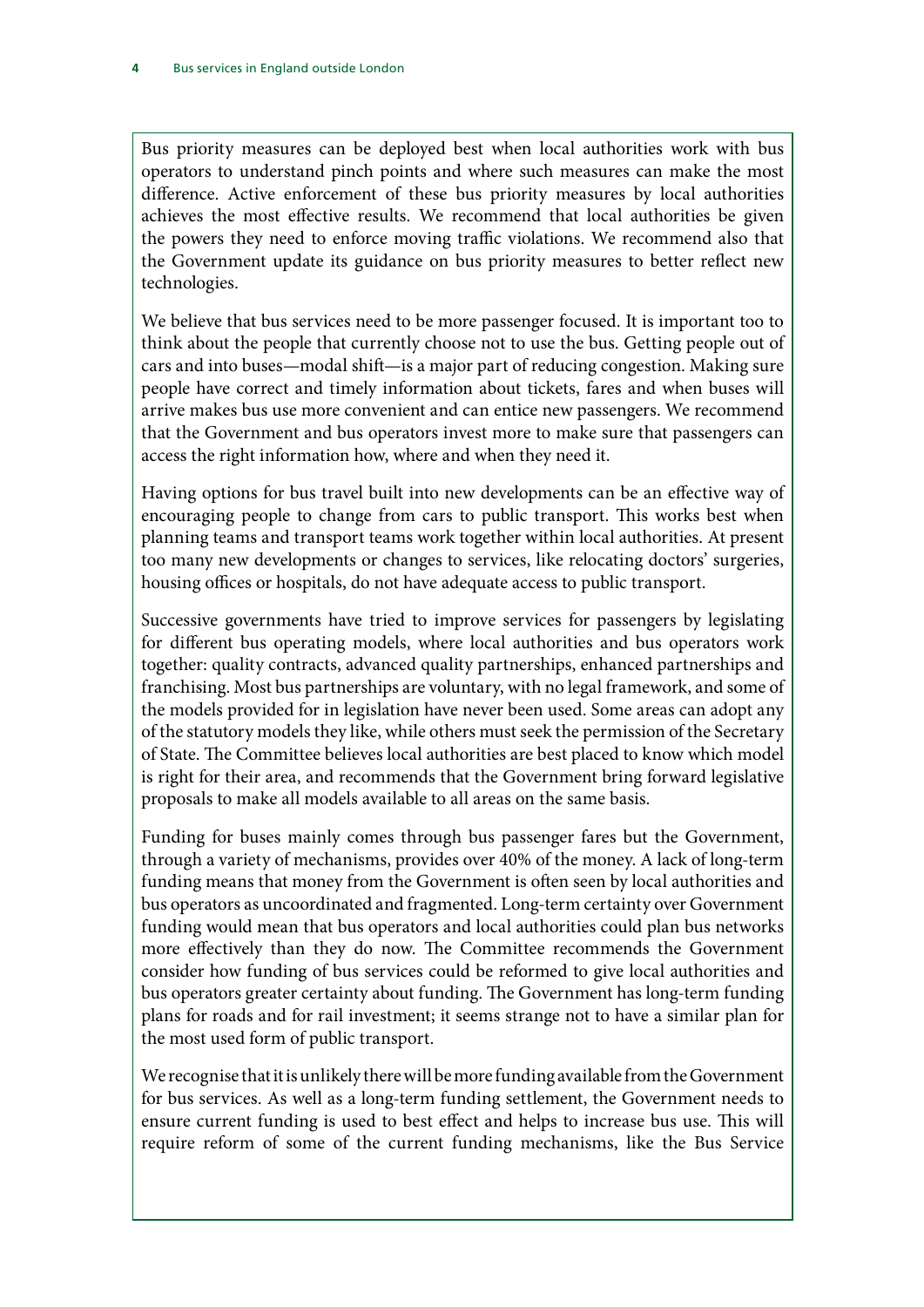Operators Grant. Some investments, like investment in low carbon buses, will not return the greatest value for money unless they are accompanied by measures that will get people out of cars and onto buses.

The Committee concludes that a bus strategy is needed to halt the decline in bus use and give passengers a fairer deal. The Government has not provided evidence that it has tried to halt or reverse the decline in bus use and bus passenger numbers are still falling. Given the scale of the contribution that taxpayers make to funding bus services we conclude that the Government should more clearly set out what it expects to achieve from this investment. Any strategy must be passenger focused but should also address the reasons why people choose not to use buses and what changes are needed to encourage them to make a different choice. A strategy would give a clear indication that there was ambition to improve bus services and provide a single point of reference for local authorities and bus operators to increase bus use. This strategy could:

- set out clearly the Government's ambitions for increasing bus ridership;
- show how the full suite of operating models can be made available to all local authorities;
- describe a more stable and multi-year funding framework;
- assess the evidence for the effectiveness of bus priority measures, and provide information on good practice in their use and examples of where they have worked; and
- provide a framework for setting and tracking targets for modal shift, while also providing examples of the kinds of things local authorities could do to meet such targets.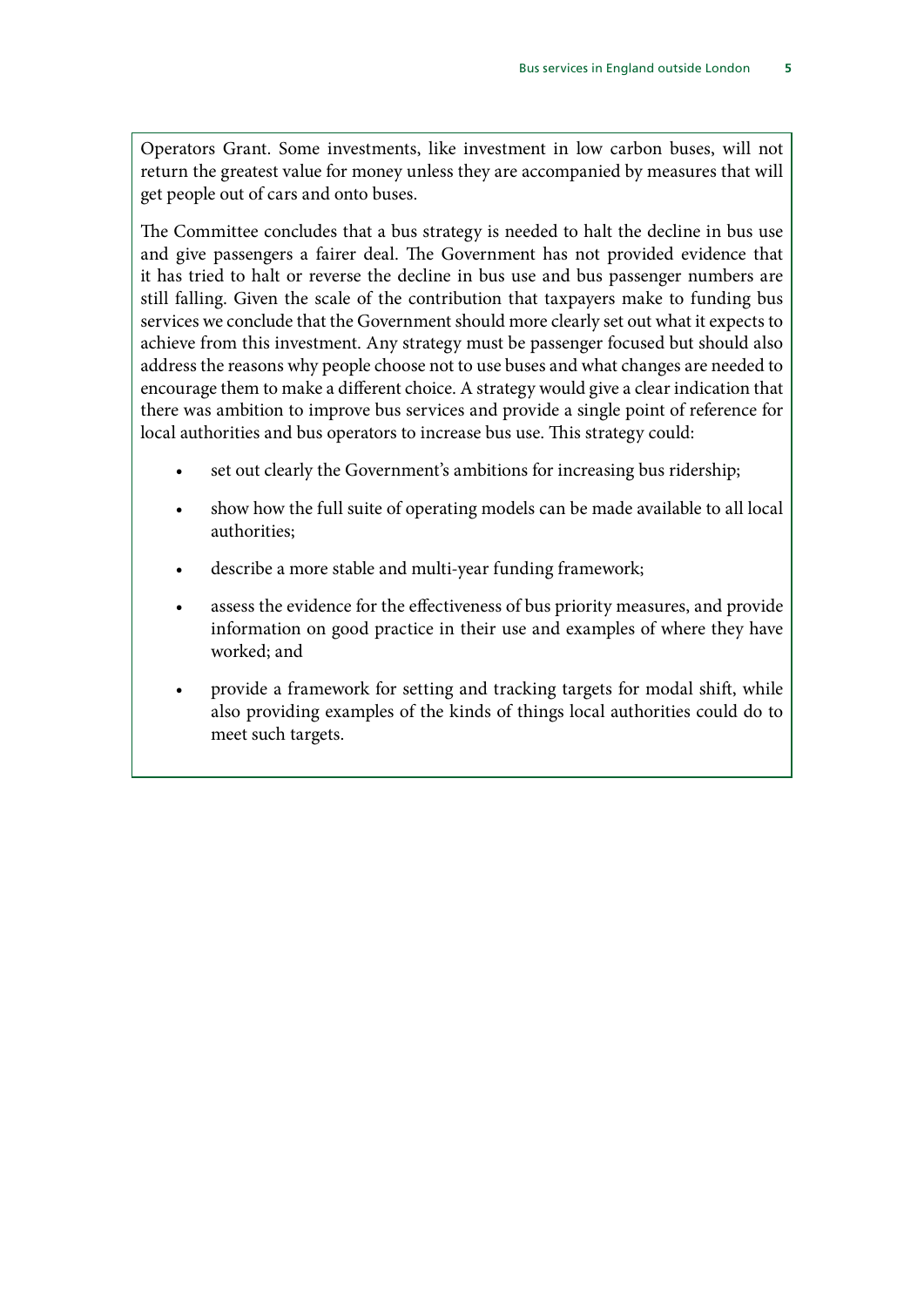# <span id="page-7-0"></span>Conclusions and recommendations

### Delivering bus services

- 1. A range of bus service operating models is available across England, but only some areas have automatic rights to certain models, while others must apply for these rights. The Government has also put in place legislation to prevent local authorities from creating new municipal bus companies. We do not see why all local authorities should not have access to all bus operating models. We believe that local authorities should be able to choose the best model for their area and all areas should have the same rights to manage bus services using the full suite of operating models in a way that they believe best meets their local needs. (Paragraph 25)
- 2. *We recommend that the full suite of operating models, including franchising, should*  be available to all local authorities, without the extra condition of going through *the Secretary of State. In addition, all local authorities should have the option of creating a municipal bus company. The Department for Transport should not be the gatekeeper for which operating models local authorities decide are most appropriate for providing bus services in their areas. This should be left to local authorities to decide for themselves.* (Paragraph 26)
- 3. It is difficult to understand why the Secretary of State has not brought forward the necessary orders to enable franchising to proceed. *We recommend that the Government do so immediately.* (Paragraph 27)

### Funding of bus services

- 4. We recognise that in the current financial situation additional funding for bus services is not likely to be found. Whilst we would welcome more funding, the Government and local authorities need to think about how best to spend the funds they already have. Consistent long-term funding for local authorities would help to provide local authorities and bus operators with a degree of certainty, making it possible for them to plan more effectively how to meet the needs of passengers. *We recommend that the Government bring forward a more stable multi-year funding model for local transport, including bus services, by the summer of 2020.* (Paragraph 33)
- 5. The Bus Service Operators Grant (BSOG) is clearly in need of reform. The Government claims that it is committed to reforming BSOG, but for five years little has happened. It now looks like no decision will be taken until after the 2019 Spending Review. The arrangements for BSOG appear to have evolved organically and there is no obvious rationale for the different arrangements under which payments can be made, or the different choices some local authorities can make in respect of the things for which BSOG is paid. In certain areas Government has recognised that local authorities are able to use this funding as they see fit, but this is not true everywhere. (Paragraph 38)
- 6. *We recommend that, before the start of the Spending Review later this year, the Government set out a plan for how BSOG will operate, what it is intended to achieve and how it will be reformed to achieve these aims.* (Paragraph 39)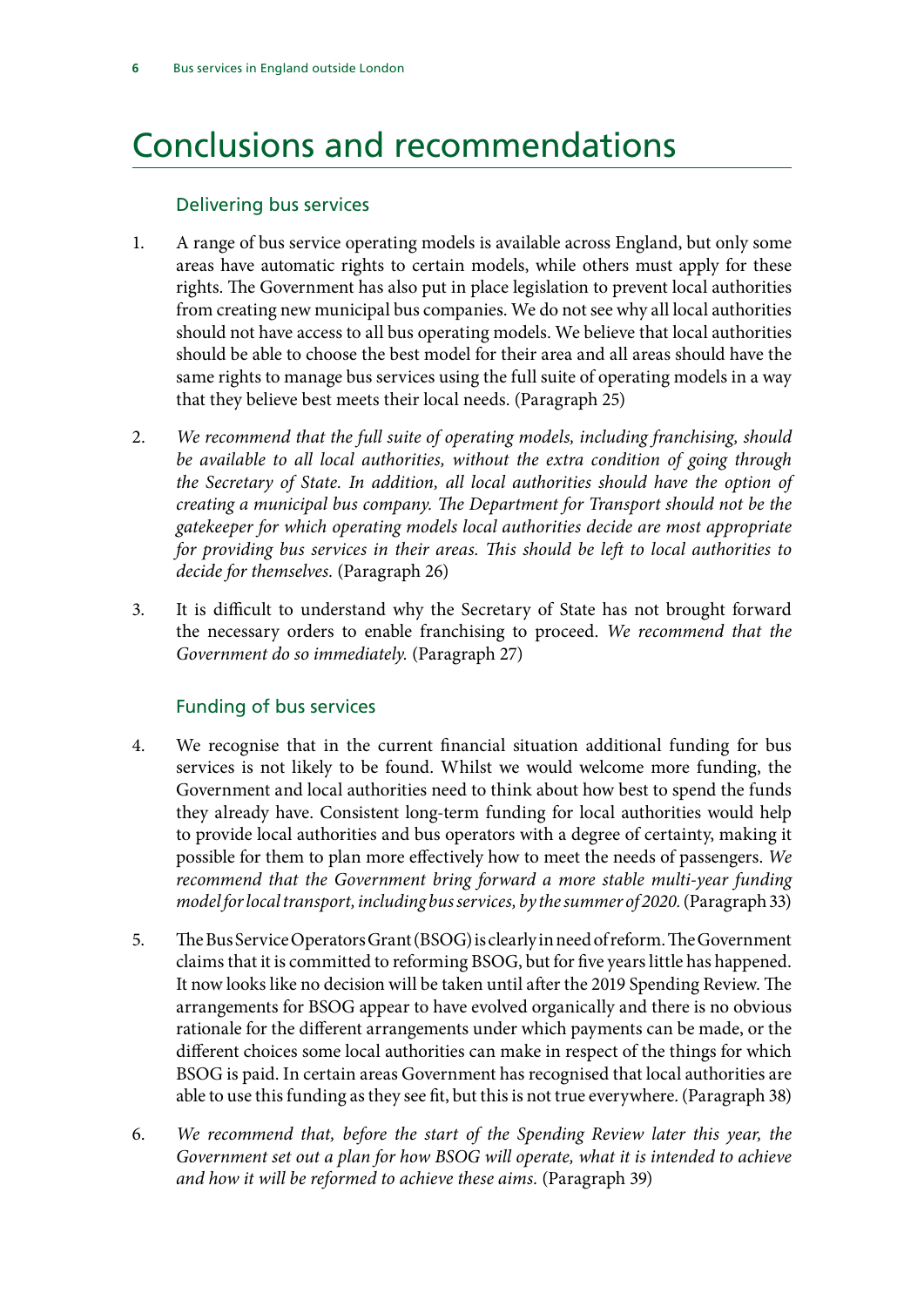- 7. At present reimbursement of concessionary fares for bus operators does not meet the principle of "no better and no worse off". This principal is objectively impossible to test. The reimbursement calculator given to local authorities by the Department for Transport is based on fares in 2005/06. Local authorities, with already stretched resources, often feel compelled to cover the shortfall. This potentially puts bus services at risk. If services are withdrawn it could have a disproportionate effect on vulnerable people, and they may become more isolated. This runs counter to the stated aim of the concessionary fares policy: improving the lives of older and disabled people. (Paragraph 44)
- 8. *We recommend that the Government review how it finances concessionary bus passes, and the guidance to local authorities on reimbursement of bus operators, with a view to meeting the principle of both local authorities and bus operators being "no better and no worse off". As a priority, the Government should re-baseline the reimbursement rates on ticket prices for 2017/18 prices; and should continue to re-baseline fares every four years so that the principle of "no better and no worse off" is maintained and the reimbursement rate remains broadly in line with current fares.* (Paragraph 45)
- 9. We intend to return to the issue of concessionary travel, across different modes of transport, later in the Parliament. (Paragraph 46)
- 10. We are pleased that the Government accepted our recommendation to introduce pilots for Total Transport and are encouraged by the positive stories we have heard of these pilots. However, we are concerned that it has taken the Government four years to publish an evaluation of the pilots. *We recommend the Government publishes its evaluation of the Total Transport pilots by the end of the summer 2019. If the results of the pilots are successful, the Government should continue to fund and roll out this approach.* (Paragraph 49)
- 11. Many local authorities lack the capacity and expertise to bid for grant funding. Local authorities with experience and expertise in formulating bids may be disproportionately benefitting from such funding. The Government has a responsibility to make funding accessible for all local authorities that could use it effectively to improve bus services in their area. *In the short term, the Government should directly inform all local authorities of the bid-for funding available. In the longer term, we recommend that there should be a review across all bid-for funding for buses from the Department for Transport. By the end of 2019 the Department should, in concert with the Local Government Association, assess and publish details of how much it costs local authorities to bid for this funding, whether they receive the funding or not.* (Paragraph 52)
- 12. In the absence of bus funding reform, the extent to which local authorities are able fund socially necessary services could be severely constrained. *We recommend that the Government review, as a matter of urgency, the financial ability of local authorities to fund socially necessary services and report on this by the end of 2019.* (Paragraph 56)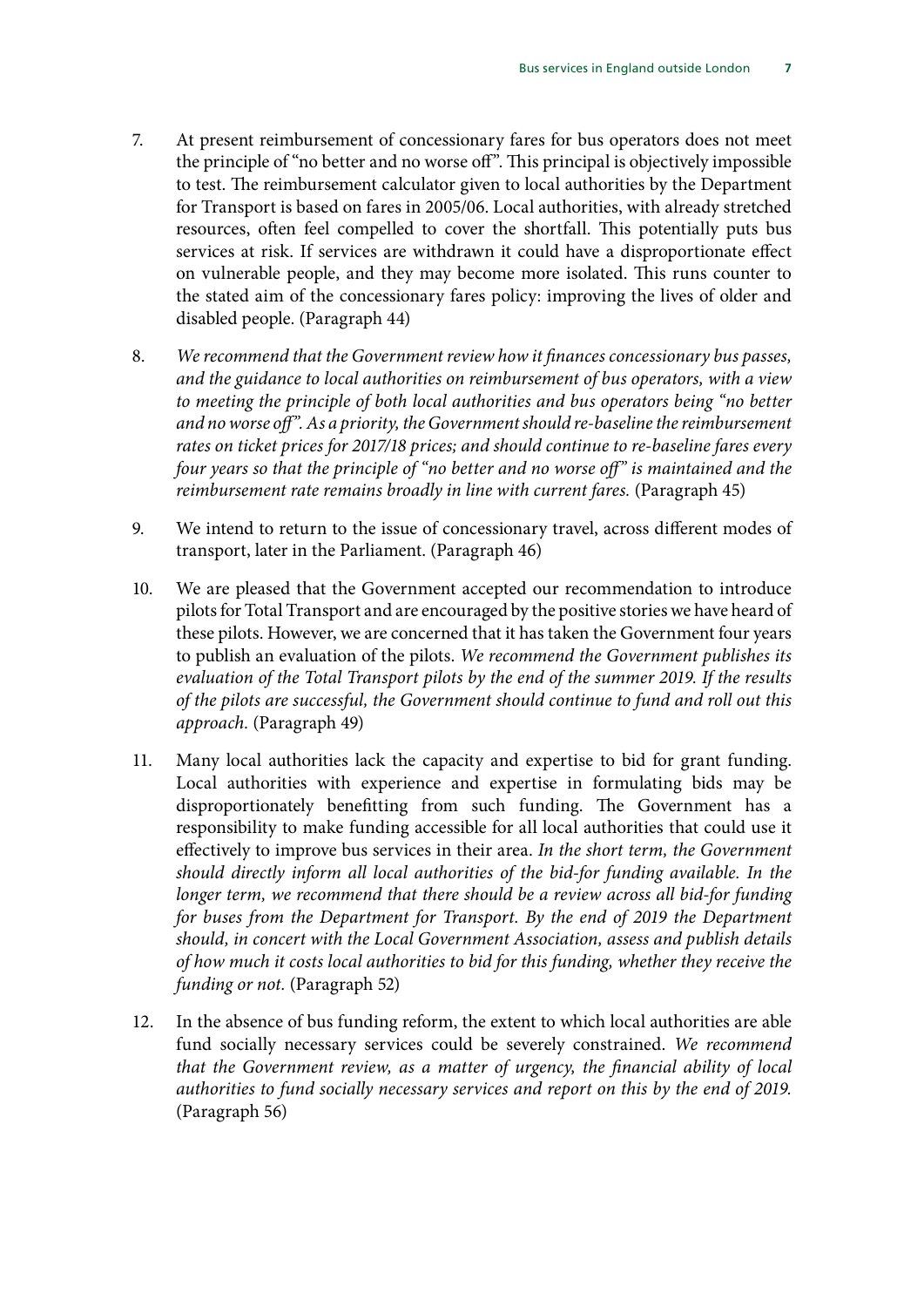13. While local authorities have the flexibility to make tendering decisions based on the particular circumstances of their locality, there is no clear direction or strategy about what services should be deemed necessary and protected. *The Government should define socially necessary services by the end of 2019, and provide guidance on the services it expects local authorities to prioritise when tendering for socially necessary services.* (Paragraph 57)

### Barriers to travel

- 14. Modal shift is essential to reduce congestion and tackle air quality issues. It is critical that the Government and local authorities encourage bus use. Local authorities can act to improve reliability through bus priority measures, but the value for money of any such investment would be increased if accompanied by measures to reduce car use and encourage modal shift, and if the Government acted to stop the cost of public transport rising relative to the cost of motoring. (Paragraph 67)
- 15. The Government must recognise the importance of modal shift to achieving many of their ambitions for reducing pollution and congestion. *We recommend that the Government sets targets for modal shift to meet the policy outcomes of cleaner air for towns and cities and bring forward specific actions for how modal shift will be achieved, including by encouraging people to switch from private car use to travel by bus or other forms of public transport.* (Paragraph 68)
- 16. If bus priority measures are seen to reduce congestion and increase bus speeds, it might give local politicians in other areas the incentive to take the sometimes difficult decisions to introduce such schemes. *The Government should review the evidence for the effectiveness of bus priority measures across England, with a view to demonstrating the value of these measures in reducing congestion and increasing bus speeds. Local authorities must have the evidence base they need to give bus priority measures proper consideration.* (Paragraph 74)
- 17. The Government's guidance is out of date and even the planning guidance the Department directed us to is at least eight years old. It is clearly unacceptable that the Government does not have up-to-date guidance on bus priority measures that is easily accessible to local authorities. Guidance needs to cover rural as well as urban areas, but producing guidance is not enough. The Government must also make sure there is an effective framework for sharing examples of good practice. The Government has an important role in highlighting and sharing the benefits of such schemes to bus users and non-bus users alike, including how much such schemes have increased bus use. (Paragraph 75)
- 18. *We recommend that by October 2019 the Government reviews, and updates as necessary, all guidance relating to bus priority measures. We also recommend that the Government creates a buses guidance portal on the GOV.UK website where all the guidance on bus priority measures and good practice can be easily accessed by local authorities. This can then be linked to by those providing additional information and examples of good practice, such as Greener Journeys.* (Paragraph 76)
- 19. Commencing Part 6 of the Traffic Management Act 2004 will have two benefits. It will enable local authorities to enforce the law, which should ease congestion, and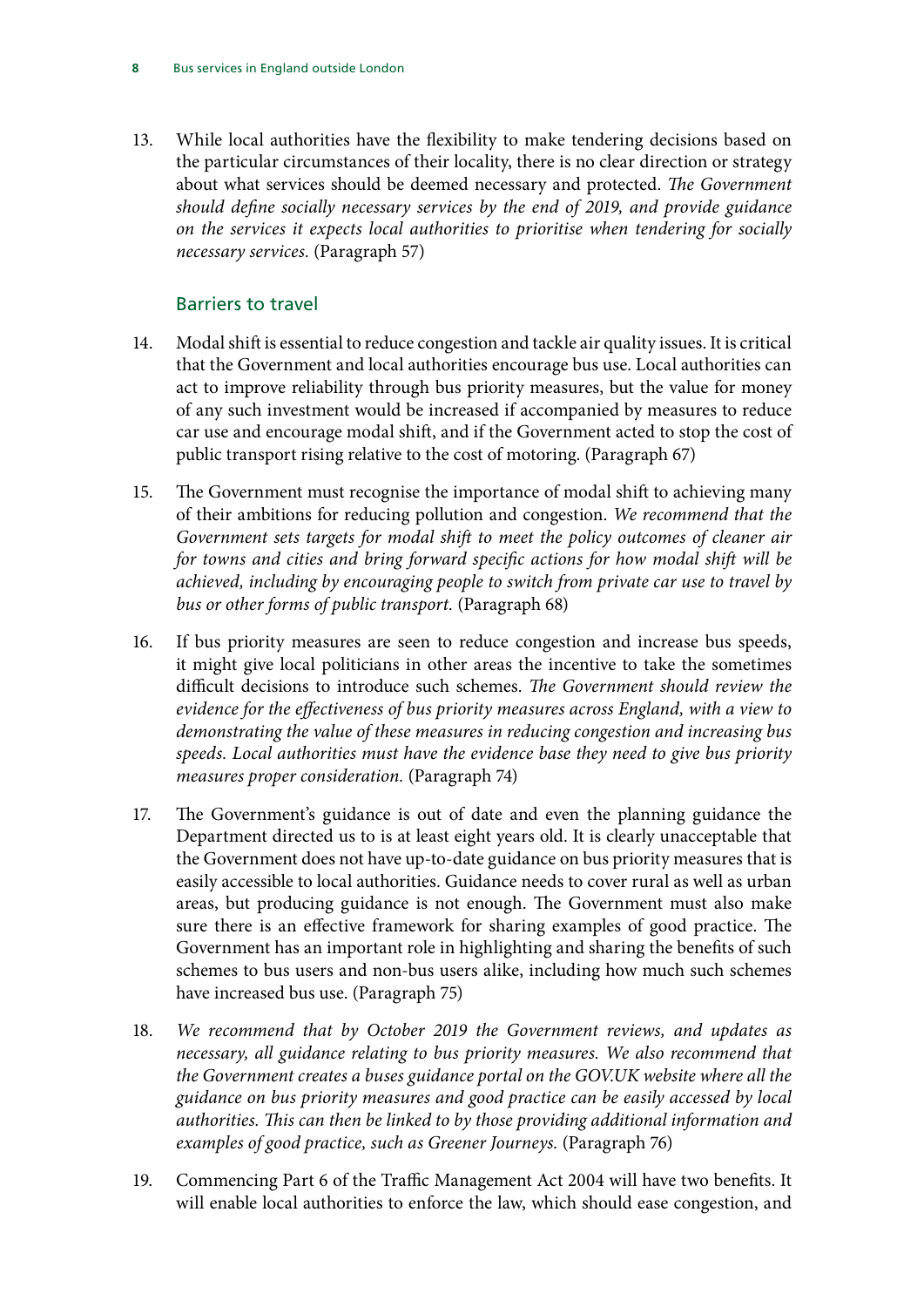it will also provide a revenue stream that local authorities could invest in measures to tackle congestion. As there is no ring-fenced funding available exclusively for bus priority measures we believe that the Government should welcome alternative ways of raising revenue to assist with improving bus services. *We recommend that Part 6 of the Traffic Management Act 2004 be commenced as soon as possible, as our predecessors have recommended twice before.* (Paragraph 81)

- 20. We welcome the investment in improving location information for local bus services. We await with interest the results of this investment, but we are concerned that the Government has not said when these services will be able to be accessed by bus users. *We recommend that the Government set out when the Real Time Information platform it is funding will go live. We expect to be updated if they will not meet their deadline.* (Paragraph 89)
- 21. We welcome that the Government has undertaken consultations with a view to producing guidance for Audio Visual (AV) announcements and is trying to remove barriers to bus use, but this is happening too slowly. Provision of information on routes, ticketing and fares is a basic thing that all the bus operators should be doing well, AV is no exception. We are concerned there is no consistency for data provision across the industry. Although we have heard some bus operators focus on the needs of passengers, not all do this well enough. All bus operators should focus on the needs of bus passengers and wherever possible remove barriers to bus travel, AV announcements will play a part in this, but the Government must ensure that any requirements on bus operators find the right balance between improving service for passengers, and not creating prohibitive costs for bus operators. (Paragraph 91)
- 22. *We recommend that the Government publishes its response to the accessible information consultation as soon as possible, and brings forward guidance and good practice around the provision of information by the end of 2019. Guidance should raise awareness of the common barriers to bus use and show bus operators and local authorities what they can do to reduce them.* (Paragraph 92)
- 23. Bus drivers are vital to local bus services and we recognise the important role they play in providing information to passengers. Enhancing the Certificate of Professional Competence would ensure drivers were equipped with the skills and knowledge they need to provide the best information for passengers about tickets, fares, network and routes. *We recommend that, by the end of the year, a specific customer service training module is added to the Certificate of Professional Competence syllabus for Public Service Vehicle drivers of local bus services within the UK. This will ensure that over a five-year period all drivers are trained in their customer service role. The roll out of this training should be undertaken following an impact assessment and consultation with all bus operators, big and small, and the devolved administrations in Scotland, Wales and Northern Ireland.* (Paragraph 96)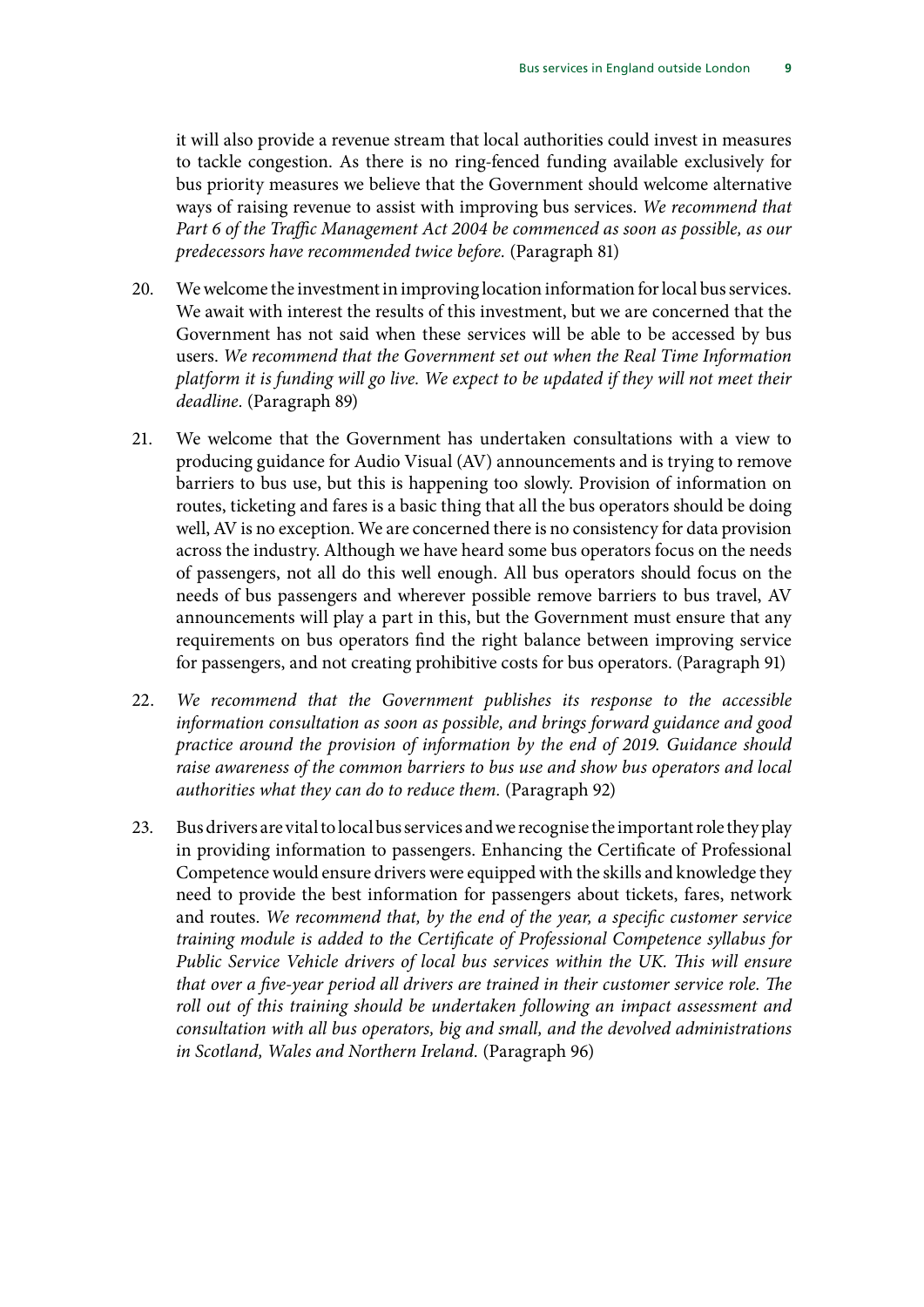- 24. We are concerned that recruitment and retention in the bus industry is hampered by long hours and poor pay. Long hours are also a concern for safety. *We urge the Government to explore how recruitment and retention in the bus industry can be improved and recommend that it consult on whether legislation governing bus drivers' hours in Great Britain is still fit for purpose, or whether it should be amended, for example as is proposed by the Bus Drivers (Working Hours on Local Routes) Bill 2017– 19.* (Paragraph 97)
- 25. Simplifying fares and ticket structures will make it easier for people who do not currently use a bus to make informed decisions about the cost of a journey, and to pay their fare if they do choose to travel by bus. Bus passengers and potential passengers need to understand fare and ticket options if they are to make an informed choice. Ticketing information needs to be simplified. We welcome the work the Government is doing to simplify ticket structures and increase the number of payment methods accepted on buses. *We recommend that the Government update us on the success of these schemes once they are implemented.* (Paragraph 103)
- 26. We conclude that since young people are required to be in education or training until they are 18 they should benefit from a concessionary fares scheme. Young people are also key to securing the future of bus use. Inconsistency in how young people are treated when using buses is a barrier to travel. This needs to be examined in more detail and we intend to come back to this in our future inquiry about concessionary fares later in this Parliament. (Paragraph 107)

### Planning and buses

- 27. Some local authorities are good at joining up their transport and planning teams, but many are not. It is critical that different levels of local authorities work together to make sure that their planning and transport priorities are aligned, and new developments have access to public transport. (Paragraph 112)
- 28. It is not just the planning side but the commissioners of services that need to assess the transport impacts. Consultations on local service reconfiguration or new development, including of services, must include questions on the provision of transport and the need for public transport provision and how this will be delivered. (Paragraph 113)
- 29. *We recommend that the Government review the guidance for planning teams and those commissioning changes that affect service provision to ensure that public transport is being appropriately considered when planning permission is granted for new developments. We expect the Government to set out in their response to this Report the steps they are taking, and will take in future, to ensure local government at all levels is making good use of available guidance. We also recommend that Government thinks carefully about how to maintain transport links with vital services.* (Paragraph 114)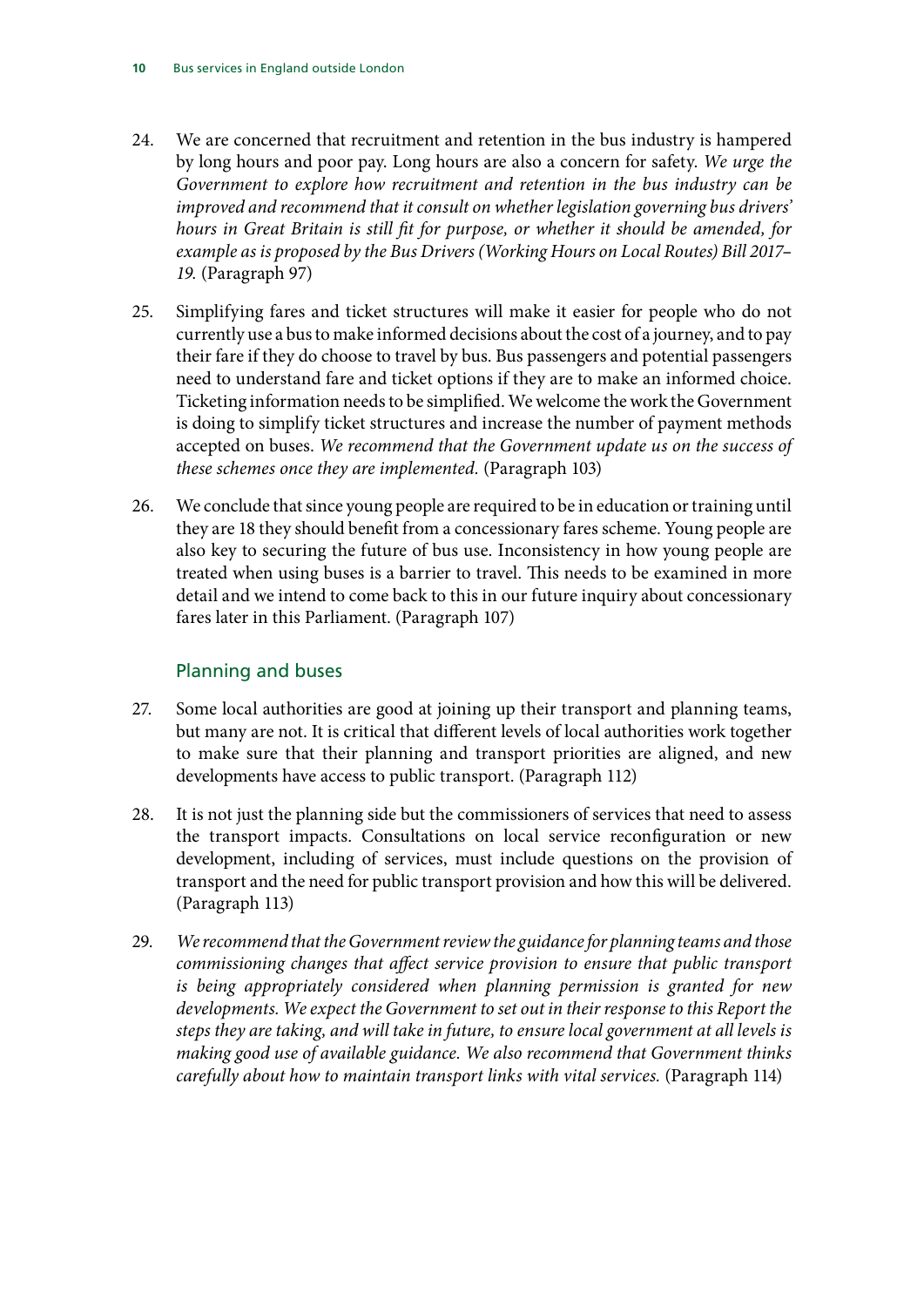#### A bus strategy

- 30. Bus use has declined year after year, and successive governments have made no concerted or coordinated effort to reverse or even to stem the decline. In fact, the 30-year policy of deregulation, outside of London, has made the situation worse in most areas. The Government needs to take action now to halt the decline in bus use. The Government provides 42% of the funding for bus services, with the rest coming from passenger fares. It is a significant amount of funding and a sum for which the taxpayer is entitled to receive good value for money. To secure good value for money we believe the Government needs to be clearer about the outcomes it wants to secure for the investment it makes. These outcomes must be passenger focused. We conclude that the Government should set out a bus strategy. A bus strategy would help the Government arrest the current decline by setting out a clear plan of the Government's ambitions for bus use, and how it will support local authorities to improve local bus services and increase bus ridership. Any strategy must be passenger focused but should also address the reasons why people choose not to use buses and what changes are needed to encourage them to make a different travel choice from the one they make at present. A bus strategy would also provide a single point of reference for local authorities and bus operators to see their options and make the right decisions for their local areas. (Paragraph 117)
- 31. *We recommend that the Government develop and adopt a bus strategy by the end of 2020. This should include:*
	- *the Government's ambitions for increasing bus ridership;*
	- *a commitment to making the full suite of operating models, including franchising, available to all local authorities, and guidance on how different bus operating models can be used most effectively and implemented quickly with a minimum of bureaucratic impediments;*
	- *a more stable multi-year funding model for local transport, including bus services, and a clear strategy for and details of how to access any bid-for funding;*
	- *an assessment of the evidence for the effectiveness of bus priority measures across England, and guidance on how best to implement bus priority measures; and*
	- *specific targets for modal shift, and actions to encourage people to switch to bus use.* (Paragraph 118)
- 32. *In its response to this Report the Government should lay out a clear timescale for the development of this strategy, including the impact assessments and consultations which will accompany the development of such a strategy. We believe there is merit in such a national strategy being underpinned by a national forum involving representatives from bus operators, trade unions and other stakeholders to examine and share information on issues such as improving services, recruitment and retention, skills, apprenticeship and bus safety.* (Paragraph 119)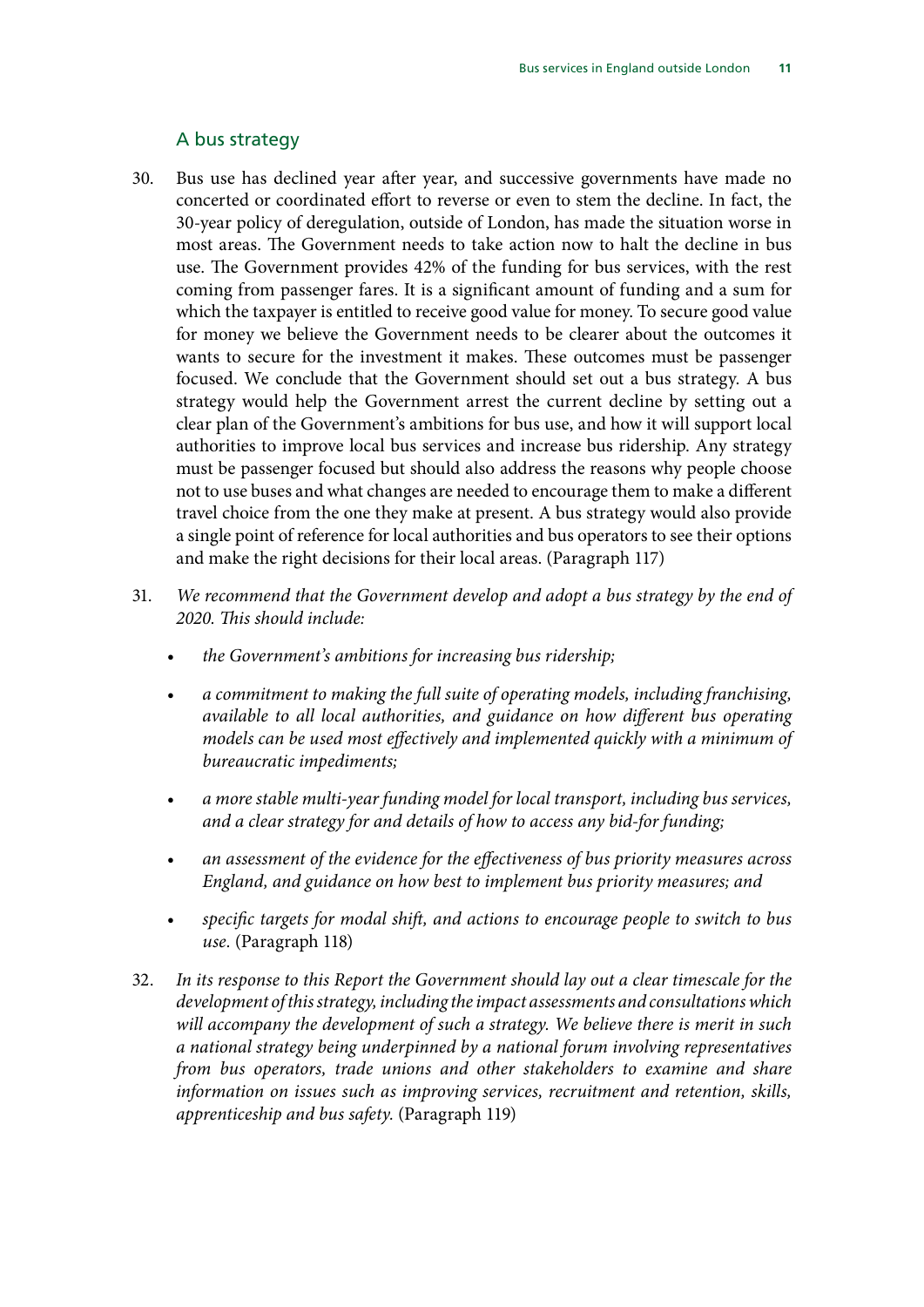# <span id="page-13-0"></span>**1** Introduction

## **Our inquiry**

1. Since the mid-1980s, buses have been deregulated everywhere in England, except London—where Transport for London controls services and fare levels, including specifying service frequency, setting and monitoring quality and safety standards, and setting vehicle capacities and minimum standards. Buses in England are operated by private companies on a commercial basis. Five companies—Arriva, FirstGroup, Go-Ahead, National Express and Stagecoach—account for 70% of the market, with the remainder made up of small, and often local, operators.

2. Bus companies determine what routes they want to run, how they run them and what fares to charge, provided they meet some basic notice and licencing obligations. Bus operators and drivers require a licence to operate and vehicles must comply with certain safety requirements. The Traffic Commissioners have overall responsibility for operator licensing compliance and must be notified of changes to routes, including decisions to withdraw routes.

3. A local authority can only step in where a service it deems to be socially necessary is not being provided by the market. Councils can contract bus operators to provide such services. In some circumstances, councils may face difficult decisions about whether to divert funds from other local services or to not support such bus services at all.

4. The 1984 buses White Paper set out the then Government's aims of deregulation:

There is good evidence that services could be improved and costs reduced if we went about it in a different way. Without the dead hand of restrictive regulation fares could be reduced now on many bus routes and the operator would still make a profit. New and better services would be provided. More people would travel.

[...] If the customer has the final say, bus operators will look keenly to see where and when people want to travel. If one operator fails to provide a service that is wanted, another will.<sup>2</sup>

Nicholas Ridley, the then Transport Secretary, stated that the aim of deregulation was "to halt the decline that has afflicted the bus industry for more than 20 years".<sup>3</sup>

5. Recent research has shown that the total amount local authorities spend supporting bus routes has fallen and 3,088 routes have been reduced, altered or withdrawn in England since 2010/11.4

6. We decided that the risks presented by declining bus use and continuing financial pressure on local authorities meant it was important that we should hold an inquiry into the health of the bus market. In only a few places is there genuine competition on the road or a choice for passengers. The powers that enable competition for the market on the

<sup>2</sup> Department of Transport, Buses, Command paper 9300, July 1984 paras 1.4–1.6

<sup>3</sup> HC Deb 12 February 1985, [col 192](https://api.parliament.uk/historic-hansard/commons/1985/feb/12/transport-bill)

<sup>4</sup> Campaign for Better Transport, [Buses in Crisis](https://bettertransport.org.uk/buses-in-crisis-2018), 2 July 2018, page 4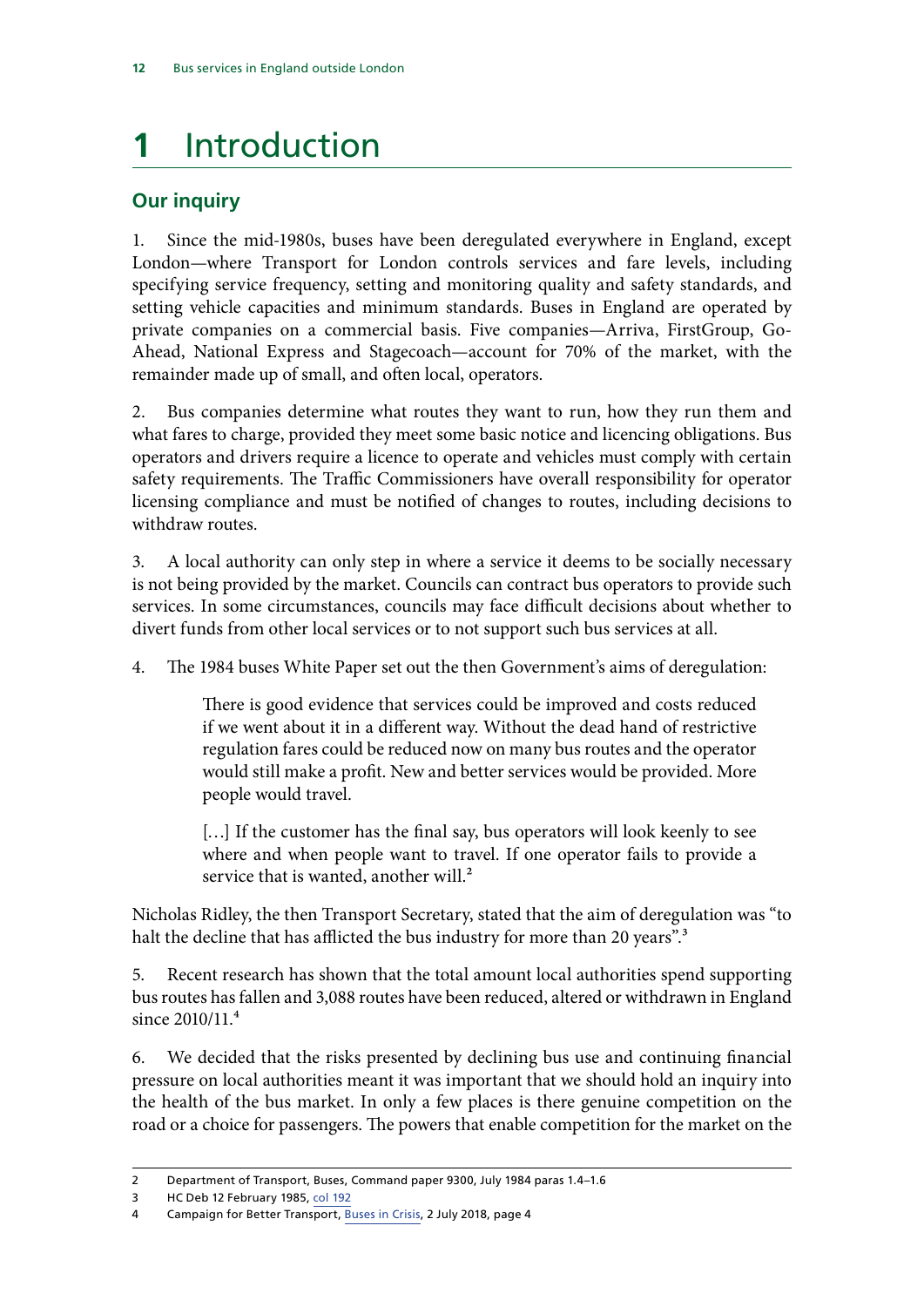road<sup>5</sup> have yet to be used outside of London. The Transport Act 1985, which deregulated bus services outside of London, promised to deliver lower fares and improved services; it has failed to do so.

7. During the inquiry we received 187 pieces of written evidence and held six evidence sessions, including sessions in Bristol and Liverpool. We are grateful to all those who contributed to our inquiry.6

8. We also held three public engagement events in Leicester, Bristol and Liverpool. We are grateful to the staff of the UK Parliament's Education and Engagement Service for their help in organising these events, and everyone who came to these events to share their views with us.

<sup>5</sup> This means the competition on specific bus routes as opposed to competition within an area.

<sup>6</sup> A list of the witnesses the Committee took evidence from, and written evidence submitted to the Committee, is printed in this report. Written evidence and transcripts of oral evidence are available on the Committee's website.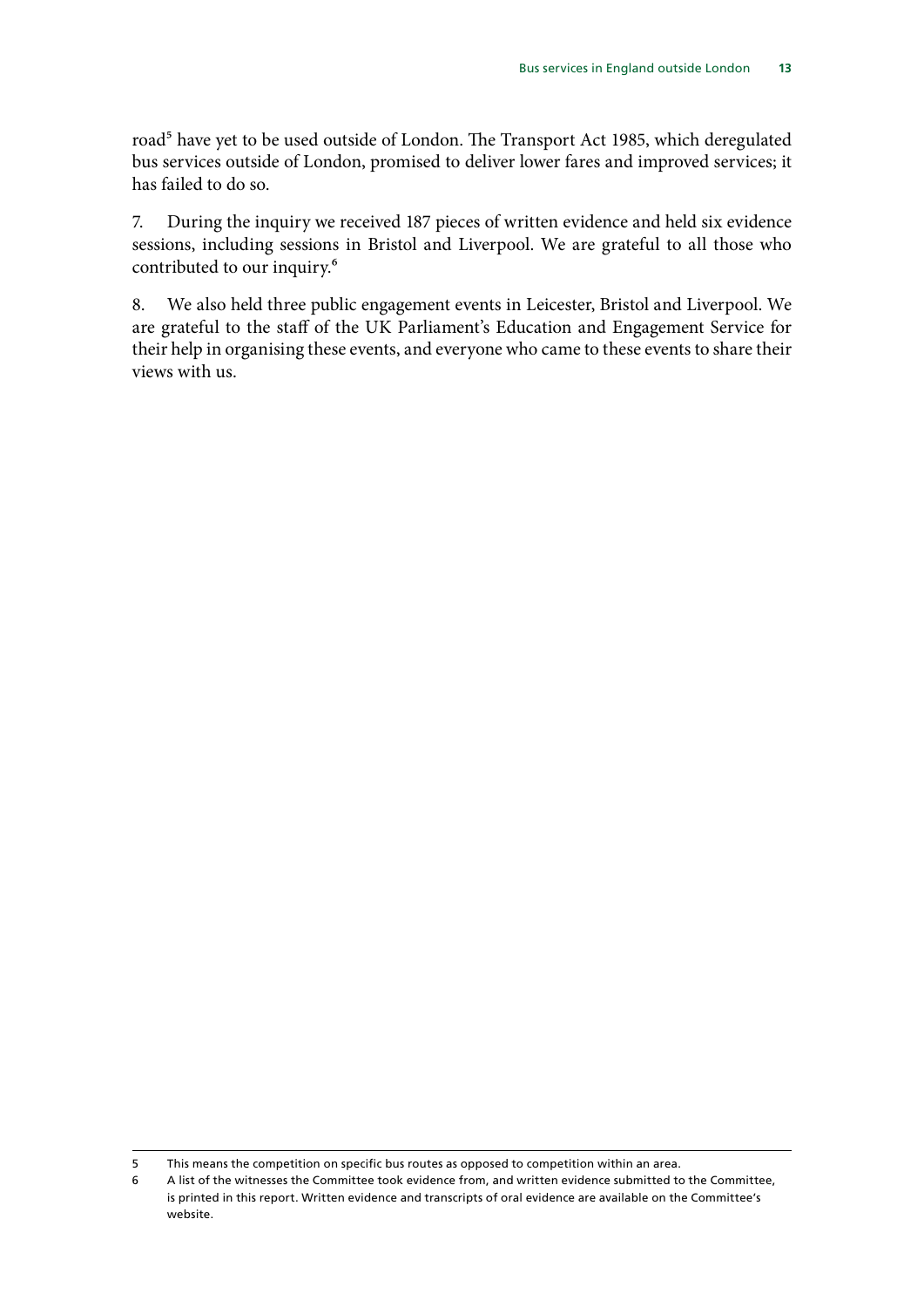# <span id="page-15-0"></span>**2** Delivering bus services

## **Bus use in England outside London**

9. Most journeys on public transport in Great Britain are made by bus.7 In 2017 6% of all journeys—4,941 million journeys—in the Great Britain were made by bus compared with 3% by train.<sup>8</sup> For many people buses are essential to their quality of life. Buses allow people to travel for work, education or leisure and provide access to vital services, including hospitals, schools, and community services. Bus operators should put passenger needs first and recognise the extent to which particular groups—young people, older people, and people with reduced mobility or other specific needs—depend on them. Where bus services do not work for passengers it can seriously disrupt people's lives and reduce their choice and opportunities when it comes to work, education and leisure. People who use buses are largely satisfied with the service they receive. The annual Transport Focus Bus Passenger Survey in 2018 reported that passenger satisfaction with their most recent journey was at 88%.<sup>9</sup> This of course does not include people do not use the bus or who have had their bus services withdrawn—who are, unsurprisingly, very dissatisfied. In its evidence to us the Department for Transport recognised the importance of buses:

> Buses serve city economies by helping people access work, deepening labour markets, and helping to tackle congestion. They also have an important contribution to make in reducing emissions in cities through moving people from cars onto cleaner ultra-low emission buses. Outside of city centres, they provide access to jobs and services, especially for those without access to a car.<sup>10</sup>

10. Car use and congestion are both increasing.<sup>11</sup> While a few areas of England, mainly cities, are increasing bus use and growing their networks, in most areas fewer people are using buses.<sup>12</sup> Across Great Britain the number of passenger kilometres fell by 38% from  $2002$  to  $2017<sup>13</sup>$  In England, this compares to a 9% fall in the average number of trips across all modes.<sup>14</sup> Bus services have been in long-term decline and many individuals and communities who depend on buses have become isolated. This will happen to more individuals and communities if bus services continue to be reduced and withdrawn.

11. In most places local authorities help to fund socially necessary services, which are not being provided on a commercial basis by a bus operator. Spending by local authorities on supported bus services is not ringfenced and has fallen in recent years. In England it fell by £171.6 million between 2010/11 (£374.3 million) and 2017/18 (£202.7 million)—a 46% reduction.<sup>15</sup> In many rural and urban areas services have been withdrawn when they are no longer funded by local authorities.16

<sup>7</sup> In England, outside London, 59% of public transport journeys were by bus in 2017/18. Department for Transport, [Transport Statistics 2018](https://assets.publishing.service.gov.uk/government/uploads/system/uploads/attachment_data/file/762011/tsgb-2018-report-summaries.pdf), 6 December 2018, page 14

<sup>8</sup> Cars account for 62% of trips and walking 26% of trips. Department for Transport, [Transport Statistics 2018,](https://assets.publishing.service.gov.uk/government/uploads/system/uploads/attachment_data/file/762011/tsgb-2018-report-summaries.pdf) 6 December 2018, page 4

<sup>9</sup> Transport Focus, [Bus Passenger Survey – Autumn 2018 report](https://www.transportfocus.org.uk/research-publications/publications/bus-passenger-survey-autumn-2018-report/), in England, outside London, 14 March 2019

<sup>10</sup> Department for Transport [\(BHC0052\)](http://data.parliament.uk/writtenevidence/committeeevidence.svc/evidencedocument/transport-committee/health-of-the-bus-market/written/90000.html)

<sup>11</sup> Department for Transport, [Transport Statistics 2018,](https://assets.publishing.service.gov.uk/government/uploads/system/uploads/attachment_data/file/762011/tsgb-2018-report-summaries.pdf) 6 December 2018, page 16

<sup>12</sup> Department for Transport, [Annual Bus Statistics,](https://www.gov.uk/government/statistics/annual-bus-statistics-year-ending-march-2018) 30 January 2019, page 1

<sup>13</sup> Department for Transport, [Passenger transport by mode since 1952](https://www.gov.uk/government/statistical-data-sets/tsgb01-modal-comparisons), November 2018, Table TSGB0101

<sup>14</sup> Department for Transport, [National Travel Survey 2017,](https://assets.publishing.service.gov.uk/government/uploads/system/uploads/attachment_data/file/729521/national-travel-survey-2017.pdf) 26 July 2018, NTS0101

<sup>15</sup> Campaign for Better Transport, [Buses in Crisis](https://bettertransport.org.uk/buses-in-crisis-2018), 2 July 2018, page 9

<sup>16</sup> Campaign for Better Transport, [Buses in Crisis](https://bettertransport.org.uk/buses-in-crisis-2018), 2 July 2018, page 4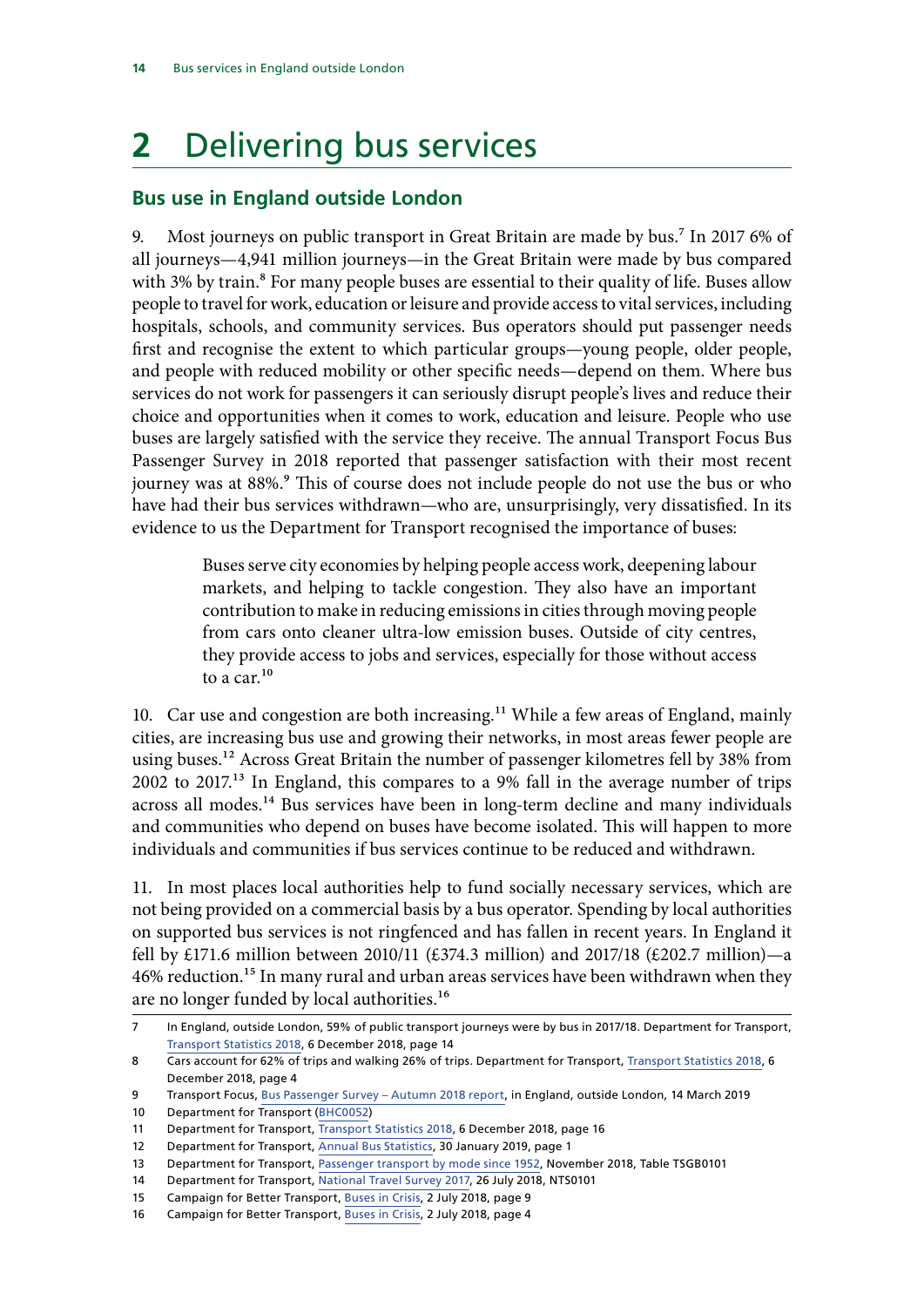#### <span id="page-16-0"></span>**Bus operating models**

12. Bus services in England, Scotland and Wales are devolved. They are also deregulated, except in London, where buses are regulated and operate under a franchising model. Deregulation means that bus operators can determine how, when and where they run their services as well as setting their own fares, as long as they meet certain basic requirements. In England there are six municipal bus companies, where a local authorityowned company operates some local bus services.<sup>17</sup> These municipal companies are open to competition from private bus companies, so are not a local monopoly.

13. In London, where bus services were not deregulated, Transport for London (TfL) controls fares and routes, including specifying service frequency, setting and monitoring quality and safety standards, and setting vehicle capacities and minimum standards. It lets contracts to private companies on a route-basis. There have been calls for all parts of England to be able to use similar franchising powers should they so wish. Successive governments have proposed various types of partnership and contracting to improve deregulated bus services and give local authorities outside London a greater say in the provision of bus services. It is too early to say whether the latest attempt, as set out in the Bus Services Act 2017, has been successful. Previous efforts have done little more than slow the decline in bus use that has continued since the 1950s.

14. There are a number of ways that local authorities can work with bus operators. These include voluntary partnerships, statutory partnership schemes and under a franchising model. Many areas choose to implement voluntary partnerships—where local authorities and bus operators work together voluntarily to improve local bus services. When voluntary partnerships are not possible, statutory partnerships can be used.<sup>18</sup> Bus partnerships have been encouraged since the publication of a White Paper in 1998: *A new deal for transport: better for everyone*,<sup>19</sup> which proposed statutory Quality Partnerships Schemes (QPS). This allowed local authorities and bus companies to enter into mutual agreements to provide services and infrastructure. This operating model was made easier to implement by the Local Transport Act 2008.<sup>20</sup> The main changes were the replacement of the requirement that a scheme must be the "only practicable way" of implementing the policies of the local authority's bus strategy with a new set of criteria, abolition of the requirement for schemes in England to be approved by the Secretary of State, a new right to appeal for bus operators, and employment protections for affected workers.

15. The Transport Act 2000 provided for Quality Contract Schemes (QCSs).<sup>21</sup> In theory these were available for local authorities to regulate their local bus services. QCSs were a similar scheme to franchising where local authorities had "similar powers to grant exclusive operating rights on defined routes or within a defined area", on the basis of "best value".<sup>22</sup> To implement a QCS a local authority had to jump through a number of hoops.<sup>23</sup>

18 [Q501](http://data.parliament.uk/writtenevidence/committeeevidence.svc/evidencedocument/transport-committee/health-of-the-bus-market/oral/96505.html)

<sup>17</sup> Blackpool Transport Services Ltd.; Halton Borough Transport Ltd.; Ipswich Buses Ltd.; Nottingham City Transport Ltd.; Reading Buses; and Network Warrington

<sup>19</sup> UK Government, [A new deal for transport: better for everyone,](https://webarchive.nationalarchives.gov.uk/20100303184715/http:/www.dft.gov.uk/about/strategy/whitepapers/previous/anewdealfortransportbetterfo5695) July 1998

<sup>20</sup> [Local Transport Act 2008,](https://www.legislation.gov.uk/ukpga/2008/26/contents) Part 3

<sup>21</sup> [Transport Act 2000,](https://www.legislation.gov.uk/ukpga/2000/38/contents) sections 124–134

<sup>22</sup> Department for Transport, From workhorse to thoroughbred: a better role for bus travel, March 1999, chapter 6

<sup>23</sup> Department for Transport, Quality Contract Schemes: Statutory Guidance, December 2009, Annex A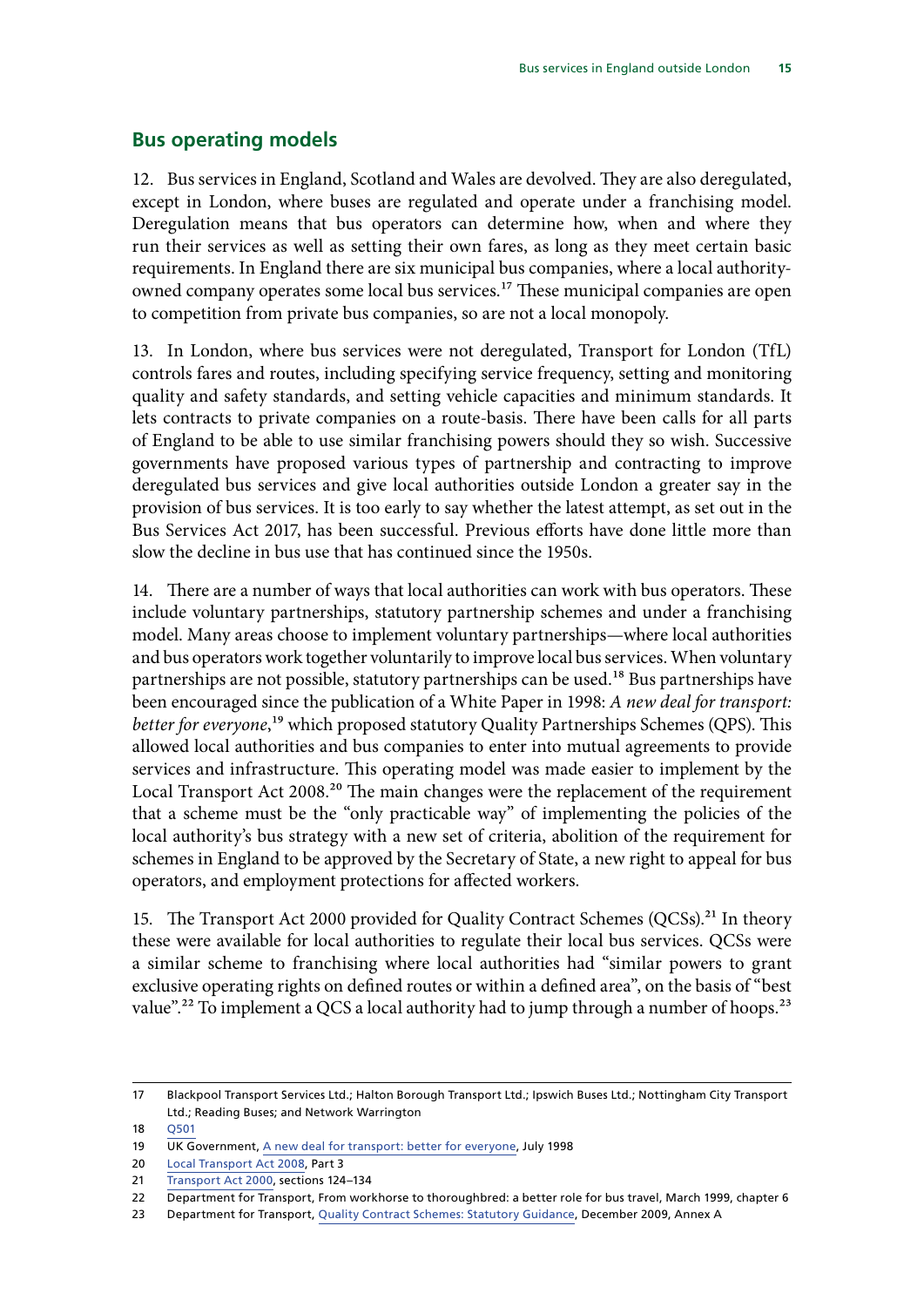<span id="page-17-0"></span>To date no local authority has implemented a QCS. Nexus, the Tyne and Wear Passenger Transport Executive, worked on a QCS from 2012 to 2015,<sup>24</sup> but the QCS Board decided that Nexus was unable to proceed with the QCS.<sup>25</sup>

16. The Bus Services Act 2017 provided for several models of partnership working,<sup>26</sup> building on QPSs, but not every local authority is automatically able to use the full suite of models. The 2017 Act also ruled out the creation of new municipal bus companies. The Government's view is that passengers will see the most benefit where the commissioning and provision of bus services are kept separate.<sup>27</sup> Voluntary partnerships are more widely used as bus operators and local authorities are encouraged to look at the voluntary option first, as it may be able to deliver change more quickly.<sup>28</sup>

17. Local authorities are under no obligation to tell the Department about any voluntary partnership they have entered, making it difficult to know how many exist. The Department for Transport's annual bus survey appears to be the best source of information about partnerships. The Minister, Nusrat Ghani MP, told us 20% of bus operators were involved in some kind of partnership, $29$  either voluntary or statutory. The annual bus survey reports that those who responded to the survey said they were involved in 107 voluntary partnerships in 2017/18. As some local authorities may have a voluntary partnership with more than one operator, this might not mean that 107 different local authorities have bus partnerships.<sup>30</sup> Legislation requires that local authorities must inform the Traffic Commissioner when a statutory partnership is created. There are 22 separate statutory partnership schemes in England linked to 14 authorities.<sup>31</sup>

## **Bus Services Act 2017—Franchising**

18. Franchising allows local authorities to decide how bus services are provided, determine routes, and set fares and standards of service within an area. It is available to all local authorities but only Mayoral combined authorities, and Cornwall as part of its devolution deal, have an automatic right to franchise bus services.<sup>32</sup> All other local authorities must apply to the Secretary of State for permission before they can use franchising for provision of bus services in their area. A franchising scheme may be made by one authority, or two or more acting together, and can cover the whole or any part of their area.<sup>33</sup> No authority has yet exercised these powers. Franchising has only been an option for a short period of time and there are requirements that must be met before franchising can take place.34 Greater Manchester Combined Authority said that they are looking into using the

<sup>24</sup> Traffic Commissioners for Great Britain, [QCS Board publishes report on Tyne and Wear scheme,](https://www.gov.uk/government/news/qcs-board-publishes-report-on-tyne-and-wear-scheme) 3 November 2015

<sup>25</sup> North East Combined Authority (NECA) [\(BHC0138\)](http://data.parliament.uk/writtenevidence/committeeevidence.svc/evidencedocument/transport-committee/health-of-the-bus-market/written/90692.html)

<sup>26</sup> [Bus Services Act 2017](http://www.legislation.gov.uk/ukpga/2017/21/contents/enacted)

<sup>27</sup> Bus Services Bill Committee, 14 March 2017, [Col 57](http://bit.ly/2Ib4D91)

<sup>28</sup> Department for Transport, [Bus Services Act 2017, Enhanced Partnerships Guidance](https://www.gov.uk/government/publications/bus-services-act-2017-enhanced-partnership-creation), 27 November 2017, para 2.4

<sup>29</sup> [Q474](http://data.parliament.uk/writtenevidence/committeeevidence.svc/evidencedocument/transport-committee/health-of-the-bus-market/oral/96505.html) [Nusrat Ghani]

<sup>30</sup> [Letter received 5 March 2019 from Nusrat Ghani MP](https://www.parliament.uk/documents/commons-committees/transport/nusrat-ghani-to-lilian-greenwood-health-of-the-bus-market-05032019.pdf), Parliamentary Under Secretary of State, Department for Transport

<sup>31</sup> [Letter received 5 March 2019 from Nusrat Ghani MP](https://www.parliament.uk/documents/commons-committees/transport/nusrat-ghani-to-lilian-greenwood-health-of-the-bus-market-05032019.pdf), Parliamentary Under Secretary of State, Department for **Transport** 

<sup>32</sup> The Secretary of State has said he is minded to grant franchising powers to Cornwall upon request – this is not automatically granted on the face of the Act. The Secretary of State's reasoning is set out in: Department for Transport, [The Bus Services Act 2017: Franchising Scheme Guidance,](https://assets.publishing.service.gov.uk/government/uploads/system/uploads/attachment_data/file/694428/bus-services-act-2017-franchising-guidance.pdf) 2017, p9

<sup>33</sup> Transport Select Committee, [Bus Services Bill Inquiry,](https://publications.parliament.uk/pa/cm201617/cmselect/cmtrans/611/611.pdf) 25 November 2016, paragraph 12

<sup>34</sup> See House of Commons Library Briefing Paper: [Bus Services Act 2017,](https://researchbriefings.parliament.uk/ResearchBriefing/Summary/CBP-7545) page 32–3 for more detail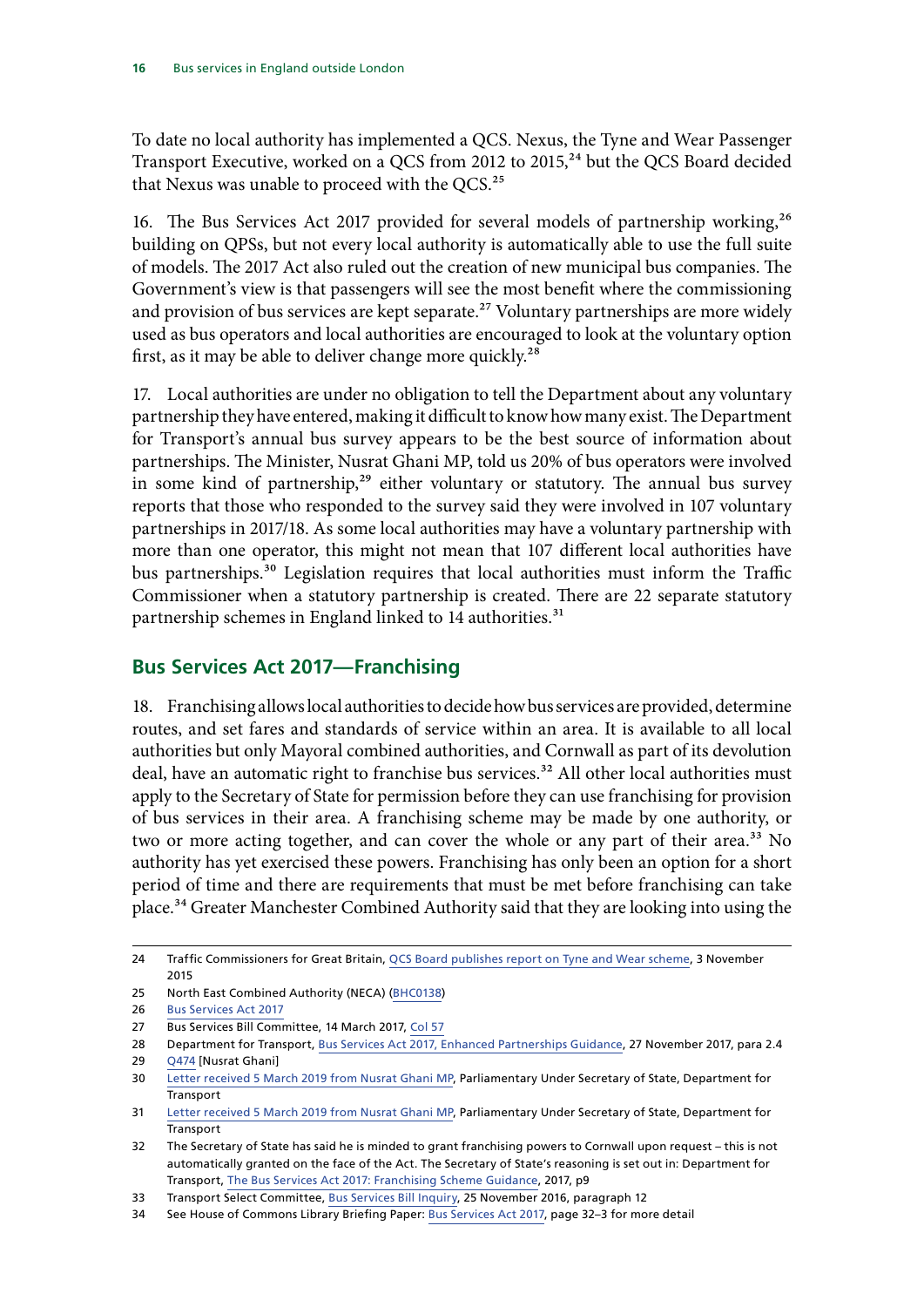<span id="page-18-0"></span>franchising powers and were preparing an assessment of a proposed franchising scheme.<sup>35</sup> Andy Burnham, Mayor of Greater Manchester, told us "We are moving, as quickly as we can, towards using the powers in the 2017 Act."36

19. The Department for Transport said that "by the end of [2018], all the necessary guidance and secondary legislation will be in place for local authorities to use the full suite of franchising and partnership powers."<sup>37</sup> This has not yet happened. The Minister told us on 13 February 2019 that it would be done "later this year."<sup>38</sup>

## **Bus Services Act 2017—Partnership working**

20. The 2017 Act provides for two types of statutory partnership: Advanced Quality Partnership (AQP) and Enhanced Partnership (EP) schemes. AQPs extend the measures that local authorities can offer as part of a partnership from purely infrastructure facilities, such as bus lanes, to service-based initiatives such as parking restrictions and traffic management policies. The Bus Services Act 2017 broadens the requirements that can be placed on operators under an AQP to include the marketing of services, tickets and fares.<sup>39</sup> AQPs rely on good relationships between the local authority and the bus operator. EPs go further than AQPs. The local authority and bus operators can agree shared standards. These can include route requirements (such as frequency and timetables) and operational requirements (such as branding, payment methods, ticketing structure and real time information). An EP can only be implemented if a "sufficient number"<sup>40</sup> of operators of qualifying local services do not object.<sup>41</sup>

21. Advanced Quality Partnership Schemes are in use in Birmingham,<sup>42</sup> Solihull and Wolverhampton.<sup>43</sup> There are no EP schemes currently in use in England, although the DfT said that they are being considered in some areas.<sup>44</sup>

## **Voluntary bus partnerships**

22. A voluntary bus partnership is an agreement between local authorities and bus operators, whether contractual or not, regarding the provision of bus services. Voluntary partnerships can take many different forms. A partnership allows a local authority and bus operator to make joint commitments to invest in local bus services. For example, a local authority could invest in bus stops and the bus operator will invest in low emission buses.

<sup>35</sup> Transport for Greater Manchester, [The future of bus services,](https://www.tfgm.com/future-travel/bus-reform) accessed 21 November 2018

<sup>36</sup> Oral evidence taken before the Transport Committee on 7 March 2019, Active Travel, HC (2017–19) 1487[, Q191](http://data.parliament.uk/writtenevidence/committeeevidence.svc/evidencedocument/transport-committee/active-travel/oral/97852.html)

<sup>37</sup> Department for Transport [\(BHC0052\)](http://data.parliament.uk/writtenevidence/committeeevidence.svc/evidencedocument/transport-committee/health-of-the-bus-market/written/90000.html), paragraph 10. We do not have a definitive list of the powers that are not enacted.

<sup>38</sup> [Q504](http://data.parliament.uk/writtenevidence/committeeevidence.svc/evidencedocument/transport-committee/health-of-the-bus-market/oral/96505.html)

<sup>39</sup> House of Commons Library Briefing Paper: [Bus Services Act 2017](https://researchbriefings.parliament.uk/ResearchBriefing/Summary/CBP-7545), page 31

<sup>40</sup> "Sufficient number" means such number of persons as together provide certain proportion of qualifying local services (by number of operators and/or market share). These percentages will be defined in secondary legislation. [Explanatory notes to the Bus Services Bill](https://publications.parliament.uk/pa/bills/cbill/2016-2017/0100/en/17100en06.htm), [Bill 100 (2016/17) - EN] para 162

<sup>41</sup> Transport Committee, Eighth Report of Session 2016–17, Bus Services Bill, HC 611, para 12

<sup>42</sup> It was originally a Quality Partnership under the Transport Act 2000 and was converted into an AQP following the passage of the 2017 Act.

<sup>43</sup> Transport for the West Midlands, [Bus Alliance](https://www.tfwm.org.uk/strategy/bus-alliance/), accessed 31 January 2019

<sup>44</sup> Department for Transport [\(BHC0052\)](http://data.parliament.uk/writtenevidence/committeeevidence.svc/evidencedocument/transport-committee/health-of-the-bus-market/written/90000.html), paragraph 12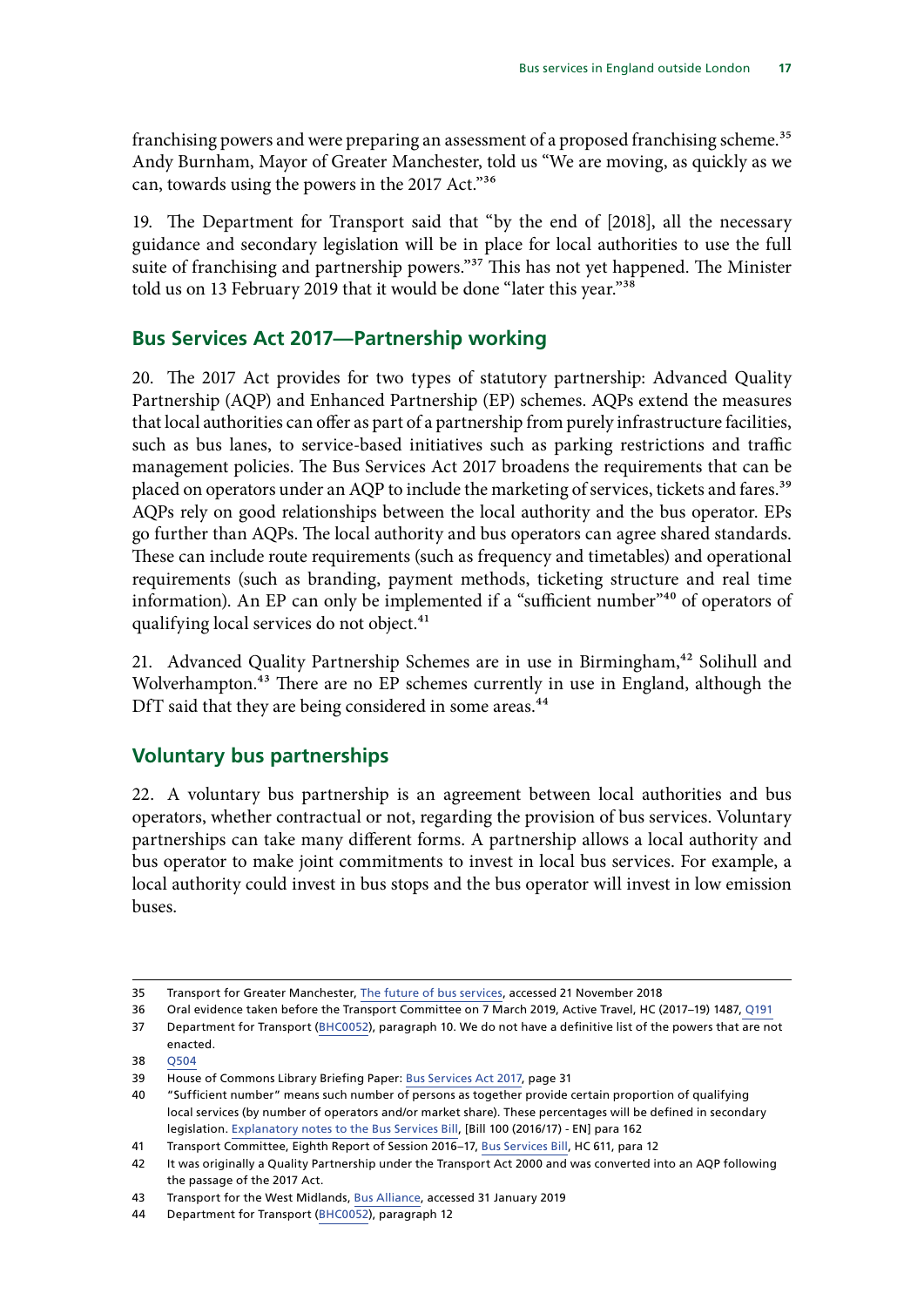23. Bristol is an example of a voluntary partnership—between a large operator, FirstGroup, and the local council—that has seen ridership increase. 14.2 million more bus journeys per year have taken place in the City of Bristol from 2009/10 to 2017/18.45 While it has seen ridership increase, Tim Bowles, Mayor of the West of England, told us that there had been problems.<sup>46</sup> We heard from the public during our visit that there were continuing issues around the delivery of reliable services. In Merseyside, voluntary partnerships with two large operators, Arriva and Stagecoach, saw the introduction of a new young person's ticket in July 2015, which has increased the number of young people using buses by 168%.<sup>47</sup> Brighton and Hove, where the main provider is Go-Ahead, has seen a 50% increase in bus journeys from 2004 to 2014, which has been attributed to the voluntary partnership.<sup>48</sup>

24. Matthew Goggins, from MerseyTravel, told us that partnerships work well when both the bus operators and the local authorities have similar aims.<sup>49</sup> Anecdotally we have heard that the success of these relationships, which lack the structure of statutory partnerships, can also depend on the individuals involved.

25. **A range of bus service operating models is available across England, but only some areas have automatic rights to certain models, while others must apply for these rights. The Government has also put in place legislation to prevent local authorities from creating new municipal bus companies. We do not see why all local authorities should not have access to all bus operating models. We believe that local authorities should be able to choose the best model for their area and all areas should have the same rights to manage bus services using the full suite of operating models in a way that they believe best meets their local needs.**

26. *We recommend that the full suite of operating models, including franchising, should be available to all local authorities, without the extra condition of going through the Secretary of State. In addition, all local authorities should have the option of creating a municipal bus company. The Department for Transport should not be the gatekeeper for which operating models local authorities decide are most appropriate for providing bus services in their areas. This should be left to local authorities to decide for themselves.*

27. **It is difficult to understand why the Secretary of State has not brought forward the necessary orders to enable franchising to proceed.** *We recommend that the Government do so immediately.*

<sup>45</sup> Department for Transport, Local Bus Passenger Journeys, 30 January 2019, table BUS0109a. The data set starts in 2009/10.

<sup>46</sup> [Q98](http://data.parliament.uk/writtenevidence/committeeevidence.svc/evidencedocument/transport-committee/health-of-the-bus-market/oral/92517.html)

<sup>47</sup> Merseytravel/Liverpool City Region ([BHC0071](http://data.parliament.uk/writtenevidence/committeeevidence.svc/evidencedocument/transport-committee/health-of-the-bus-market/written/90171.html)), paragraph 21

<sup>48</sup> Brighton and Hove City Council, [Brighton & Hove: A bus success story,](https://www.local.gov.uk/sites/default/files/documents/The%20Brighton%20Story%20-%20Mark%20Prior%20%281%29.pdf) slide 4, accessed 3 July 2018

<sup>49</sup> [Q318](http://data.parliament.uk/writtenevidence/committeeevidence.svc/evidencedocument/transport-committee/health-of-the-bus-market/oral/95131.html)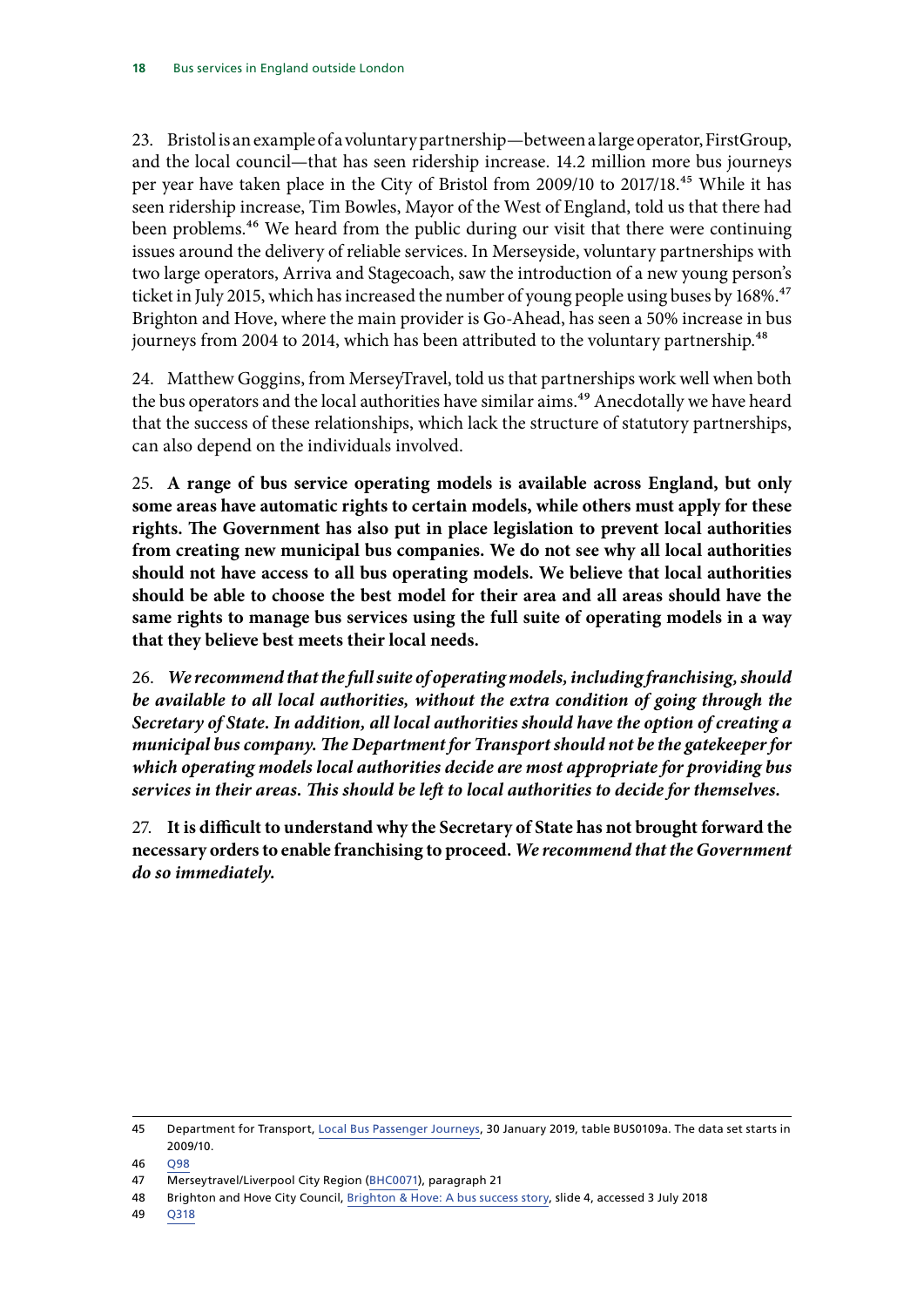# <span id="page-20-0"></span>**3** Funding of bus services

28. While 58% of revenue for bus operators comes from passenger fares,<sup>50</sup> the Government funds bus services in several ways to a total of approximately  $\pounds 2$  billion per year.<sup>51</sup> The bulk of Government funding comes through the Revenue Support Grant paid to local authorities.<sup>52</sup> This includes the monies for concessionary fare reimbursement that the local authorities then pay to bus operators. The Bus Services Operator Grant (BSOG) is paid to either local authorities or bus operators, and was originally introduced as a mechanism for bus operators to recover their fuel duty costs. The Government has also made available grant funding for specific initiatives, for example: the Ultra-Low Emission Bus Scheme,<sup>53</sup> the Clean Bus Technology Fund<sup>54</sup> and the Transforming Cities Fund.<sup>55</sup> Local authorities and bus operators can bid for these funds.

29. Transport for Greater Manchester said that the current funding system was not always useful and that the Government has "masked the lack of long-term assurance over funding for a mode that, of necessity, must play a major role in tackling congestion and air pollution and in safeguarding economic growth and social inclusion."56 FirstGroup told us that the "Government invests significant sums in the bus sector, but it is uncoordinated, fragmented and piecemeal, and there is an unfortunate habit of specifying the public policy outcomes but failing to fund the means (concessionary fares being the most damaging example)."<sup>57</sup> These views were reflected by most of the local authorities and bus operators we heard from.

### **Certainty of funding**

30. How local authorities spend public money on buses is a political choice. Most of the funding that can be used for bus services is not ringfenced and can be used to fund other local services. Each local authority will have different priorities and funding pressures. Some of these will be statutory duties, for example social care and other socially necessary services. It can be hard for local authorities to prioritise the funding of buses when they are already struggling to fund social care.

31. We heard that while grant funding was useful in treating discrete problems, it did not look at the bus network in totality.<sup>58</sup> Grants for specific purposes, like green buses, are time-limited and can be withdrawn. Darren Shirley, from the Campaign for Better Transport, told us that local authorities often choose to fund critical services rather than bus services. He said: "We need to have the funding from central Government given to local authorities ring-fenced, so that it goes towards funding transport services locally, especially buses."59 A consequence of funding bus services in this way is that there is no

59 [Q32](http://data.parliament.uk/writtenevidence/committeeevidence.svc/evidencedocument/transport-committee/health-of-the-bus-market/oral/92175.html) [Darren Shirley]

<sup>50</sup> Department for Transport, [Government support for the bus industry and concessionary travel \(England\)](https://www.gov.uk/government/statistical-data-sets/bus05-subsidies-and-concessions)  [\(BUS0501b\),](https://www.gov.uk/government/statistical-data-sets/bus05-subsidies-and-concessions) 30 January 2019

<sup>51</sup> [Q537](http://data.parliament.uk/writtenevidence/committeeevidence.svc/evidencedocument/transport-committee/health-of-the-bus-market/oral/96505.html)

<sup>52</sup> The main un-ringfenced central government grant given to local authorities.

<sup>53</sup> Department for Transport, [Ultra-low emission bus scheme: successful bidders](https://www.gov.uk/government/publications/ultra-low-emission-bus-scheme-successful-bidders), 6 February 2019

<sup>54</sup> Department for Transport, [Government funding boost for bus industry in drive to improve air quality,](https://www.gov.uk/government/news/government-funding-boost-for-bus-industry-in-drive-to-improve-air-quality) 8 February 2018

<sup>55</sup> Department for Transport, [Transforming Cities Fund](https://www.gov.uk/government/publications/apply-for-the-transforming-cities-fund), 17 December 2018

<sup>56</sup> Transport for Greater Manchester ([BHC0167\)](http://data.parliament.uk/writtenevidence/committeeevidence.svc/evidencedocument/transport-committee/health-of-the-bus-market/written/92079.html)

<sup>57</sup> FirstGroup [\(BHC0122](http://data.parliament.uk/writtenevidence/committeeevidence.svc/evidencedocument/transport-committee/health-of-the-bus-market/written/90279.html))

<sup>58</sup> [Q19,](http://data.parliament.uk/writtenevidence/committeeevidence.svc/evidencedocument/transport-committee/health-of-the-bus-market/oral/92175.html) [Q38](http://data.parliament.uk/writtenevidence/committeeevidence.svc/evidencedocument/transport-committee/health-of-the-bus-market/oral/92175.html) [Darren Shirley], [Q118,](http://data.parliament.uk/writtenevidence/committeeevidence.svc/evidencedocument/transport-committee/health-of-the-bus-market/oral/92517.html) [Q402](http://data.parliament.uk/writtenevidence/committeeevidence.svc/evidencedocument/transport-committee/health-of-the-bus-market/oral/95953.html) [Paul Woods], [Q404](http://data.parliament.uk/writtenevidence/committeeevidence.svc/evidencedocument/transport-committee/health-of-the-bus-market/oral/95953.html) [Giles Fearnley]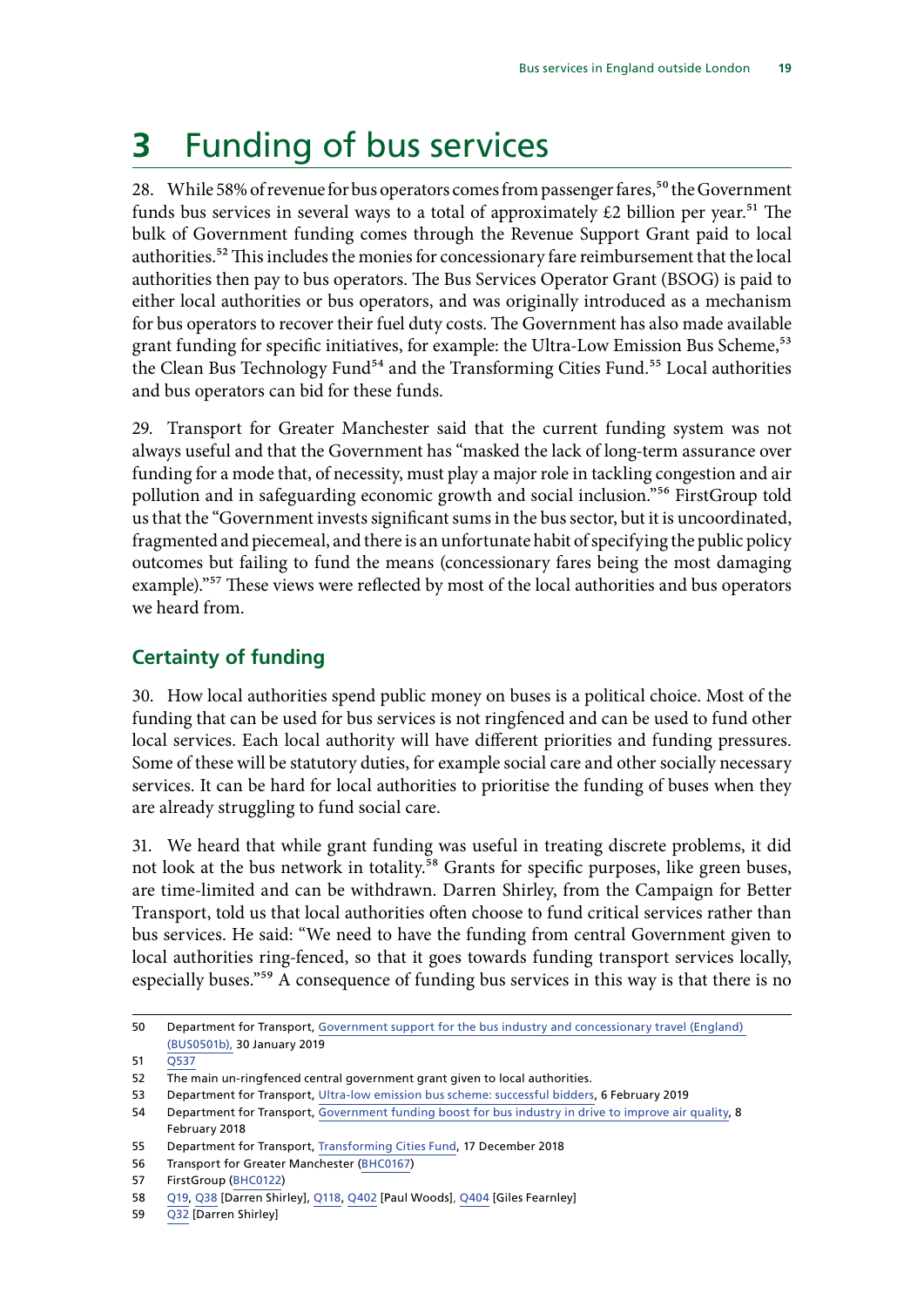<span id="page-21-0"></span>certainty from one year to the next on the total funding available for bus services and the Government can choose to withdraw schemes it deems no longer necessary.<sup>60</sup> This limits effective planning for bus services, which can only take place when a local authority has a stable funding stream for a sustained period. The Chartered Institute of Logistics and Transport and ITS UK told us that current funding does not provide certainty for bus operators or local authorities.<sup>61</sup> Giles Fearnley from First Bus also told us "certainty of funding is so important for investment decisions" by operators.<sup>62</sup>

32. The Government's Transforming Cities Fund (TCF) is designed to improve transport links and promote local growth within city regions with five years of funding.<sup>63</sup> It has been welcomed as it will provide certainty of funding and investment in transport. Paul Woods from the North East Combined Authority said that the TCF provides "a more effective funding source over the next four or five years."64 But the TCF has limited coverage. It is only for cities; towns and rural areas cannot access it. The 10 city regions<sup>65</sup> shortlisted for the Transforming Cities Fund were announced in December 2018.<sup>66</sup> Even for those cities which are eligible for funds from the TCF, only limited spending plans have been confirmed by Government so far. A press release of 26 March 2019 stated: "As part of the first tranche of the £2.5 billion Transforming Cities Fund, Derby and Nottingham, the North East, Portsmouth and Southampton will see the deployment of bus priority traffic lights to speed up trips to the city centres."67

33. **We recognise that in the current financial situation additional funding for bus services is not likely to be found. Whilst we would welcome more funding, the Government and local authorities need to think about how best to spend the funds they already have. Consistent long-term funding for local authorities would help to provide local authorities and bus operators with a degree of certainty, making it possible for them to plan more effectively how to meet the needs of passengers.** *We recommend that the Government bring forward a more stable multi-year funding model for local transport, including bus services, by the summer of 2020.*

## **Bus Service Operators Grant (BSOG)**

34. Bus operators must pay fuel duty, while aviation and rail services do not.<sup>68</sup> The Bus Services Operators Grant (BSOG) was originally conceived as a fuel duty rebate, although it is no longer calculated on that basis. In some areas the Government gives BSOG directly to bus operators. In others, such as Mayoral combined authorities, the local authority receives the payment and can decide how it is paid to bus operators. A local authority does not have to spend the money in the way outlined in BSOG guidelines, for example providing a rebate on fuel duty paid by operators, but are able to spend it on other measures,

61 The Chartered Institute of Logistics and Transport in the UK ([BHC0106](http://data.parliament.uk/writtenevidence/committeeevidence.svc/evidencedocument/transport-committee/health-of-the-bus-market/written/90248.html)), ITS United Kingdom [\(BHC0128\)](http://data.parliament.uk/writtenevidence/committeeevidence.svc/evidencedocument/transport-committee/health-of-the-bus-market/written/90286.html) 62 [Q404](http://data.parliament.uk/writtenevidence/committeeevidence.svc/evidencedocument/transport-committee/health-of-the-bus-market/oral/95953.html) [Giles Fearnley]

<sup>60</sup> The Chartered Institute of Logistics and Transport in the UK ([BHC0106](http://data.parliament.uk/writtenevidence/committeeevidence.svc/evidencedocument/transport-committee/health-of-the-bus-market/written/90248.html)), ITS United Kingdom [\(BHC0128\)](http://data.parliament.uk/writtenevidence/committeeevidence.svc/evidencedocument/transport-committee/health-of-the-bus-market/written/90286.html)

<sup>63</sup> Department for Transport, Record boost to R&D and new transport fund to help build economy fit for the [future](https://www.gov.uk/government/news/record-boost-to-rd-and-new-transport-fund-to-help-build-economy-fit-for-the-future), 20 November 2017, Department for Transport, [Transforming Cities Fund](https://www.gov.uk/government/publications/apply-for-the-transforming-cities-fund), 17 December 2018

<sup>64</sup> [Q402](http://data.parliament.uk/writtenevidence/committeeevidence.svc/evidencedocument/transport-committee/health-of-the-bus-market/oral/95953.html) [Paul Woods]

<sup>65</sup> Derby & Nottingham, Leicester City, the North East, Norwich, Plymouth, Portsmouth, Southampton, Sheffield, Stoke-on-Trent and West Yorkshire.

<sup>66</sup> Department for Transport, [Transforming cities: shortlisted cities,](https://www.gov.uk/government/publications/apply-for-the-transforming-cities-fund/transforming-cities-shortlisted-cities) 18 December 2018

<sup>67</sup> Department for Transport, [Bus revolution to put power in passengers' hands,](https://www.gov.uk/government/news/bus-revolution-to-put-power-in-passengers-hands) 26 March 2019

<sup>68</sup> Mr Raymond Wilkes ([BHC0006](http://data.parliament.uk/writtenevidence/committeeevidence.svc/evidencedocument/transport-committee/health-of-the-bus-market/written/87154.html)), Friends of DalesBus ([BHC0037\)](http://data.parliament.uk/writtenevidence/committeeevidence.svc/evidencedocument/transport-committee/health-of-the-bus-market/written/88699.html), Devon County Council [\(BHC0063](http://data.parliament.uk/writtenevidence/committeeevidence.svc/evidencedocument/transport-committee/health-of-the-bus-market/written/90146.html)), FirstGroup [\(BHC0122\)](http://data.parliament.uk/writtenevidence/committeeevidence.svc/evidencedocument/transport-committee/health-of-the-bus-market/written/90279.html), Plymouth City Council-additional written evidence [\(BHC0177\)](http://data.parliament.uk/writtenevidence/committeeevidence.svc/evidencedocument/transport-committee/health-of-the-bus-market/written/92673.html), [Q37](http://data.parliament.uk/writtenevidence/committeeevidence.svc/evidencedocument/transport-committee/health-of-the-bus-market/oral/92175.html)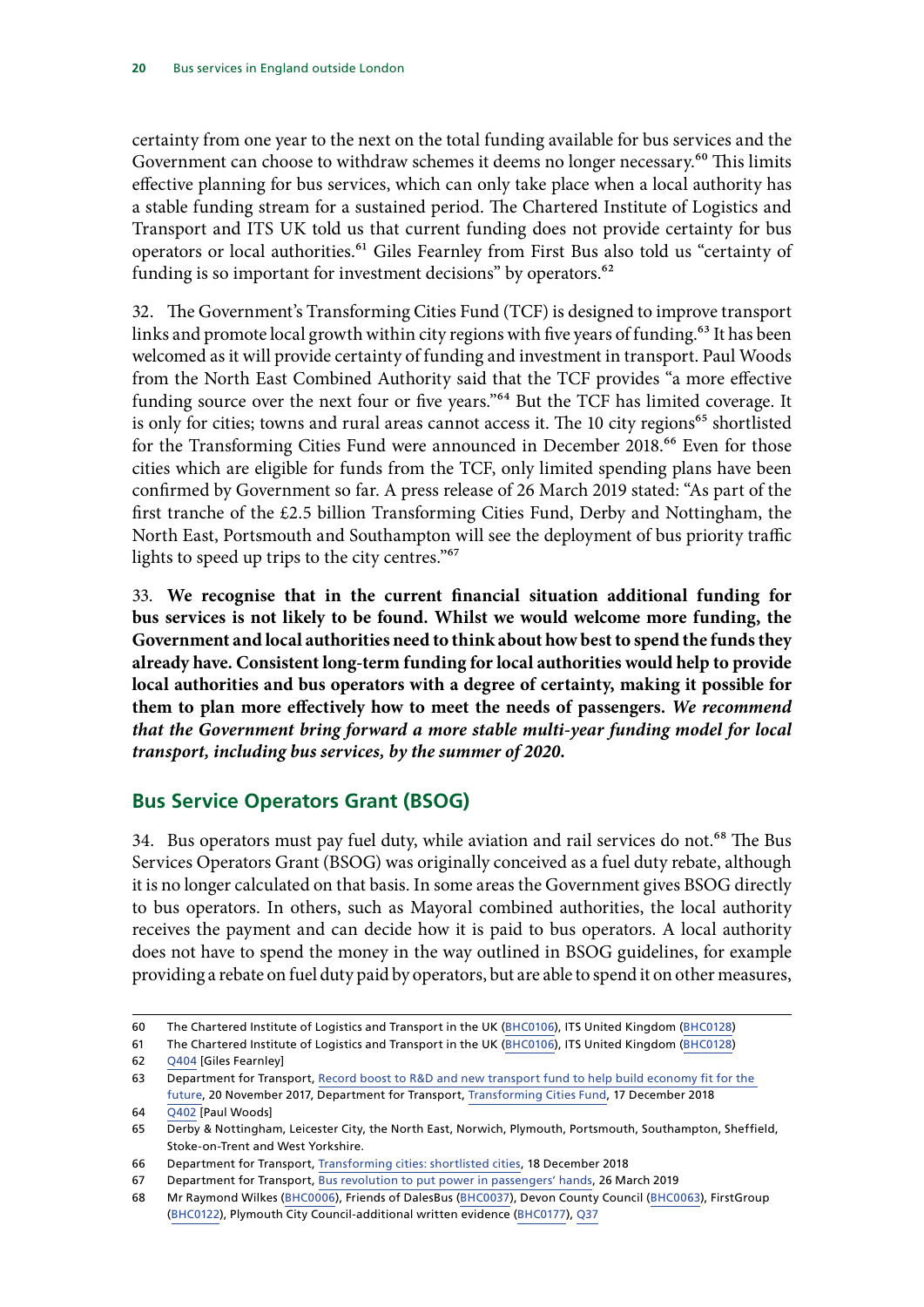such as encouraging operators to invest in smart card readers for contactless payments.<sup>69</sup> In some areas BSOG is spent on buses powered by alternative fuels. Electric buses do not have a "fuel" on which any duty is paid and so are not eligible for BSOG in areas where it is used as a fuel duty rebate.

35. We heard from the Government, local authorities and bus operators that BSOG was necessary for the bus industry to function. The Government told us that "BSOG keeps fares 3% lower, service levels 6.7% higher and patronage [bus passenger numbers] 4.4% higher."<sup>70</sup> Local authorities have told us that BSOG has lessened the impact of budget pressures<sup>71</sup> and we heard from bus operators that they depend on BSOG payments.<sup>72</sup>

36. In October 2010, the spending review reduced funding for BSOG by 20%, saving £300 million by 2014/15.73 Further reform of BSOG has been proposed by two previous administrations in the last five years.<sup>74</sup> The Coalition Government proposed further reform of BSOG in July 2014. In the next Parliament the Department for Transport said, "A decision on the changes to be made on BSOG is expected later in 2018."75 To date nothing further has been published. Many of our witnesses welcomed the commitment by the Government to reform BSOG. But a decision is not imminent; the Minister told us that the Government would look at the funding of BSOG after the Spending Review in 2019.76

37. Claire Walters from Bus Users UK suggested that, instead of BSOG, fuel duty for buses should be removed: "If we could stop having to do all the work involved in BSOG and just exempt buses and coaches from fuel duty, it would make life a bit easier for the people running those services."77

38. **BSOG is clearly in need of reform. The Government claims that it is committed to reforming BSOG, but for five years little has happened. It now looks like no decision will be taken until after the 2019 Spending Review. The arrangements for BSOG appear to have evolved organically and there is no obvious rationale for the different arrangements under which payments can be made, or the different choices some local authorities can make in respect of the things for which BSOG is paid. In certain areas Government has recognised that local authorities are able to use this funding as they see fit, but this is not true everywhere.**

39. *We recommend that, before the start of the Spending Review later this year, the Government set out a plan for how BSOG will operate, what it is intended to achieve and how it will be reformed to achieve these aims.*

<sup>69</sup> Department for Transport, [Bus Services: Grants and Funding,](https://www.gov.uk/government/collections/bus-services-grants-and-funding) 29 September 2016

<sup>70</sup> Department for Transport [\(BHC0052\)](http://data.parliament.uk/writtenevidence/committeeevidence.svc/evidencedocument/transport-committee/health-of-the-bus-market/written/90000.html), paragraph 15<br>71 Devon County Council-additional written evidence f Devon County Council-additional written evidence ([BHC0176\)](http://data.parliament.uk/writtenevidence/committeeevidence.svc/evidencedocument/transport-committee/health-of-the-bus-market/written/92449.html), Plymouth City Council-additional written evidence ([BHC0177](http://data.parliament.uk/writtenevidence/committeeevidence.svc/evidencedocument/transport-committee/health-of-the-bus-market/written/92673.html)), West of England Combined Authority [\(BHC0178\)](http://data.parliament.uk/writtenevidence/committeeevidence.svc/evidencedocument/transport-committee/health-of-the-bus-market/written/92687.html)

<sup>72</sup> [Qq356–357,](http://data.parliament.uk/writtenevidence/committeeevidence.svc/evidencedocument/transport-committee/health-of-the-bus-market/oral/95131.html) [Q383.](http://data.parliament.uk/writtenevidence/committeeevidence.svc/evidencedocument/transport-committee/health-of-the-bus-market/oral/95953.html) For more information please see House of Commons Library standard note, [Buses: grants and](https://researchbriefings.parliament.uk/ResearchBriefing/Summary/SN01522)  [subsidies,](https://researchbriefings.parliament.uk/ResearchBriefing/Summary/SN01522) 4 December 2013

<sup>73</sup> HM Treasury, [Spending Review 2010,](https://assets.publishing.service.gov.uk/government/uploads/system/uploads/attachment_data/file/203826/Spending_review_2010.pdf) Cm 7942, October 2010, para 2.28

<sup>74</sup> For more information please see the House of Commons Library standard note, [Buses: grants and subsidies](https://researchbriefings.parliament.uk/ResearchBriefing/Summary/SN01522), 4 December 2013

<sup>75</sup> Department for Transport, [Bus Services: Grants and Funding,](https://www.gov.uk/government/collections/bus-services-grants-and-funding) September 2016

<sup>76</sup> [Q547](http://data.parliament.uk/writtenevidence/committeeevidence.svc/evidencedocument/transport-committee/health-of-the-bus-market/oral/96505.html)

<sup>77</sup> [Q37](http://data.parliament.uk/writtenevidence/committeeevidence.svc/evidencedocument/transport-committee/health-of-the-bus-market/oral/92175.html) [Claire Walters]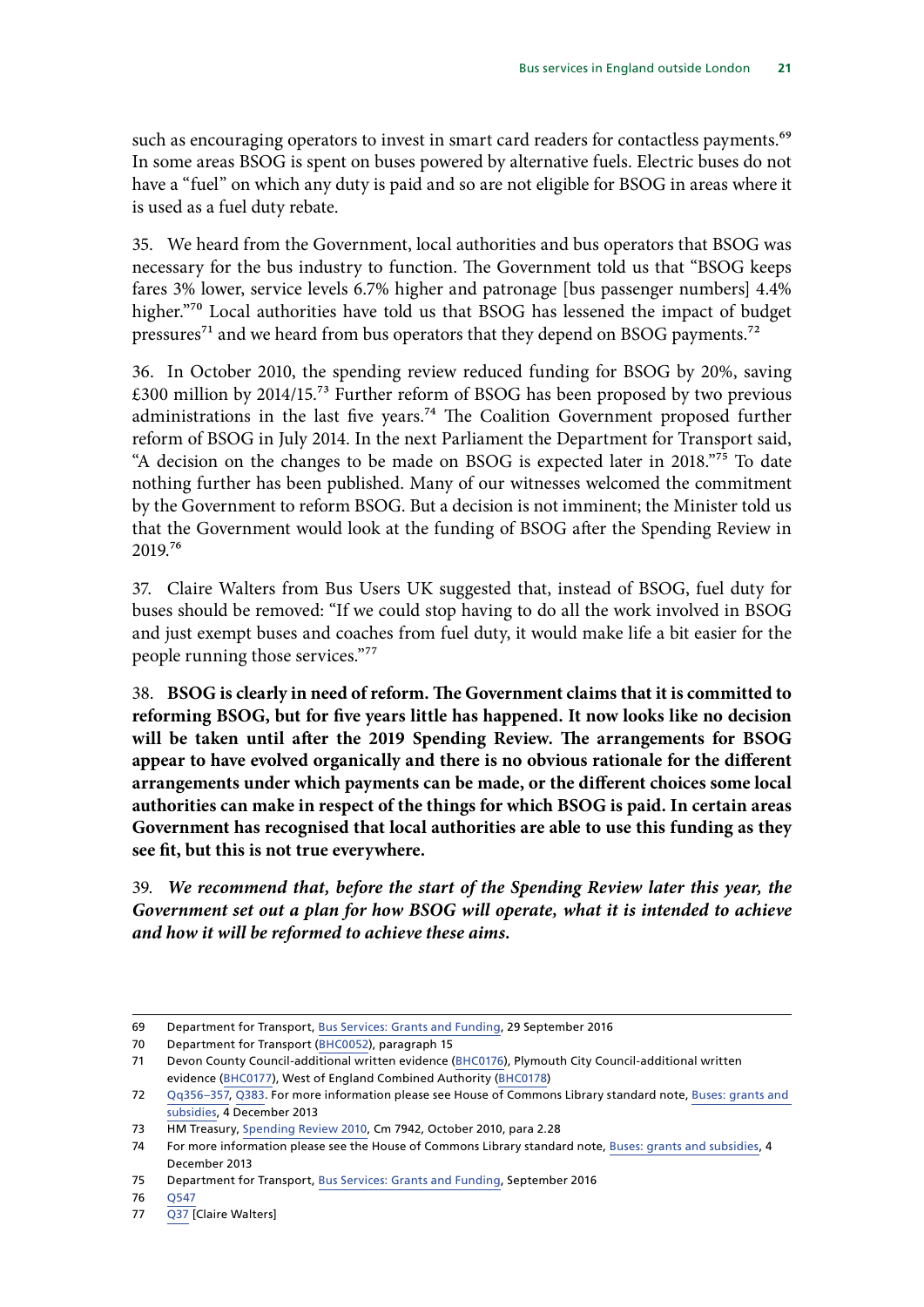## <span id="page-23-0"></span>**Concessionary fare reimbursement**

40. Free local concessionary bus travel, with the aim of improving the lives of older and disabled people,<sup>78</sup> was introduced across England in 2008.<sup>79</sup> The statutory scheme provides for travel between 0930 and 2300 on weekdays and at any time at weekends and on Bank Holidays on scheduled services. Pass holders can travel for free on any local bus service in England. There were 8.5 million concessionary passes in England in 2017/18, down 1.4% on the previous year. Concessionary passes are available to older people when they reach state pension age and eligibility is linked to changes in that age (i.e. rising to 66 by October 2020).<sup>80</sup> The journeys taken by concessionary pass holders were down by 4.8% to 884 million journeys in 2017/18.<sup>81</sup> There are separate statutory schemes in Scotland, Wales and Northern Ireland with different eligibility criteria and benefits. Local authorities can also fund additional discretionary schemes.

41. Local authorities are responsible for reimbursing bus operators for journeys made by passengers with a bus pass entitling them to concessionary travel. The Government funds this reimbursement as part of the main Revenue Support Grant for local authorities. Local authorities can offer more than the statutory concessions, for example allowing concessionary pass holders to use their pass before 0930. Local authorities are responsible for funding any concessionary travel that goes beyond the scheme introduced by the Government.

42. The reimbursement rate offered to bus operators for concessionary fares is based on a principle of "no better and no worse off" than had the scheme not existed. We have been told that, at present, the reimbursement scheme does not achieve this. The Minister agreed with the view that concessionary fares are not fully funded and that some of the cost of them is borne locally and indeed subsidised by full-fare-paying passengers.<sup>82</sup>

43. Reimbursement covers a single journey regardless of length; a journey of 1 mile and a journey of 10 miles are reimbursed at the same rate, irrespective of whether a normal fare would be greater for a longer journey. This affects rural bus services as journeys are likely to be longer. The rate at which bus operators are reimbursed for concessionary fares varies across the country.<sup>83</sup> The average reimbursement per fare, per passenger received by bus operators across England is 99p. In London it is 84p, in metropolitan areas it is 99p and in non-metropolitan areas is  $110p<sup>84</sup>$  The Department has issued guidance around concessionary fare reimbursement,<sup>85</sup> and a calculator to work out the reimbursement rate.<sup>86</sup> John Godfrey, from the TAS Partnership, told us that the base fares being used to calculate reimbursements are from 2005/6 and the reimbursement level tends to be below the level of current fares.87

<sup>78</sup> UCL, [Has the policy of concessionary bus travel for older people in Britain been successful?,](http://discovery.ucl.ac.uk/1443617/1/Mackett_B60%2526%20CS%20in%20TP%20on%20concessionary%20travel.pdf) accessed 15 January 2019, p2

<sup>79</sup> Department for Transport, [Concessionary travel survey 2016/17 notes and definitions,](https://assets.publishing.service.gov.uk/government/uploads/system/uploads/attachment_data/file/666753/concessionary-travel-notes.pdf) 14 December 2017, p1

<sup>80</sup> HM Treasury, [Pre-Budget Report 2009](https://www.gov.uk/government/publications/pre-budget-report-december-2009), 9 December 2009, para 5.45

<sup>81</sup> Department for Transport, [Concessionary Travel Statistics England, 2017/18,](https://assets.publishing.service.gov.uk/government/uploads/system/uploads/attachment_data/file/774523/concessionary-travel-statistics-2018.pdf) 30 January 2019, page 1

<sup>82</sup> [Q558](http://data.parliament.uk/writtenevidence/committeeevidence.svc/evidencedocument/transport-committee/health-of-the-bus-market/oral/96505.html)

<sup>83</sup> Department for Transport, Concessionary travel for older and disabled people: guidance on reimbursing bus [operators \(England\)](https://assets.publishing.service.gov.uk/government/uploads/system/uploads/attachment_data/file/758868/reimbursing-bus-operators-for-concessionary-travel-2019-to-2020.pdf), November 2018, para 3.3–3.5

<sup>84</sup> Department for Transport, [Concessionary travel survey 2016/17 notes and definitions,](https://assets.publishing.service.gov.uk/government/uploads/system/uploads/attachment_data/file/666753/concessionary-travel-notes.pdf) 14 December 2017, p6

<sup>85</sup> Department for Transport, [How to reimburse bus operators for concessionary travel,](https://www.gov.uk/government/publications/guidance-on-reimbursing-bus-operators-for-concessionary-travel) 26 November 2018

<sup>86</sup> Department for Transport, [Calculate your concessionary bus travel reimbursement,](https://www.gov.uk/government/publications/concessionary-bus-travel-reimbursement-calculator?utm_source=211d36c3-1414-4b10-9be2-c8afbda3c696&utm_medium=email&utm_campaign=govuk-notifications&utm_content=daily) 10 January 2019

<sup>87</sup> [Q430](http://data.parliament.uk/writtenevidence/committeeevidence.svc/evidencedocument/transport-committee/health-of-the-bus-market/oral/95953.html)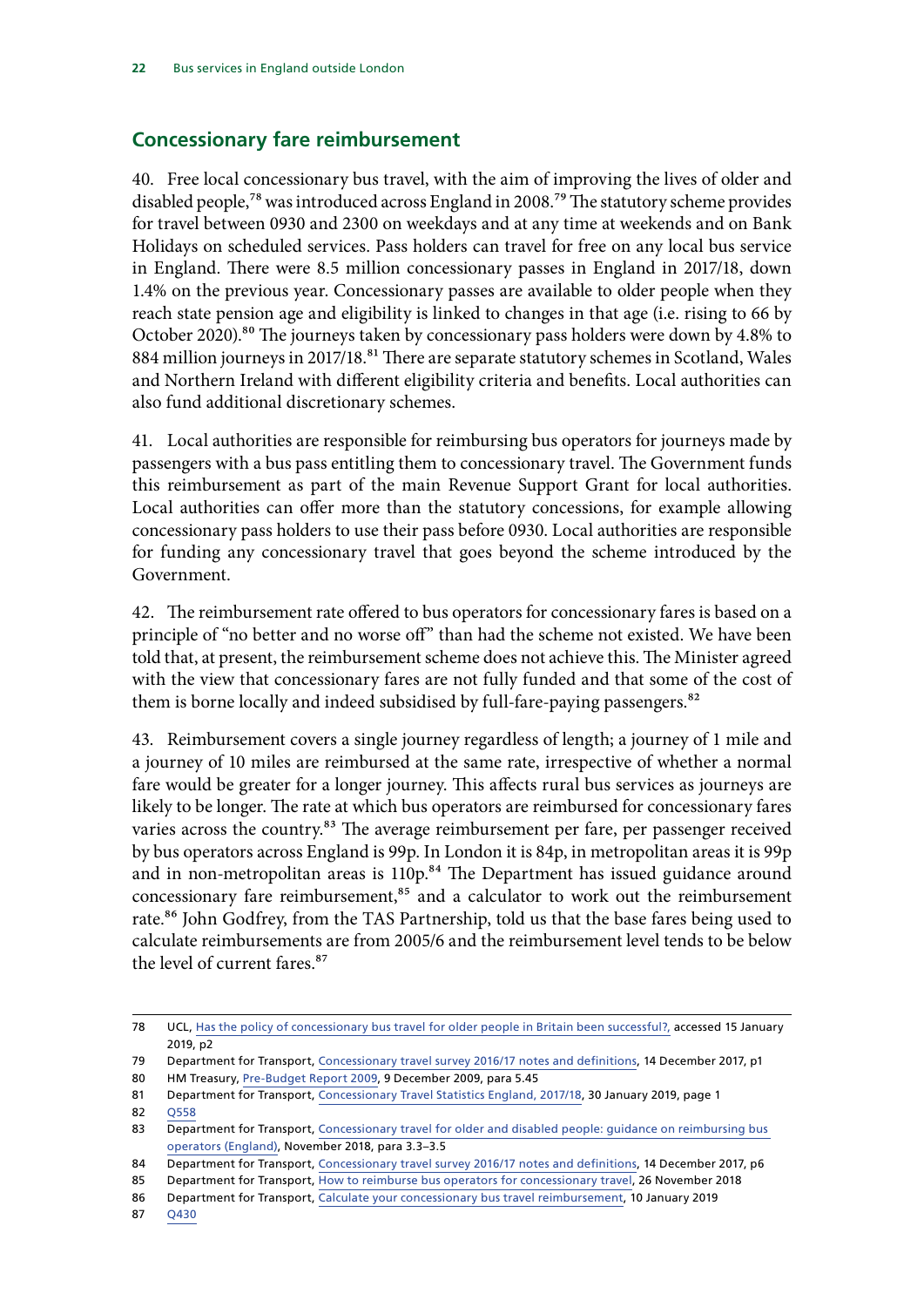<span id="page-24-0"></span>44. **At present reimbursement of concessionary fares for bus operators does not meet the principle of "no better and no worse off". This principal is objectively impossible to test. The reimbursement calculator given to local authorities by the Department for Transport is based on fares in 2005/06. Local authorities, with already stretched resources, often feel compelled to cover the shortfall. This potentially puts bus services at risk. If services are withdrawn it could have a disproportionate effect on vulnerable people, and they may become more isolated. This runs counter to the stated aim of the concessionary fares policy: improving the lives of older and disabled people.**

45. *We recommend that the Government review how it finances concessionary bus passes, and the guidance to local authorities on reimbursement of bus operators, with a view to meeting the principle of both local authorities and bus operators being "no better and no worse off". As a priority, the Government should re-baseline the reimbursement rates on ticket prices for 2017/18 prices; and should continue to re-baseline fares every four years so that the principle of "no better and no worse off" is maintained and the reimbursement rate remains broadly in line with current fares.*

46. In this inquiry we specifically looked at the issue of reimbursement for bus operators from local authorities on concessionary travel on buses. Although we have taken evidence on funding from central Government for reimbursement to local authorities, this issue is complicated, and we wish to dedicate time to investigate it thoroughly. We also identified a number of issues regarding concessionary fares more widely on other modes of transport. There appear to be a great many inconsistencies in concessionary travel policy. We have also heard some evidence to suggest that the policy outcomes might be delivered more effectively by other means. **We intend to return to the issue of concessionary travel, across different modes of transport, later in the Parliament.**

### **Total Transport**

47. Total Transport is the bringing together of budgets and expertise across policy divides, such as education, health and transport. In their report on "Passenger Transport in Isolated Communities", our predecessors encouraged the Government to consider Total Transport.<sup>88</sup> The Government accepted that recommendation and, in 2015, launched a Total Transport Pilot Fund.<sup>89</sup> It allowed "Local authorities in England [to] bid for resources to implement a cross-sector approach to the delivery of supported public road passenger transport services."90 The fund was intended to enable hospital transport, school transport and other services to be more coordinated and provide better value for money for the taxpayer.

48. Devon County Council told us that their Total Transport money had provided a real benefit for their rural area. It funded a patient transport advice service that was still operating even though the funding had ended.<sup>91</sup> Karen Rose, from Devon County Council told us:

<sup>88</sup> Transport Committee, Fourth Report of Session 2014–15, [Passenger Transport in Isolated Communities,](https://publications.parliament.uk/pa/cm201415/cmselect/cmtran/288/28802.htm) HC 288, para 42

<sup>89</sup> Department for Transport, [Total Transport Pilot Fund,](https://www.gov.uk/government/publications/total-transport-pilot-fund) 14 January 2015

<sup>90</sup> Department for Transport, [Total Transport Pilot Fund,](https://www.gov.uk/government/publications/total-transport-pilot-fund) 14 January 2015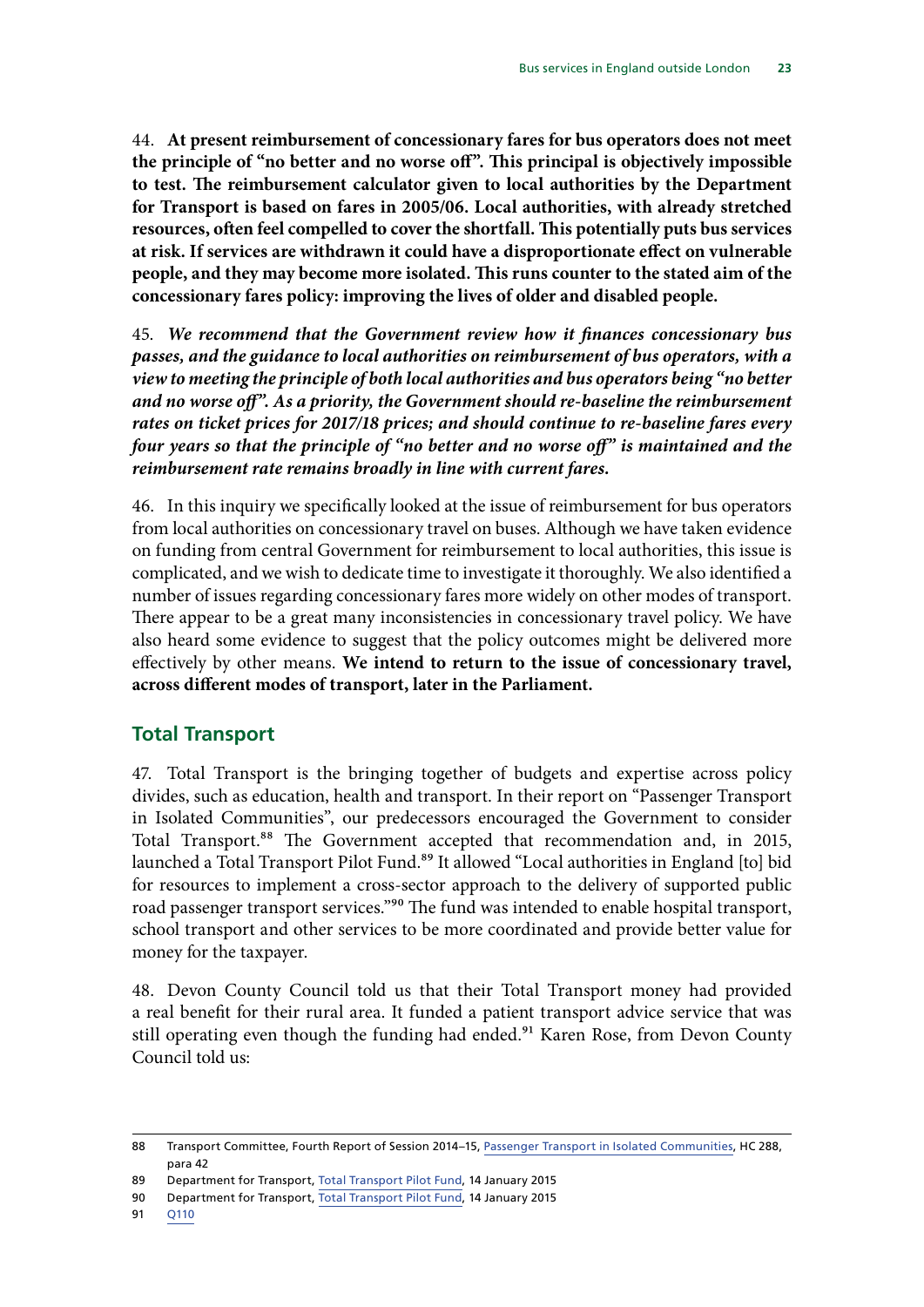<span id="page-25-0"></span>In terms of the passenger advice service, some lessons learned are that it does take a while to build up the partnership that is required to make things happen. The benefits are better planning, refining eligibility, as I mentioned, opening up a larger supplier basis, and good financial management of those processes. The challenge is marrying up the different processes of different parties and managing expectations […] Sharing data has been an issue. Perseverance is a big issue there. We have had a lot of different people come and go in that partnership and it is about maintaining contacts with people who have the relevant information to make sure we can help that process go forward.92

Nusrat Ghani MP told us that an evaluation of the Total Transport pilots would be published later this year.<sup>93</sup>

49. **We are pleased that the Government accepted our recommendation to introduce pilots for Total Transport and are encouraged by the positive stories we have heard of these pilots**. **However, we are concerned that it has taken the Government four years to publish an evaluation of the pilots.** *We recommend the Government publishes its evaluation of the Total Transport pilots by the end of the summer 2019. If the results of the pilots are successful, the Government should continue to fund and roll out this approach.*

## **Bidding for grants for bus services**

50. The Government has provided grants for infrastructure and buses that local authorities and operators can bid for. Bidding for such grants is costly. Some local authorities are much more effective at bidding for such grants and as a result can benefit disproportionately from them.<sup>94</sup> While there is variable interest in bidding for grant funding among local authorities, we heard that budget cuts and a loss of skills had made some local authorities less capable of applying for such funding.<sup>95</sup> Paul Woods from the North East Combined Authority said "There is a kind of postcode lottery in where that funding might go and the benefits that might come from it."96

51. The Minister told us that when looking at the bids for funding "sometimes the same bunch of names comes forward." She said, "I have challenged the [Department for Transport bidding] team to do what we can to make sure that we are supporting the widest possible group of people".<sup>97</sup> Catriona Henderson, Head of Buses and Taxis at the Department for Transport, said that the Department had been told people "get really tired of bidding for things" and meeting the cost of bidding.<sup>98</sup>

52. **Many local authorities lack the capacity and expertise to bid for grant funding. Local authorities with experience and expertise in formulating bids may be disproportionately benefitting from such funding. The Government has a responsibility to make funding accessible for all local authorities that could use it effectively to improve bus services in** 

94 [Q407](http://data.parliament.uk/writtenevidence/committeeevidence.svc/evidencedocument/transport-committee/health-of-the-bus-market/oral/95953.html)

- 96  $\overline{Q407}$  [Paul Woods]
- 97 [Q535](http://data.parliament.uk/writtenevidence/committeeevidence.svc/evidencedocument/transport-committee/health-of-the-bus-market/oral/96505.html)
- 98 [Q535](http://data.parliament.uk/writtenevidence/committeeevidence.svc/evidencedocument/transport-committee/health-of-the-bus-market/oral/96505.html)

<sup>92</sup> [Q111](http://data.parliament.uk/writtenevidence/committeeevidence.svc/evidencedocument/transport-committee/health-of-the-bus-market/oral/92517.html)

<sup>93</sup> [Q536](http://data.parliament.uk/writtenevidence/committeeevidence.svc/evidencedocument/transport-committee/health-of-the-bus-market/oral/96505.html)

<sup>95</sup> [Q39](http://data.parliament.uk/writtenevidence/committeeevidence.svc/evidencedocument/transport-committee/health-of-the-bus-market/oral/92175.html), [Q60,](http://data.parliament.uk/writtenevidence/committeeevidence.svc/evidencedocument/transport-committee/health-of-the-bus-market/oral/92175.html) Telford & Wrekin Council [\(BHC0079](http://data.parliament.uk/writtenevidence/committeeevidence.svc/evidencedocument/transport-committee/health-of-the-bus-market/written/90198.html))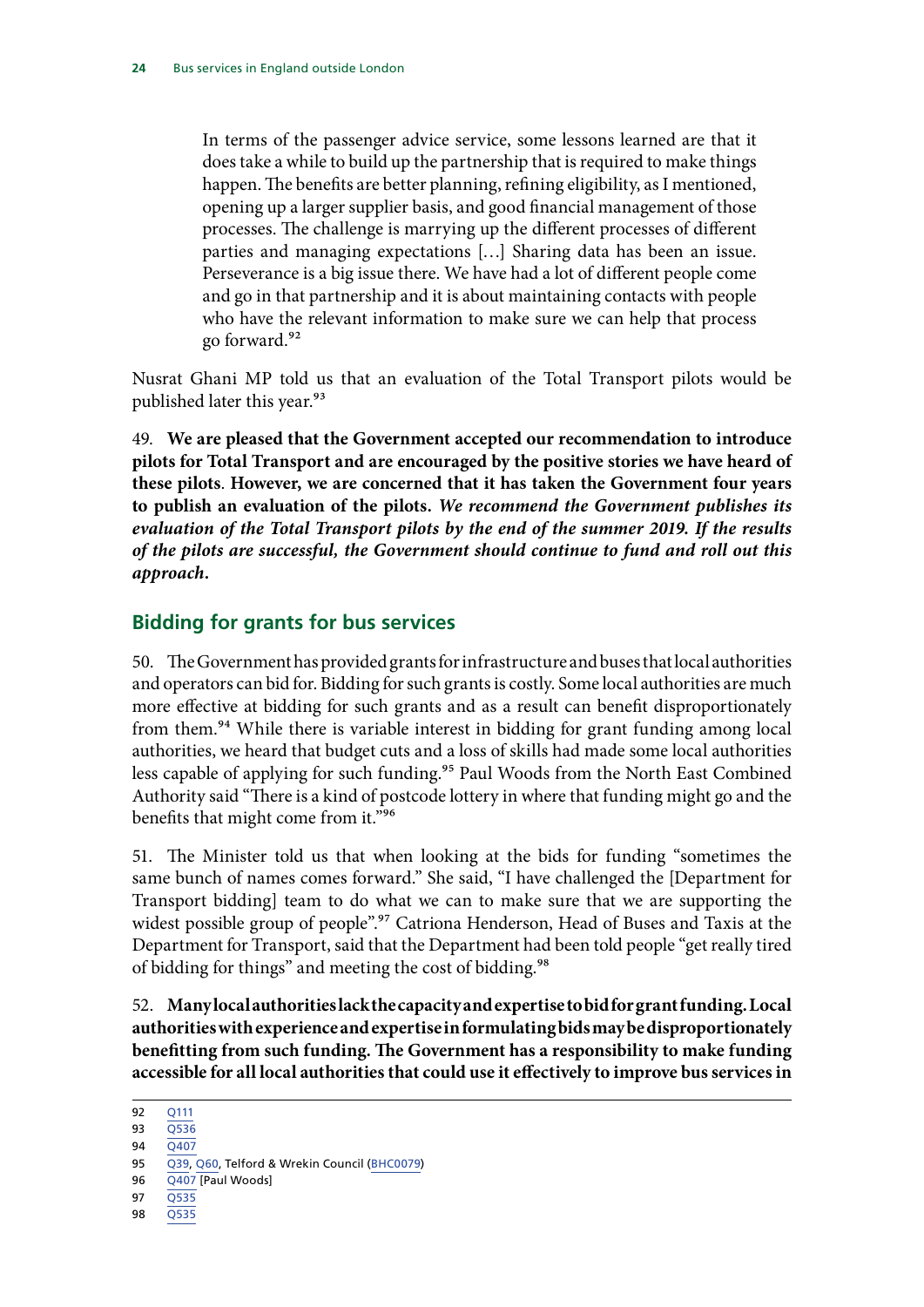<span id="page-26-0"></span>**their area.** *In the short term, the Government should directly inform all local authorities of the bid-for funding available. In the longer term, we recommend that there should be a review across all bid-for funding for buses from the Department for Transport. By the end of 2019 the Department should, in concert with the Local Government Association, assess and publish details of how much it costs local authorities to bid for this funding, whether they receive the funding or not.*

#### **Socially necessary services**

53. When the bus market was deregulated in the 1980s there was no clear definition of a socially necessary service. Rural areas are less likely to have bus services as there is less population density when compared to urban areas. It was expected that local authorities would be able to subsidise routes that bus operators did not find profitable, but there is no requirement for local authorities to provide socially necessary bus services. Over time, pressures on local authority budgets have made it more difficult for local authorities to fund services that are not commercially viable.

54. Local authorities have powers to provide services, under tender, to meet public transport requirements within their area that would not be met in any other way.<sup>99</sup> This is common practice. Some services in any given area are likely to be subsidised as councils have deemed them important routes for social and economic reasons. Bus operators must give notice to the local authority and Traffic Commissioner that they plan to introduce, change or withdraw a bus route, as shown below.<sup>100</sup> The longest notice period is 70 days (it was formerly 56 days) but this can be reduced—ultimately to 42 days—if the local authority responds before the end of the 28-day period it has to respond.<sup>101</sup>



70 days maximum registration period

The initial 28-day period is to allow the local authority to consider if they will provide a replacement service $102$  by putting the route out to tender as a socially necessary service.<sup>103</sup>

<sup>99</sup> Transport Act 1985, [Section 63 \(4\)](https://www.legislation.gov.uk/ukpga/1985/67/section/63)

<sup>100</sup> Public Service Vehicles (Registration of Local Services) (Amendment) Regulations 2018 [\(SI 2018/439\)](http://www.legislation.gov.uk/uksi/2018/439/contents/made)

<sup>101</sup> Increased from 42 days by the Public Service Vehicles (Registration of Local Services) (Amendment) (England and Wales) Regulations 2002 [\(SI 2002/182\)](http://www.legislation.gov.uk/uksi/2002/182/contents/made)

<sup>102</sup> Traffic Commissioners of Great Britain, [Notifying a local authority of a bus registration](https://www.gov.uk/government/publications/notifying-a-local-authority-of-a-bus-registration), 13 June 2018

<sup>103</sup> If the operator receives a reply from the local authority indicating that they have received and considered the draft application before 28 days have passed, the operator can apply to the traffic commissioner straight away: Department for Transport, [Bus Services Act 2017: Guidance on the New Arrangements For Registering, Varying](https://assets.publishing.service.gov.uk/government/uploads/system/uploads/attachment_data/file/719858/notifying_a_local_authority_of_a_bus_registration.pdf)  [And Cancelling Local Bus Services](https://assets.publishing.service.gov.uk/government/uploads/system/uploads/attachment_data/file/719858/notifying_a_local_authority_of_a_bus_registration.pdf), accessed 24 August 2018, Page 4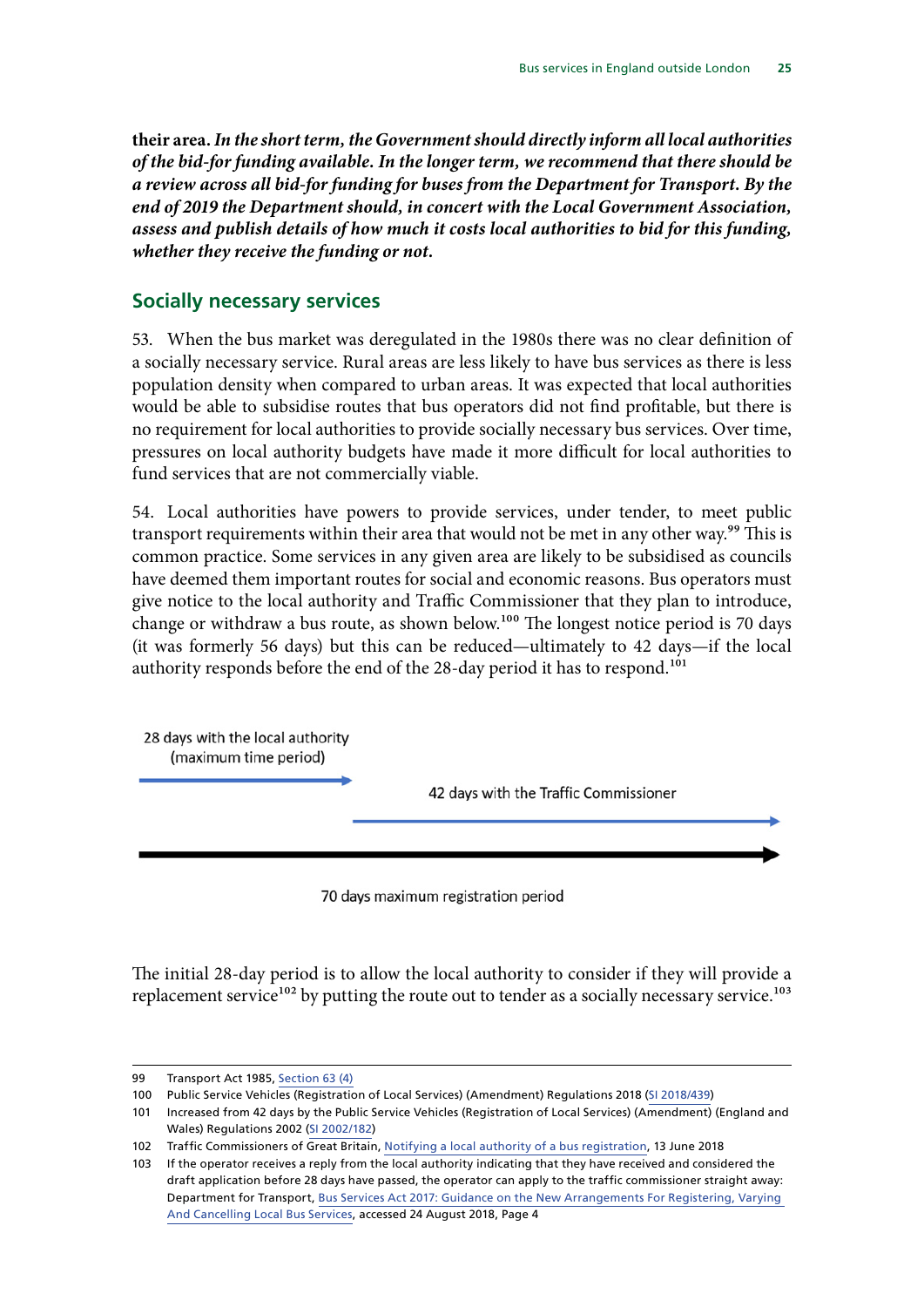55. Local authority spending on tendered routes has fallen over time. The Campaign for Better Transport has highlighted that since 2010/11 local authorities have reduced their spending on supported bus services in England by 46%, a net reduction of £172 million.<sup>104</sup> 290 bus routes in England were reduced or withdrawn in 2017/18.105

56. **In the absence of bus funding reform, the extent to which local authorities are able fund socially necessary services could be severely constrained.** *We recommend that the Government review, as a matter of urgency, the financial ability of local authorities to fund socially necessary services and report on this by the end of 2019.*

57. **While local authorities have the flexibility to make tendering decisions based on the particular circumstances of their locality, there is no clear direction or strategy about what services should be deemed necessary and protected.** *The Government should define socially necessary services by the end of 2019, and provide guidance on the services it expects local authorities to prioritise when tendering for socially necessary services.*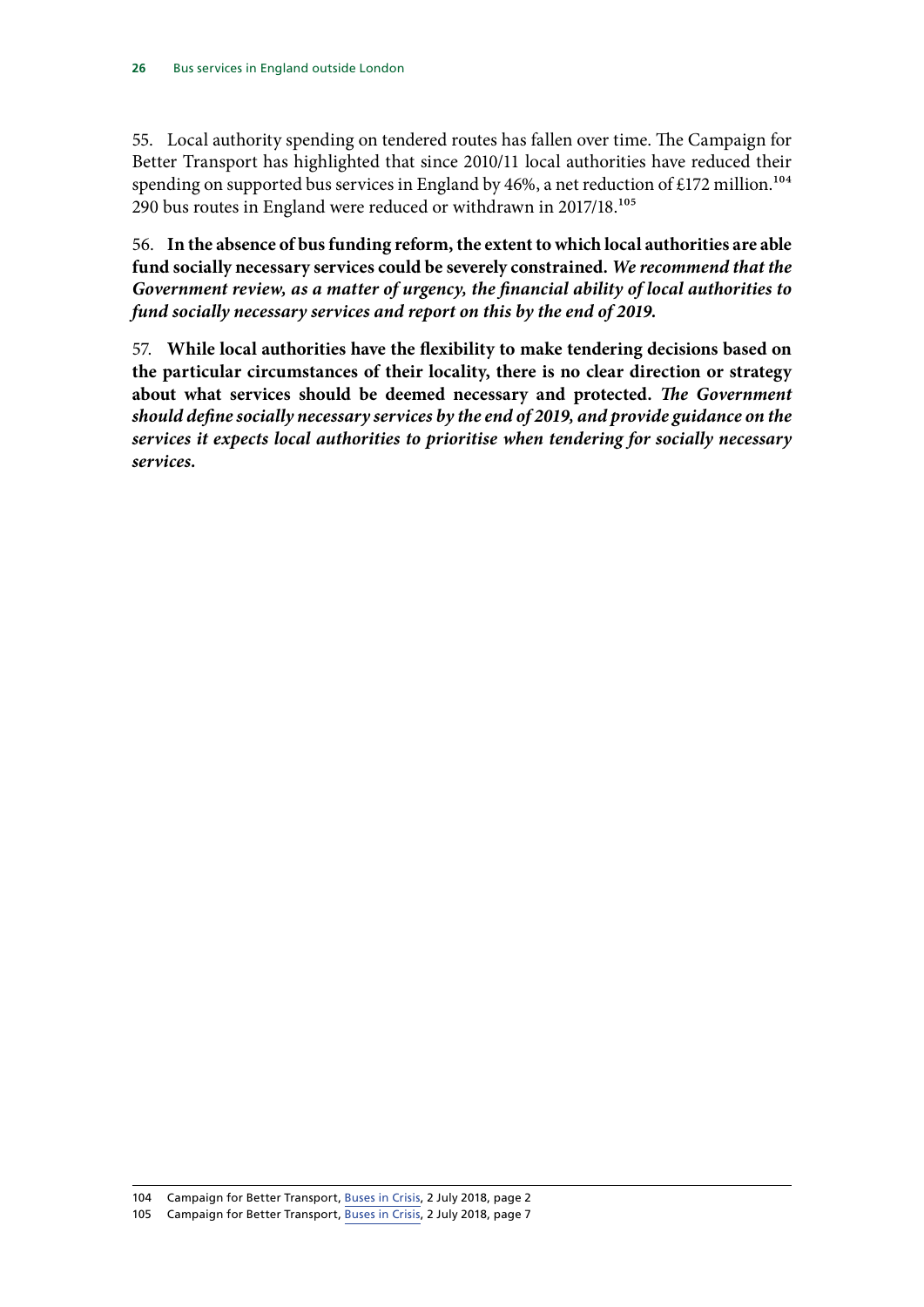# <span id="page-28-0"></span>**4** Barriers to travel

### **Congestion**

58. Bus users want reliable, timely services. Linda McCord from Transport Focus told us that punctuality and reliability were passengers' top priority for improvements.<sup>106</sup> Claire Haigh from Greener Journeys told us that from their research speed and convenience were fundamental.<sup>107</sup> The Campaign for Better Transport affirmed this from their research.<sup>108</sup> Buses that have reliable timetables are more likely to attract potential passengers. While there are other factors, like the availability of buses and drivers, that affect the reliability of buses, congestion has a major impact and is widely thought to be a key factor in the decline of bus use.<sup>109</sup> The Department for Transport has recognised that congestion is not something that bus operators can control.<sup>110</sup> Local authorities have a network management duty. The Traffic Management Act 2004 "requires local traffic authorities to do all that is reasonably practicable to manage the network effectively to keep traffic moving."<sup>111</sup>

59. Increasing bus use is a good way to reduce congestion on local roads; a fully laden double decker bus can take up to 75 cars off the road.<sup>112</sup> Reducing congestion and increasing bus use is not only good for the bus user but can help other road users.

**Figure 1: Illustration of bus capacity compared to cars with one occupant**

**The The Theory The Theory The Theory Theory** and and an and an and  $\overline{A}$  and  $\overline{A}$  and  $\overline{A}$  and  $\overline{A}$  and  $\overline{A}$  $\overrightarrow{A}$   $\overrightarrow{A}$   $\overrightarrow{A}$   $\overrightarrow{A}$   $\overrightarrow{A}$   $\overrightarrow{A}$   $\overrightarrow{A}$ **The Top Top Top Top Top Top**  $\overline{a}$  and  $\overline{a}$  and  $\overline{a}$  and  $\overline{a}$ **The Top Top Top Top Top** and and an and an de de de de de de de de de de de de de



<sup>106</sup> [Q5](http://data.parliament.uk/writtenevidence/committeeevidence.svc/evidencedocument/transport-committee/health-of-the-bus-market/oral/92175.html)

<sup>107</sup> [Qq3–4](http://data.parliament.uk/writtenevidence/committeeevidence.svc/evidencedocument/transport-committee/health-of-the-bus-market/oral/92175.html)

<sup>108</sup> [Q7](http://data.parliament.uk/writtenevidence/committeeevidence.svc/evidencedocument/transport-committee/health-of-the-bus-market/oral/92175.html)

<sup>109</sup> Mr Raymond Wilkes ([BHC0006](http://data.parliament.uk/writtenevidence/committeeevidence.svc/evidencedocument/transport-committee/health-of-the-bus-market/written/87154.html)), ALBUM [\(BHC0051\)](http://data.parliament.uk/writtenevidence/committeeevidence.svc/evidencedocument/transport-committee/health-of-the-bus-market/written/89987.html), Exeter and District Bus User Group ([BHC0056](http://data.parliament.uk/writtenevidence/committeeevidence.svc/evidencedocument/transport-committee/health-of-the-bus-market/written/90075.html)), Salfords and Sidlow Parish Council ([BHC0062](http://data.parliament.uk/writtenevidence/committeeevidence.svc/evidencedocument/transport-committee/health-of-the-bus-market/written/90138.html)), Bedford Area Bus Users Society (BABUS) [\(BHC0073](http://data.parliament.uk/writtenevidence/committeeevidence.svc/evidencedocument/transport-committee/health-of-the-bus-market/written/90185.html)), Arriva UK Bus [\(BHC0074\)](http://data.parliament.uk/writtenevidence/committeeevidence.svc/evidencedocument/transport-committee/health-of-the-bus-market/written/90189.html), FirstGroup [\(BHC0122](http://data.parliament.uk/writtenevidence/committeeevidence.svc/evidencedocument/transport-committee/health-of-the-bus-market/written/90279.html)), York Bus Forum ([BHC0005](http://data.parliament.uk/writtenevidence/committeeevidence.svc/evidencedocument/transport-committee/health-of-the-bus-market/written/87134.html))

<sup>110</sup> [Q50](http://data.parliament.uk/writtenevidence/committeeevidence.svc/evidencedocument/transport-committee/health-of-the-bus-market/oral/92175.html), Department for Transport [\(BHC0052](http://data.parliament.uk/writtenevidence/committeeevidence.svc/evidencedocument/transport-committee/health-of-the-bus-market/written/90000.html)), paragraph 6

<sup>111</sup> Department for Transport, [Traffic Management Act 2004, Network Management, Duty Guidance](https://webarchive.nationalarchives.gov.uk/+/http:/www.dft.gov.uk/pgr/roads/tpm/tmaportal/tmafeatures/tmapart2/tmafeaturespart2.pdf), November 2004, paragraph 8

<sup>112</sup> Greener Journeys, [Improving Air Quality in Towns and Cities,](https://greenerjourneys.com/publication/improving-air-quality-towns-cities/) 21 April 2017, page 2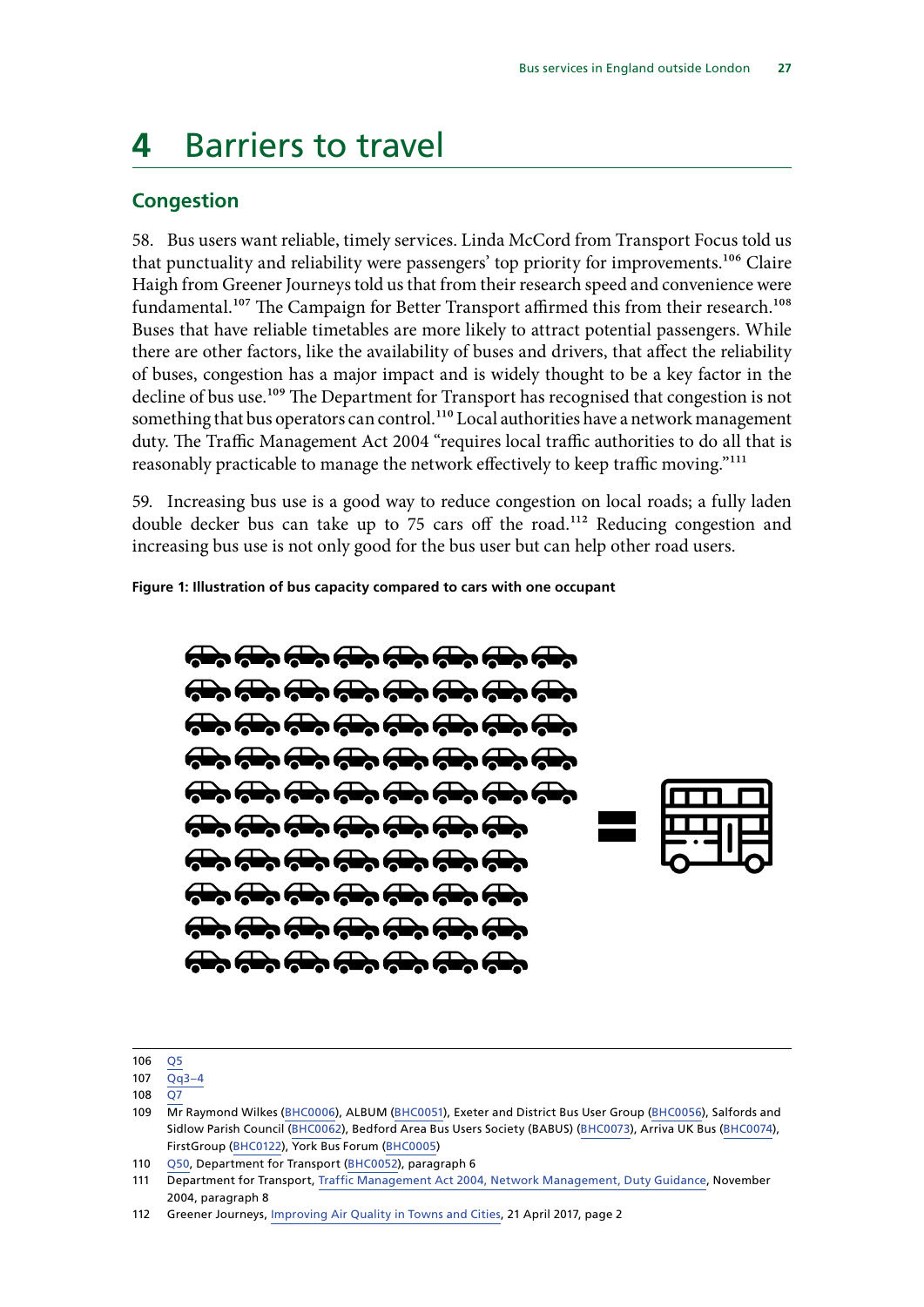<span id="page-29-0"></span>60. Congestion can be reduced, and journey times can be improved, by:

- Encouraging modal shift—getting people out of their cars and onto buses;
- Introducing effective bus priority measures; and
- Enforcement of Traffic Management Orders and a range of traffic offences.

We look at each of these in turn below.

### *Modal shift*

61. Modal shift is when people change the mode of transport by which they travel. Bus operators,<sup>113</sup> campaign groups,<sup>114</sup> experts<sup>115</sup> and local authorities<sup>116</sup> told us that modal shift, from private cars to buses, will reduce congestion and improve reliability and journey times. Modal shift can also make a significant contribution to efforts to improve air quality and reduce carbon emissions. The choices people make about their mode of travel are affected by several factors:

- Convenience;
- Frequency;
- Reliability;
- Journey length, and
- Cost.

62. Convenience, frequency, reliability and journey length can be tackled in numerous ways and have other benefits, such as reliability and improved air quality. These are described below. The perception of cost is a factor in how people choose to travel. It can also be difficult to find out the fare for a journey and, given the huge variation from place to place, determine if it is fair.<sup>117</sup> If a journey is convenient and reliable but the price is too high, people are likely to choose a cheaper option. The real terms cost of motoring has decreased as bus and rail fares have increased over the period 1987 to 2017.<sup>118</sup> This could influence the decisions individuals make when it comes car use. The whole cost of a bus journey is clear, but the cost of an individual car journey is not clear. When planning a journey people generally consider petrol and parking costs and not other costs associated with using a car. Figure 2 shows the cost rises of motoring expenditure compared with rail and bus fares from 1987 to 2017.

- 115 [Q48](http://data.parliament.uk/writtenevidence/committeeevidence.svc/evidencedocument/transport-committee/health-of-the-bus-market/oral/92175.html)
- 116 [Q107](http://data.parliament.uk/writtenevidence/committeeevidence.svc/evidencedocument/transport-committee/health-of-the-bus-market/oral/92517.html), [Q359](http://data.parliament.uk/writtenevidence/committeeevidence.svc/evidencedocument/transport-committee/health-of-the-bus-market/oral/95131.html) [Rob Jones]

<sup>113</sup> [Q294](http://data.parliament.uk/writtenevidence/committeeevidence.svc/evidencedocument/transport-committee/health-of-the-bus-market/oral/93040.html)

<sup>114</sup> [Q13](http://data.parliament.uk/writtenevidence/committeeevidence.svc/evidencedocument/transport-committee/health-of-the-bus-market/oral/92175.html)

<sup>117</sup> The Guardian. [Massively unfair' gulf in bus fares between London and rest of England](https://www.theguardian.com/uk-news/2019/may/05/bus-fares-reveal-massively-unfair-gulf-between-london-and-rest-of-england), 5 May 2019

<sup>118</sup> House of Commons Library, [Railways: fare statistics](https://researchbriefings.parliament.uk/ResearchBriefing/Summary/SN06384), 20 November 2018, page 5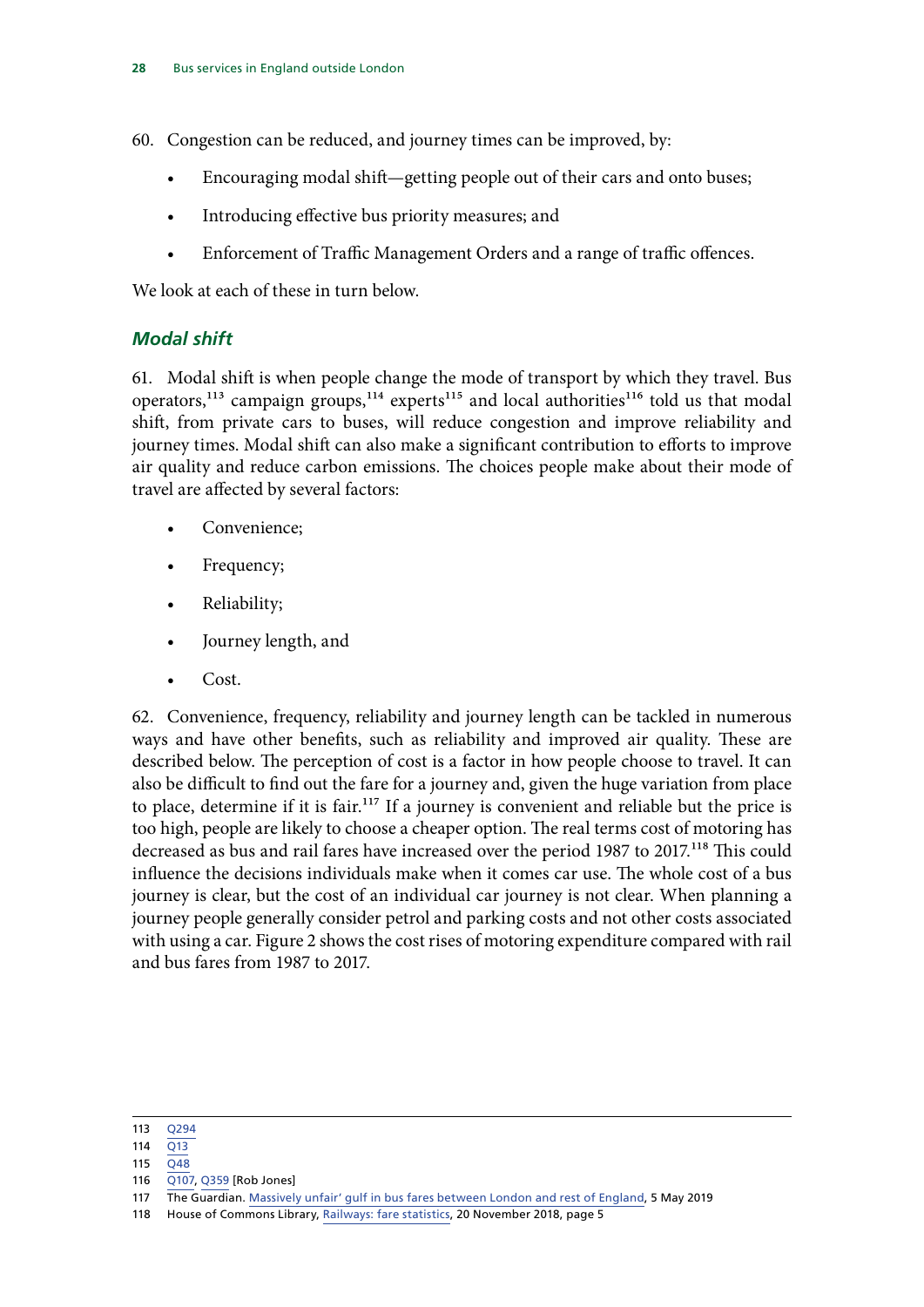

#### **Figure 2: Increase in cost of different forms of transport**

Source: House of Commons Library, [Railways: fare statistics](https://researchbriefings.parliament.uk/ResearchBriefing/Summary/SN06384), 20 November 2018, page 5

63. The Government does not set bus fares, although local authorities can set fares if they run a municipal company or use the franchising powers introduced in 2017.119 It has been government policy since 2010/11 not to increase fuel duty. Had fuel duty been increased by inflation over this period it would have seen revenues increase by £9 billion per year, as can be seen in figure 3 below. The Government has explained that this policy is to assist with the cost of living by freezing fuel duty, but has not explained why this principle does not extend to the costs associated with bus (or rail) fares (other than through concessionary fares).

<sup>119</sup> Where councils own municipal bus companies they will in that capacity set fares, but these municipal companies are separate corporate entities and are run on a commercial basis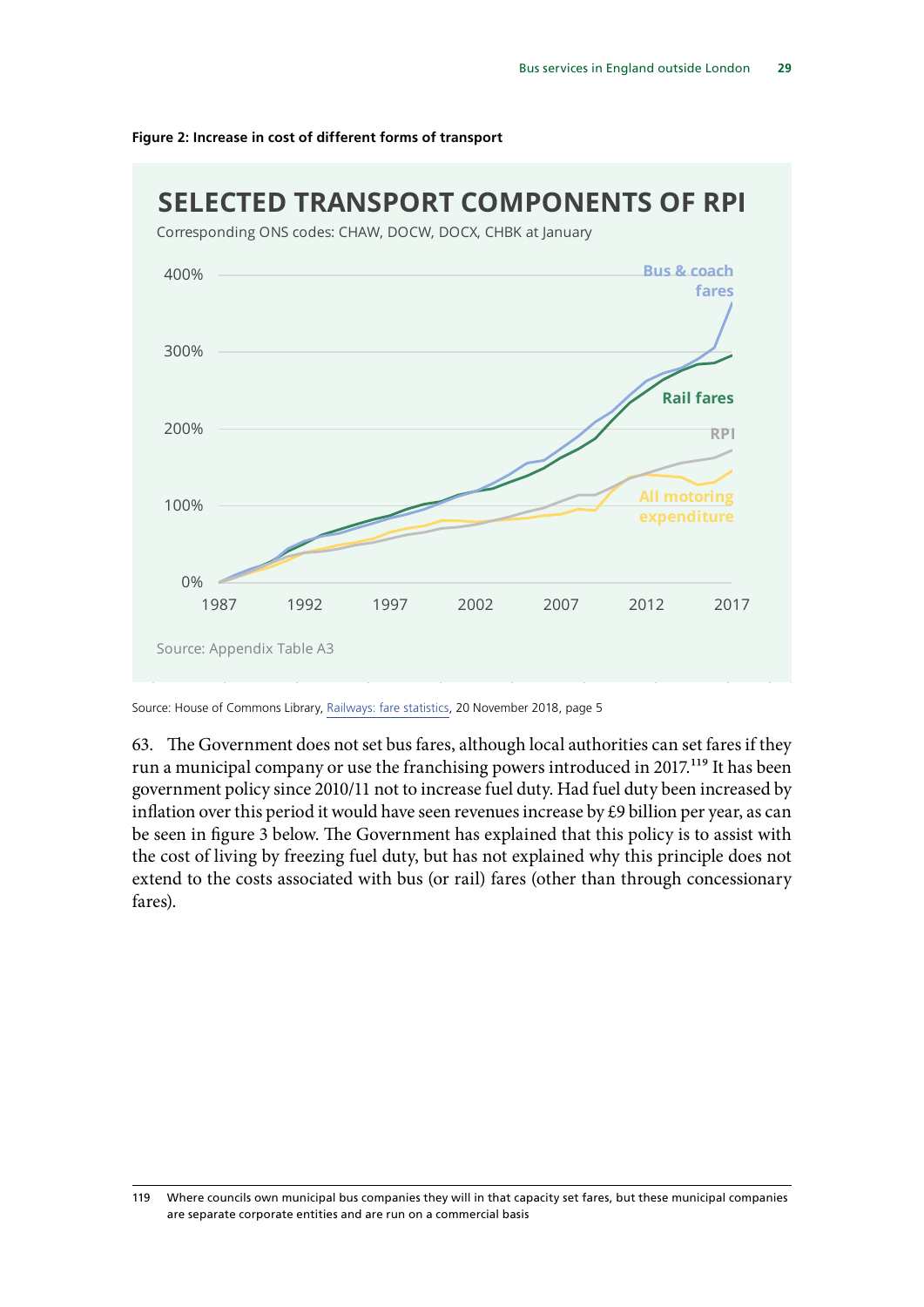

**Figure 3: Successive fuel duty uprating assumptions**

#### Source: [Office for Budget Responsibility, Economic and fiscal outlook, October 2018,](https://obr.uk/efo/economic-fiscal-outlook-october-2018/) chart 4.4 p122

64. There are examples of modal shift campaigns, such as the "better by bus" campaign in Liverpool,<sup>120</sup> and the Leeds and Harrogate route work undertaken by Transdev,<sup>121</sup> which have been successful at getting people to switch from driving their own car to getting the bus. These could be used as examples of where encouraging modal shift has increased bus passenger numbers and reduced congestion. Alex Hornby from Transdev Blazefield told us about the importance of establishing modal shift when someone moves house. He told us that with all the upheaval in someone's life, "it is a great way to get them to change their mode of travel as well."122 An example of this can be seen in Nottinghamshire where the local authority is working with property developers to offer residents of new developments free travel in conjunction with the developers.<sup>123</sup>

65. The HCT group told us that the Government has not prioritised modal shift,  $124$  but Nusrat Ghani MP told us that the Department was encouraging modal shift through the Bus Services Act 2017.<sup>125</sup> She could not, however, point to any practical things the Department was doing to achieve modal shift.

66. The Clean Air Strategy from the Department for Environment, Food and Rural Affairs aims to reduce air pollution from transport.<sup>126</sup> Clean air zones are due to be introduced in many areas to reduce pollution. These zones are where targeted action is taken to improve air quality. The only practical way that these zones will meet their targets is if people move

<sup>120</sup> Merseytravel, Arriva and Stagecoach, [Better by Bus](https://betterbybus.org/), accessed 18 February 2019, [Q326](http://data.parliament.uk/writtenevidence/committeeevidence.svc/evidencedocument/transport-committee/health-of-the-bus-market/oral/95131.html)

<sup>121</sup> [Q295](http://data.parliament.uk/writtenevidence/committeeevidence.svc/evidencedocument/transport-committee/health-of-the-bus-market/oral/93040.html)

<sup>122</sup> [Q280](http://data.parliament.uk/writtenevidence/committeeevidence.svc/evidencedocument/transport-committee/health-of-the-bus-market/oral/93040.html)

<sup>123</sup> Nottinghamshire County Council, [New Housing Developments: Apply for a free travel pass,](https://www.nottinghamshire.gov.uk/transport/public-transport/apply-free-travel-pass) accessed 10 April 2019

<sup>124</sup> HCT Group ([BHC0132\)](http://data.parliament.uk/writtenevidence/committeeevidence.svc/evidencedocument/transport-committee/health-of-the-bus-market/written/90436.html)

<sup>125</sup> [Q456](http://data.parliament.uk/writtenevidence/committeeevidence.svc/evidencedocument/transport-committee/health-of-the-bus-market/oral/96505.html)

<sup>126</sup> Department for Environment, Food and Rural Affairs, [Clean Air Strategy 2019,](https://www.gov.uk/government/publications/clean-air-strategy-2019) 14 January 2019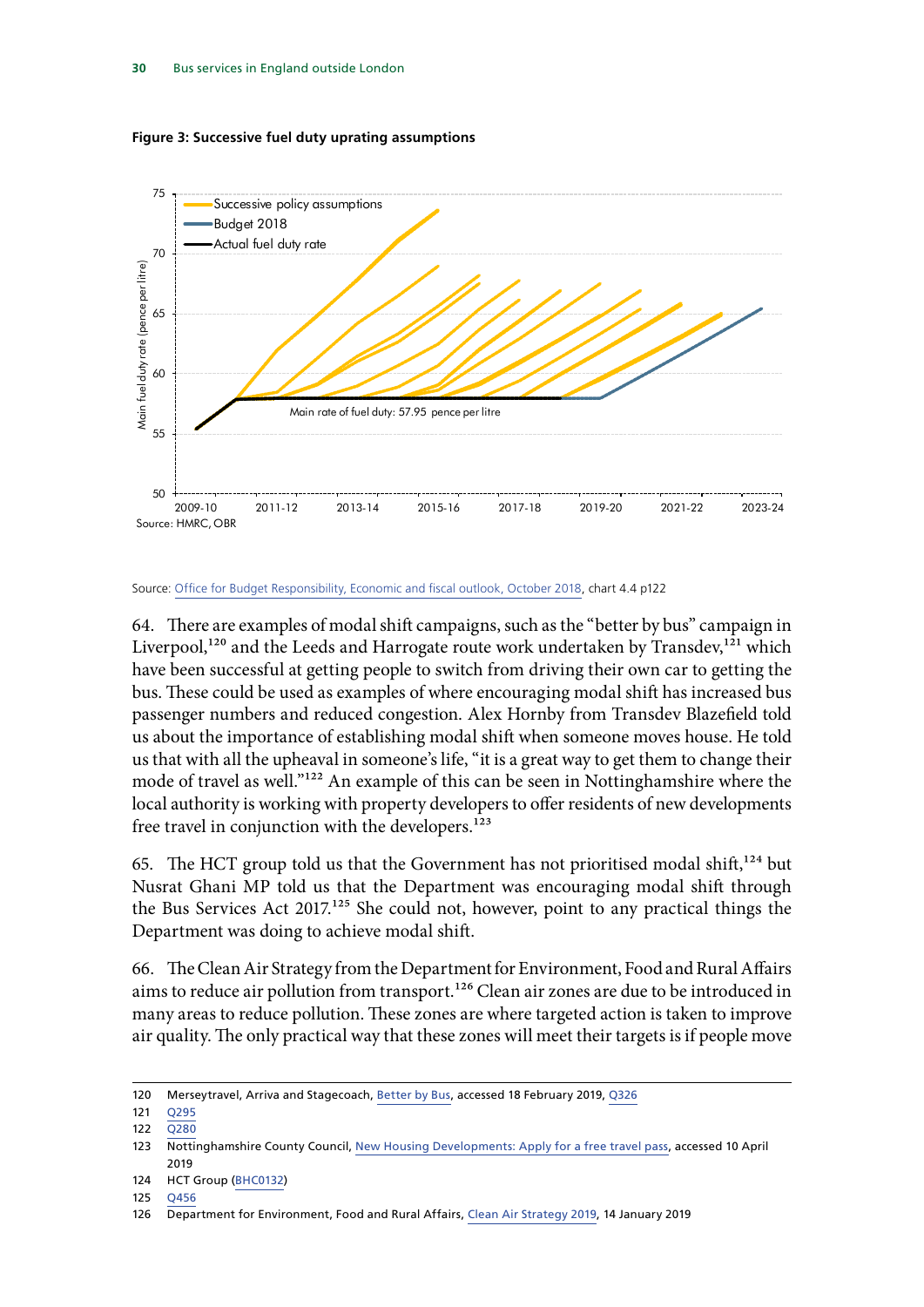<span id="page-32-0"></span>out of cars and onto public transport, take up walking and cycling, or there is a switch to non-polluting fuels. Local authorities should be given autonomy to decide how they will encourage modal shift within the framework of the clean air zones set by Government.

67. **Modal shift is essential to reduce congestion and tackle air quality issues. It is critical that the Government and local authorities encourage bus use. Local authorities can act to improve reliability through bus priority measures, but the value for money of any such investment would be increased if accompanied by measures to reduce car use and encourage modal shift, and if the Government acted to stop the cost of public transport rising relative to the cost of motoring.**

68. **The Government must recognise the importance of modal shift to achieving many of their ambitions for reducing pollution and congestion.** *We recommend that the Government sets targets for modal shift to meet the policy outcomes of cleaner air for towns and cities and bring forward specific actions for how modal shift will be achieved, including by encouraging people to switch from private car use to travel by bus or other forms of public transport.*

### *Bus priority measures*

69. Giving buses priority over other road users can reduce congestion, improve bus reliability, reduce journey times and, when used effectively, increase passenger numbers. Bus priority measures can include a range of interventions: bus lanes, park and ride schemes, priority signalling and guided busways. They work best when they are part of an integrated transport system, including parking restrictions or increased parking charges.<sup>127</sup>

70. For bus priority measures to have the greatest effect, bus operators need to share information about congestion pinch points with local authorities. Tom Forth from ODI Leeds and Jason Humm, Head of Transport at the West of England Combined Authority, told us that sharing information enables local authorities to introduce the most effective measures, in the correct areas, to increase the frequency and reliability of buses.<sup>128</sup>

71. The Department's guidance on bus priority measures dates back to 1997.<sup>129</sup> Derek Fishpool from Devon County Council highlighted that the guidance around bus priority measures is often more geared to heavy urban areas.<sup>130</sup> Rural areas also have problems with congestion and the current guidance does not address this. We asked representatives of local authorities from across England about the effectiveness of this guidance, and every group said it needs to be reviewed. The West of England Combined Authority told us that the guidance needs updating, although the key principles should remain the same.<sup>131</sup> Recent innovations are not covered in the 1997 guidance, an example is bus priority signalling with traffic light communication in Swansea, which was deployed in 2018.<sup>132</sup>

- 130 [Q119](http://data.parliament.uk/writtenevidence/committeeevidence.svc/evidencedocument/transport-committee/health-of-the-bus-market/oral/92517.html)
- 131 [Q133](http://data.parliament.uk/writtenevidence/committeeevidence.svc/evidencedocument/transport-committee/health-of-the-bus-market/oral/92517.html) [Jason Humm]

<sup>127</sup> [Q332](http://data.parliament.uk/writtenevidence/committeeevidence.svc/evidencedocument/transport-committee/health-of-the-bus-market/oral/95131.html), [Q359](http://data.parliament.uk/writtenevidence/committeeevidence.svc/evidencedocument/transport-committee/health-of-the-bus-market/oral/95131.html)

<sup>128</sup> [Q81,](http://data.parliament.uk/writtenevidence/committeeevidence.svc/evidencedocument/transport-committee/health-of-the-bus-market/oral/92175.html) [Q129](http://data.parliament.uk/writtenevidence/committeeevidence.svc/evidencedocument/transport-committee/health-of-the-bus-market/oral/92517.html)

<sup>129</sup> Department for Transport, [Keeping buses moving, a guide to traffic management to assist buses in urban areas,](https://www.gov.uk/government/publications/keeping-buses-moving-ltn-197) 14 October 1997

<sup>132</sup> Wales Online, [Buses in Swansea first in Wales to communicate with traffic lights when they're running late](https://www.walesonline.co.uk/news/wales-news/buses-swansea-first-wales-change-14368745), 5 March 2018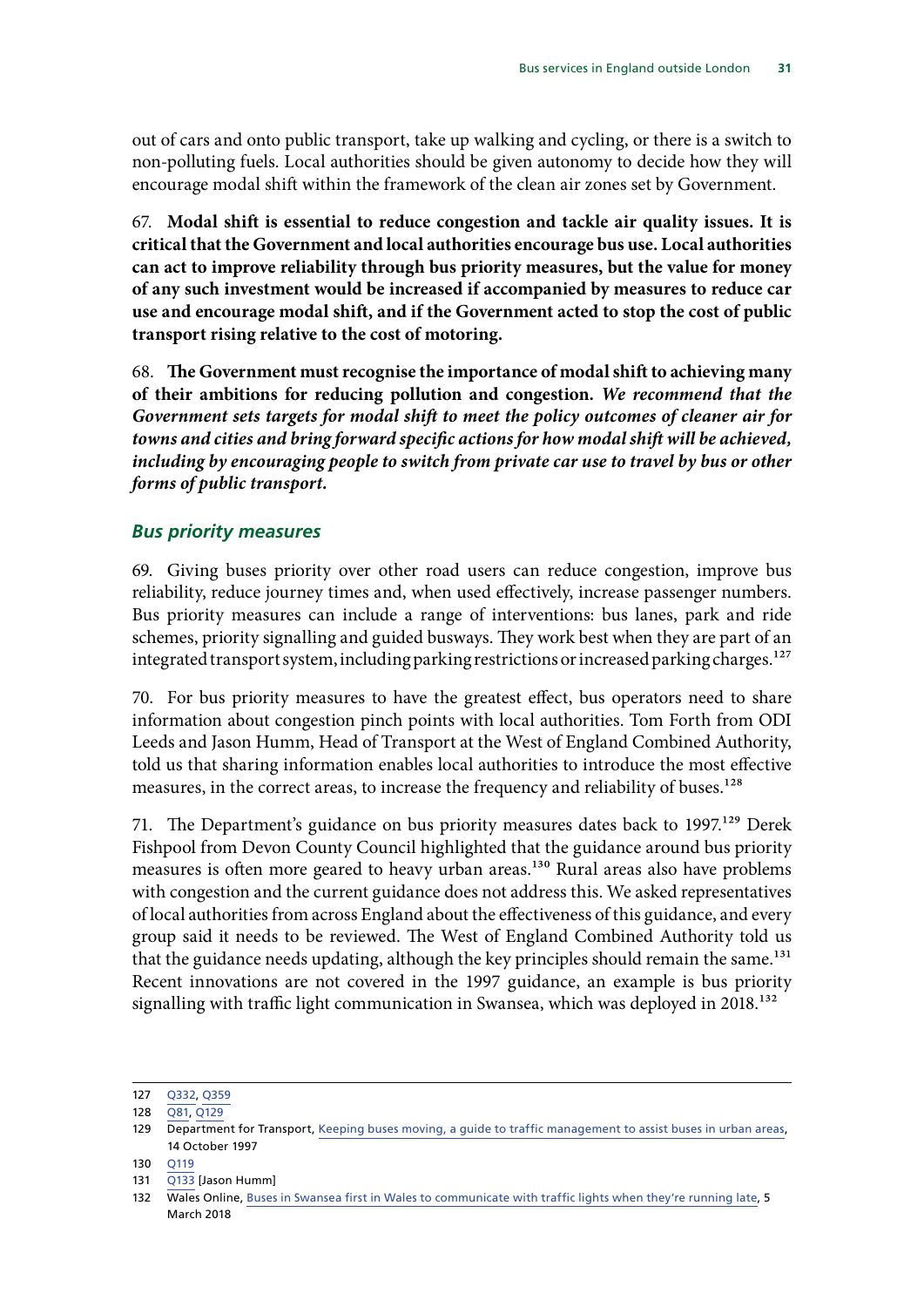72. The Department for Transport did not seem clear about guidance on bus priority measures. Officials from the Department told us that they had to look it up after we had raised it in oral evidence sessions with local authorities.<sup>133</sup> Arguing that the current guidance was still relevant Catriona Henderson, Head of Buses and Taxis at the Department for Transport, referred to the Manual for Streets 1 and  $2,134$  published in 2007 and 2010 respectively. Both focus on planning and contain little detail on bus priority measures.

73. Catriona Henderson told us that there is a "Transport knowledge Hub" available on the Greener Journeys website.<sup>135</sup> She said: "This is a place where local transport officers can look for information on a whole variety of different issues, and which brings together the views of the Government, where best practice is done, and information from the private sector."<sup>136</sup> It seems strange to ask local authorities to rely on a third-party website as the authoritative source—it is not clear to us why local authorities would turn to this source for guidance issued by Government, rather than the GOV.UK website, or how they would know that it was the most current advice and guidance from the Government. The Department acknowledged that this may not be the right place for bus priority guidance.<sup>137</sup>

74. **If bus priority measures are seen to reduce congestion and increase bus speeds, it might give local politicians in other areas the incentive to take the sometimes difficult decisions to introduce such schemes.** *The Government should review the evidence for the effectiveness of bus priority measures across England, with a view to demonstrating the value of these measures in reducing congestion and increasing bus speeds. Local authorities must have the evidence base they need to give bus priority measures proper consideration.*

75. **The Government's guidance is out of date and even the planning guidance the Department directed us to is at least eight years old. It is clearly unacceptable that the Government does not have up-to-date guidance on bus priority measures that is easily accessible to local authorities. Guidance needs to cover rural as well as urban areas, but producing guidance is not enough. The Government must also make sure there is an effective framework for sharing examples of good practice. The Government has an important role in highlighting and sharing the benefits of such schemes to bus users and non-bus users alike, including how much such schemes have increased bus use.**

76. *We recommend that by October 2019 the Government reviews, and updates as necessary, all guidance relating to bus priority measures. We also recommend that the Government creates a buses guidance portal on the GOV.UK website where all the guidance on bus priority measures and good practice can be easily accessed by local authorities. This can then be linked to by those providing additional information and examples of good practice, such as Greener Journeys.*

<sup>133</sup> [Q522](http://data.parliament.uk/writtenevidence/committeeevidence.svc/evidencedocument/transport-committee/health-of-the-bus-market/oral/96505.html)

<sup>134</sup> Department for Transport, [Manual for Streets 1,](https://www.gov.uk/government/publications/manual-for-streets) 29 March 2007, Department for Transport, [Manual for Streets 2](https://www.gov.uk/government/publications/manual-for-streets-2), 29 September 2010

<sup>135</sup> Greener Journeys, [Transport Knowledge Hub](https://transportknowledgehub.org.uk/), accessed 18 February 2019

<sup>136</sup> [Q523](http://data.parliament.uk/writtenevidence/committeeevidence.svc/evidencedocument/transport-committee/health-of-the-bus-market/oral/96505.html)

<sup>137</sup> [Q523](http://data.parliament.uk/writtenevidence/committeeevidence.svc/evidencedocument/transport-committee/health-of-the-bus-market/oral/96505.html)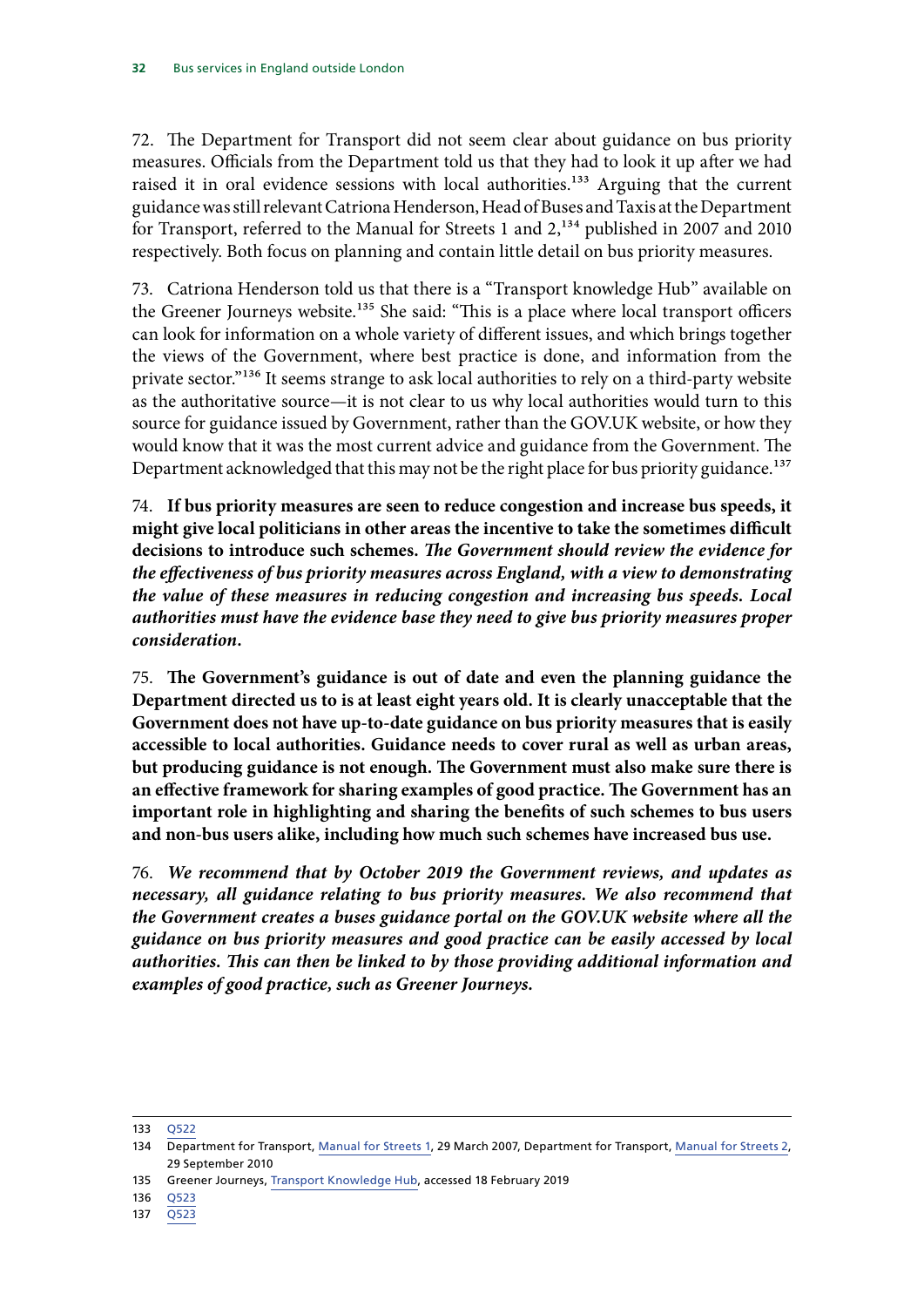#### <span id="page-34-0"></span>*Moving traffic offences*

77. Part 6 of the Traffic Management Act 2004 covers parking, bus lane contraventions, the London lorry ban and moving traffic contraventions. Local authorities can apply for powers that will allow them, rather than the police, to take action against motorists committing such offences. The parking provisions are already in force in virtually all areas of England. There has also been widespread take up of the powers for enforcing bus lane infringement.

78. The provisions on moving traffic offences have not yet been commenced. Doing so would give local authorities powers to enforce and issue penalty charges for offences such as ignoring one-way traffic signs, failing to give priority to oncoming traffic, or disregarding box junction markings. Local authorities want these powers to reduce congestion without needing to rely on the police to enforce moving traffic violations. The police have had budget cuts and their priorities have changed. They do not have the resources to police these offences effectively.

79. A 2011 Transport Committee report recommended that Part 6 of the Traffic Management Act 2004 be brought into force "by 2013".138 In 2016 the Transport Committee again called for Part 6 to be commenced.<sup>139</sup> In response Andrew Jones MP, the then roads Minister, told our predecessor Committee that he had doubts about the desirability of this and that there was no call for it. He argued that he had only heard support for devolving moving traffic enforcement powers from the Local Government Association (LGA), and remarked that "not all councils are members of it."140 Our predecessors noted that almost all English councils are members of the LGA with the exceptions of Sheffield City Council and the London Boroughs of Bromley and Wandsworth.<sup>141</sup> We heard evidence during this inquiry that local authorities still want these powers.<sup>142</sup>

80. When the Bus Services Bill 2016–17 was going through the committee stage in the House of Commons, the Government admitted that "a key concern remains that if the powers are granted, they could be misused to generate revenue for local authorities."143 A similar argument was made when parking enforcement was decriminalised in the 1990s.<sup>144</sup> However, there are restrictions on the spending of surplus parking enforcement income raised by local authorities.<sup>145</sup> Similarly, there are powers under Section 88 of the Traffic Management Act 2004 that will allow the Secretary of State to make regulations specifying what surplus income can be spent on from activities undertaken under Part 6 of the Traffic Management Act 2004.146 The Government could use these powers to specify that any surplus income from enforcement of moving traffic offences is spent on measures to tackle congestion.

<sup>138</sup> Transport Committee, Ninth Report of Session 2010–12, [Out of the jam: reducing congestion on our roads](https://publications.parliament.uk/pa/cm201012/cmselect/cmtran/872/87202.htm), HC 872, paragraph 16

<sup>139</sup> Transport Committee, Second Report of Session 2015–16, [Road traffic law enforcement,](https://publications.parliament.uk/pa/cm201516/cmselect/cmtrans/518/51802.htm) HC 518, paragraph 99

<sup>140</sup> Oral evidence taken before the Transport Committee on 7 December 2015, Second Report of Session 2015–16, [Road traffic law enforcement](https://publications.parliament.uk/pa/cm201516/cmselect/cmtrans/518/51802.htm), HC 518, Q290 [Andrew Jones]

<sup>141</sup> Transport Committee, Second Report of Session 2015–16, [Road traffic law enforcement,](https://publications.parliament.uk/pa/cm201516/cmselect/cmtrans/518/51802.htm) HC 518, paragraph 98 142 [Q132,](http://data.parliament.uk/writtenevidence/committeeevidence.svc/evidencedocument/transport-committee/health-of-the-bus-market/oral/92517.html) [Q377](http://data.parliament.uk/writtenevidence/committeeevidence.svc/evidencedocument/transport-committee/health-of-the-bus-market/oral/95131.html)

<sup>143</sup> Bus Services Bill Committee, 14 March 2017, [col 4](http://bit.ly/2EzkN9b)

<sup>144</sup> This was further reformed under the Part 6 of Traffic Management Act 2004

<sup>145</sup> Road Traffic Regulation Act 1984, [section 55](https://www.legislation.gov.uk/ukpga/1984/27/section/55)

<sup>146</sup> Traffic Management Act 2004, [section 88](https://www.legislation.gov.uk/ukpga/2004/18/section/88)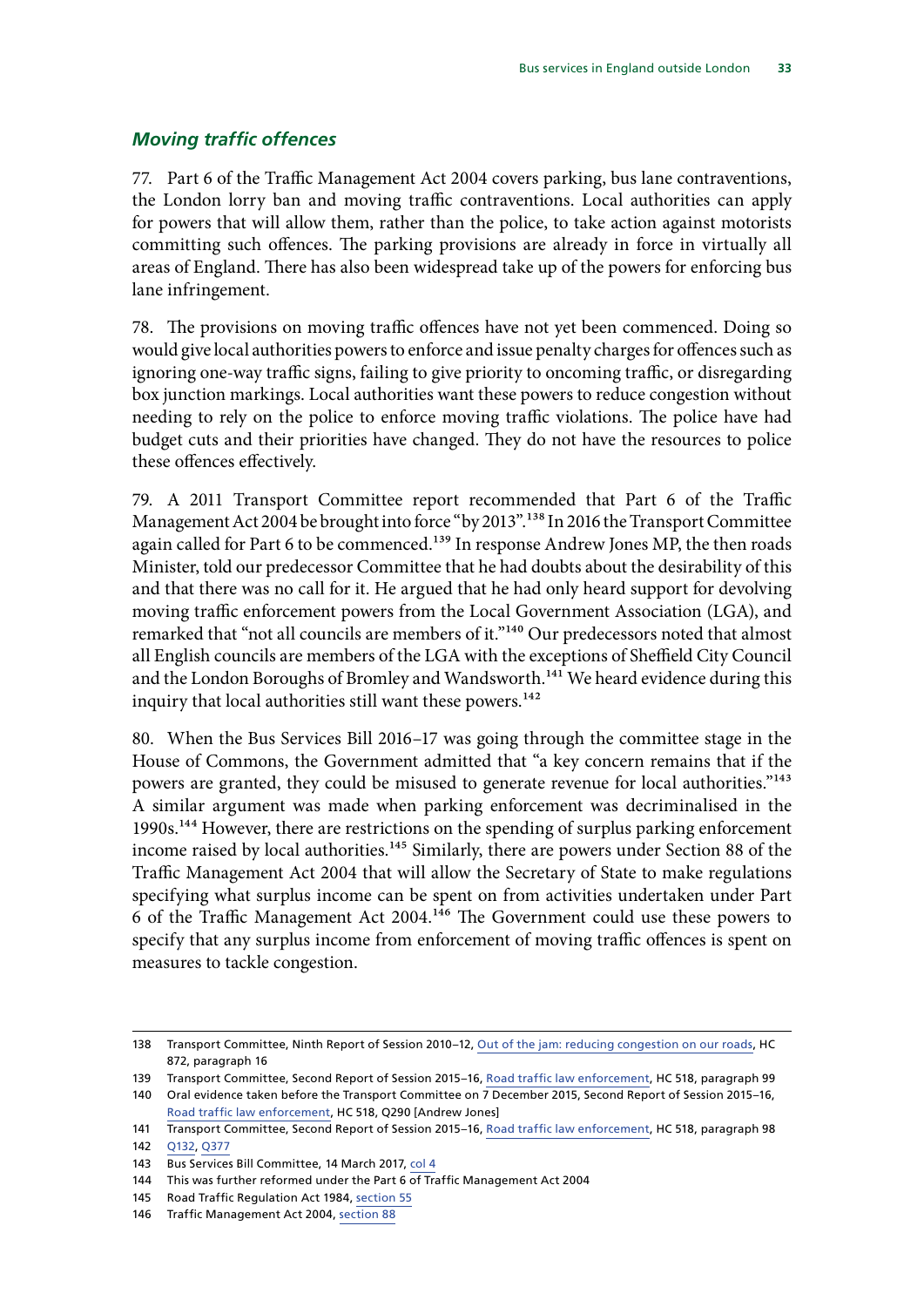<span id="page-35-0"></span>81. **Commencing Part 6 of the Traffic Management Act 2004 will have two benefits. It will enable local authorities to enforce the law, which should ease congestion, and it will also provide a revenue stream that local authorities could invest in measures to tackle congestion. As there is no ring-fenced funding available exclusively for bus priority measures we believe that the Government should welcome alternative ways of raising revenue to assist with improving bus services.** *We recommend that Part 6 of the Traffic Management Act 2004 be commenced as soon as possible, as our predecessors have recommended twice before.*

## **Information about buses**

82. Research from Transport Focus noted that the "embarrassment factor" of not knowing how to use a bus is a major issue stopping people using buses.<sup>147</sup> To be able to use a bus people need to:

- have access to tools for journey planning, such as timetables;
- have access to Real Time Information so they know when their bus will arrive;
- know the cost of the journey and how they can pay for it; and
- know how many stops there are to their destination and where the bus stop is located.<sup>148</sup>

Information that is patchy or difficult to find is a significant barrier to bus travel. Linda McCord from Transport Focus told us that that providing information to bus users would increase confidence and attract new bus users.<sup>149</sup>

83. The Bus Services Act 2017 contains provisions on open data and accessible information, which the Government intends to use to make more and better information available to bus passengers. The Government has been running consultations on open data and accessible information,<sup>150</sup> including the provision of audible and visible information onboard local bus services. Both consultations ran from July to September 2018. The results for the open data consultation were published on 26 March 2019.151 We are glad to see that the Government acknowledged the importance of data within the *Future of mobility: Urban strategy* report.<sup>152</sup>

### *Sources of information*

84. It will be very difficult to attract passengers if access to information about services is limited. Bus operators have told us that they are providing information, but this varies significantly from area to area.<sup>153</sup> Good information about bus services is available in some areas—we heard that Devon's "Travel Devon" website provides good information

153 [Qq221–224](http://data.parliament.uk/writtenevidence/committeeevidence.svc/evidencedocument/transport-committee/health-of-the-bus-market/oral/93040.html)

<sup>147</sup> [Q23](http://data.parliament.uk/writtenevidence/committeeevidence.svc/evidencedocument/transport-committee/health-of-the-bus-market/oral/92175.html) 148 Thomas Forth and Neil McClure ([BHC0015\)](http://data.parliament.uk/writtenevidence/committeeevidence.svc/evidencedocument/transport-committee/health-of-the-bus-market/written/87600.html)

<sup>149</sup> [Q23](http://data.parliament.uk/writtenevidence/committeeevidence.svc/evidencedocument/transport-committee/health-of-the-bus-market/oral/92175.html)

<sup>150</sup> Department for Transport, [Bus Services Act 2017: bus open data,](https://www.gov.uk/government/consultations/bus-services-act-2017-bus-open-data) 5 July 2018, Department for Transport, Bus [Services Act 2017: accessible information,](https://www.gov.uk/government/consultations/bus-services-act-2017-accessible-information) 5 July 2018

<sup>151</sup> Department for Transport, [Bus Services Act 2017: bus open data,](https://www.gov.uk/government/consultations/bus-services-act-2017-bus-open-data) 26 March 2019

<sup>152</sup> Department for Transport, [Future of Mobility: Urban Strategy](https://www.gov.uk/government/publications/future-of-mobility-urban-strategy), 19 March 2019, page 57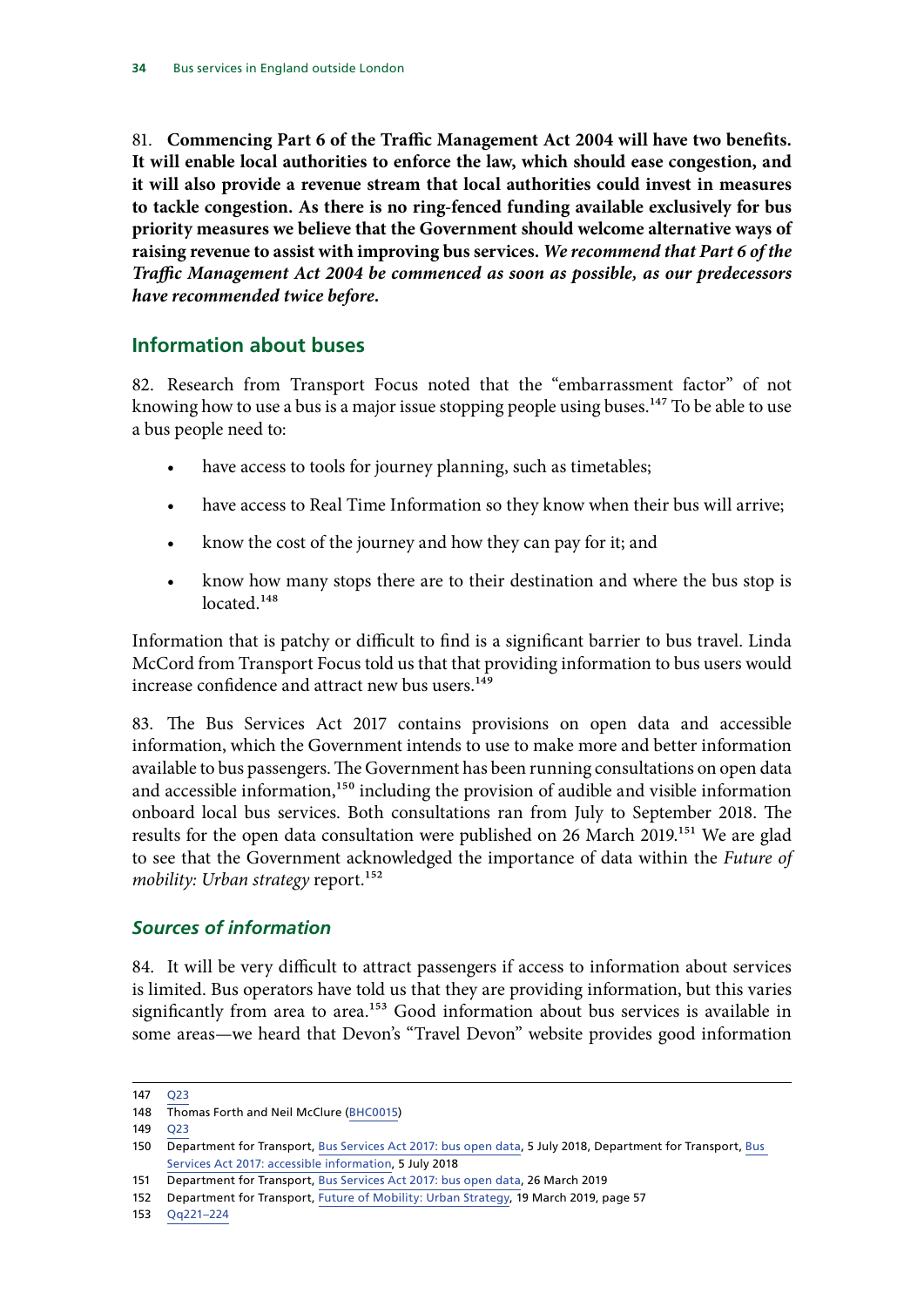<span id="page-36-0"></span>on routes and timetables.154 However, Claire Walters from Bus Users UK told us that in some areas information about bus services, including timetables, was not always available at bus stops.155 Bill Hiron from the Association of Local Bus Company Managers also pointed out that some rural areas do not have bus stops, let alone somewhere to provide a timetable.156 Websites and apps can help especially given the prevalence of smart phones—mapping tools provide real time information about bus stops—but even these may not always be accessible as not everyone can afford data connectivity.<sup>157</sup> Traveline has a national telephone service,<sup>158</sup> but few people are aware of this.<sup>159</sup> Bus drivers are a useful, and sometimes overlooked, source of information for bus users, but are only able to help once a passenger is already on a bus.

85. Bus passengers cannot always rely on a single source of information. They might have to look up information provided by several operators, potentially in different formats, to plan their journey.160 Bus operators are investing in apps. In Transport Focus's 2018 report *Using the bus: what young people think*, young people said apps were useful but "space on young people's phones is limited" and apps had to earn their space.<sup>161</sup> We heard the same from attendees at the public engagement event we held in Leicester. Having to use several sources of information, and more than one app, to complete a journey is a barrier to travel for those of all ages.

#### *Real Time Information*

86. Real Time Information (RTI) is important for bus users as it lets them know when the next bus will arrive, not just when it is scheduled to arrive. This data is not available for all areas in England. Where it is available, it might be provided online only and not displayed at bus stops. This is a barrier for those whose access to the internet is limited.

87. RTI works through Automatic Vehicle Location (AVL) software. John Godfrey from the TAS Partnership told us that 97% of buses were equipped with an AVL device,<sup>162</sup> but that did not mean that RTI was available for all these buses.<sup>163</sup> AVL allows bus operators to know where a bus is but the technology to display this as RTI, and let users know the location of a bus, is not always available. Matthew Goggins from Merseytravel told us that although all the buses in the Merseytravel area have AVL, the data was only 90% reliable and they would not roll RTI out more widely until they have found a more dependable system.<sup>164</sup>

88. The Government has announced £4 million to fund a platform to provide location information about bus services, which will connect AVL to an RTI interface for passengers.<sup>165</sup> We note that there will be a post implementation review in 2023/4.<sup>166</sup>

163 [Q409](http://data.parliament.uk/writtenevidence/committeeevidence.svc/evidencedocument/transport-committee/health-of-the-bus-market/oral/95953.html) [John Godfrey]

<sup>154</sup> [Q134](http://data.parliament.uk/writtenevidence/committeeevidence.svc/evidencedocument/transport-committee/health-of-the-bus-market/oral/92517.html)

<sup>155</sup> [Q24](http://data.parliament.uk/writtenevidence/committeeevidence.svc/evidencedocument/transport-committee/health-of-the-bus-market/oral/92175.html)

<sup>156</sup> [Q224](http://data.parliament.uk/writtenevidence/committeeevidence.svc/evidencedocument/transport-committee/health-of-the-bus-market/oral/93040.html)

<sup>157</sup> [Q65](http://data.parliament.uk/writtenevidence/committeeevidence.svc/evidencedocument/transport-committee/health-of-the-bus-market/oral/92175.html)

<sup>158</sup> [Q218](http://data.parliament.uk/writtenevidence/committeeevidence.svc/evidencedocument/transport-committee/health-of-the-bus-market/oral/93040.html) [Martin Dean]

<sup>159</sup> [Q219](http://data.parliament.uk/writtenevidence/committeeevidence.svc/evidencedocument/transport-committee/health-of-the-bus-market/oral/93040.html) 160 [Q54](http://data.parliament.uk/writtenevidence/committeeevidence.svc/evidencedocument/transport-committee/health-of-the-bus-market/oral/92175.html)

<sup>161</sup> Transport Focus, [Using the bus: what young people think,](https://www.transportfocus.org.uk/research-publications/publications/using-bus-young-people-think/) 5 February 2018, page 6

<sup>162</sup> Department for Transport, [Annual Bus Statistics: year ending 2018](https://www.gov.uk/government/statistics/annual-bus-statistics-year-ending-march-2018), 30 January 2019, page 9

<sup>164</sup> [Q362](http://data.parliament.uk/writtenevidence/committeeevidence.svc/evidencedocument/transport-committee/health-of-the-bus-market/oral/95131.html)

<sup>165</sup> Department for Transport, [Bus revolution to put power in passengers' hands,](https://www.gov.uk/government/news/bus-revolution-to-put-power-in-passengers-hands) 26 March 2019

<sup>166</sup> Department for Transport: [Bus Services Act 2017: bus open data,](https://www.gov.uk/government/consultations/bus-services-act-2017-bus-open-data) 26 March 2019, para 5.17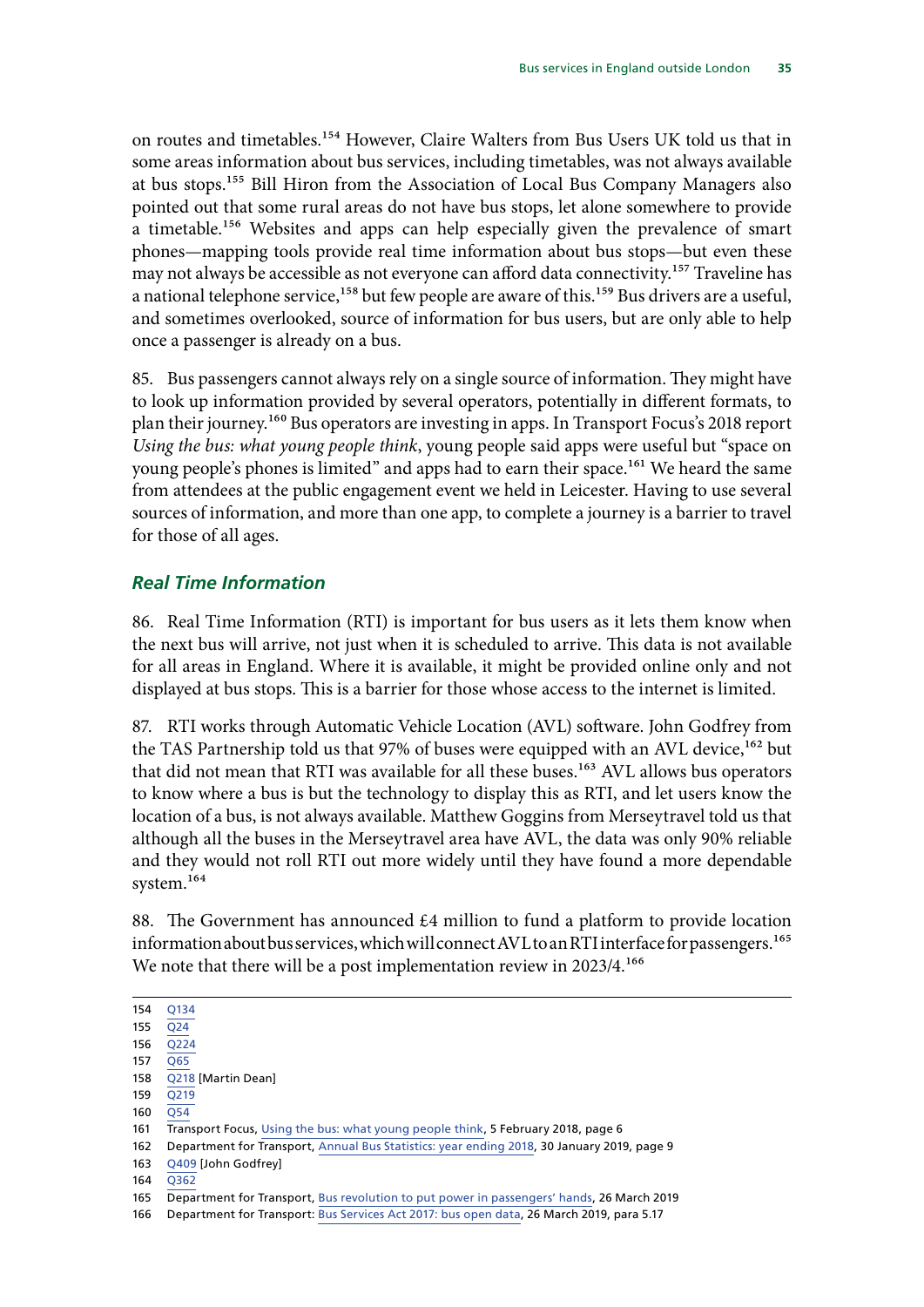<span id="page-37-0"></span>89. **We welcome the investment in improving location information for local bus services. We await with interest the results of this investment, but we are concerned that the Government has not said when these services will be able to be accessed by bus users.** *We recommend that the Government set out when the Real Time Information platform it is funding will go live. We expect to be updated if they will not meet their deadline.*

### *Audio Visual announcements*

90. Audio Visual (AV) announcements, telling passengers the destination and next stop on the route, are useful for everyone, but particularly people with disabilities, as well as tourists and people who do not regularly use the bus. AV announcements were part of the Government's consultation on accessible information, but the Government response has not yet been published.<sup>167</sup> ALBUM, Arriva Merseyside and Stagecoach Merseyside said they are concerned that the guidance for AV equipment will be too prescriptive, making it prohibitively expensive.<sup>168</sup> Paul Woods from the North East Combined Authority told us that there needs to be specific funding to ensure that AV announcements become standard on all buses.<sup>169</sup>

91. **We welcome that the Government has undertaken consultations with a view to producing guidance for Audio Visual (AV) announcements and is trying to remove barriers to bus use, but this is happening too slowly. Provision of information on routes, ticketing and fares is a basic thing that all the bus operators should be doing well, AV is no exception. We are concerned there is no consistency for data provision across the industry. Although we have heard some bus operators focus on the needs of passengers, not all do this well enough. All bus operators should focus on the needs of bus passengers and wherever possible remove barriers to bus travel, AV announcements will play a part in this, but the Government must ensure that any requirements on bus operators find the right balance between improving service for passengers, and not creating prohibitive costs for bus operators.**

92. *We recommend that the Government publishes its response to the accessible information consultation as soon as possible, and brings forward guidance and good practice around the provision of information by the end of 2019. Guidance should raise awareness of the common barriers to bus use and show bus operators and local authorities what they can do to reduce them.*

### *Drivers' role in providing information*

93. Bus drivers play an important customer service role, especially when it comes to vulnerable and lonely passengers. We heard concerns about pay, retention issues, driver fatigue and drivers' hours.170 These things can impact the ability and effectiveness of drivers providing information for passengers. We note that there can be limited incentives for bus operators to invest in driver training when retention rates are so poor, but there is

<sup>167</sup> Department for Transport, [Bus Services Act 2017: accessible information](https://www.gov.uk/government/consultations/bus-services-act-2017-accessible-information), 5 July 2018

<sup>168</sup> [Q231,](http://data.parliament.uk/writtenevidence/committeeevidence.svc/evidencedocument/transport-committee/health-of-the-bus-market/oral/93040.html) [Q362](http://data.parliament.uk/writtenevidence/committeeevidence.svc/evidencedocument/transport-committee/health-of-the-bus-market/oral/95131.html) [Howard Farrall] [Rob Jones]

<sup>169</sup> [Q409](http://data.parliament.uk/writtenevidence/committeeevidence.svc/evidencedocument/transport-committee/health-of-the-bus-market/oral/95953.html) [Paul Woods]

<sup>170</sup> [Qq166–171,](http://data.parliament.uk/writtenevidence/committeeevidence.svc/evidencedocument/transport-committee/health-of-the-bus-market/oral/93040.html) [Qq181–182,](http://data.parliament.uk/writtenevidence/committeeevidence.svc/evidencedocument/transport-committee/health-of-the-bus-market/oral/93040.html) [Qq196–199](http://data.parliament.uk/writtenevidence/committeeevidence.svc/evidencedocument/transport-committee/health-of-the-bus-market/oral/93040.html), RMT-supplementary evidence ([BHC0148](http://data.parliament.uk/writtenevidence/committeeevidence.svc/evidencedocument/transport-committee/health-of-the-bus-market/written/91069.html)), Unite the Union ([BHC0146](http://data.parliament.uk/writtenevidence/committeeevidence.svc/evidencedocument/transport-committee/health-of-the-bus-market/written/90913.html))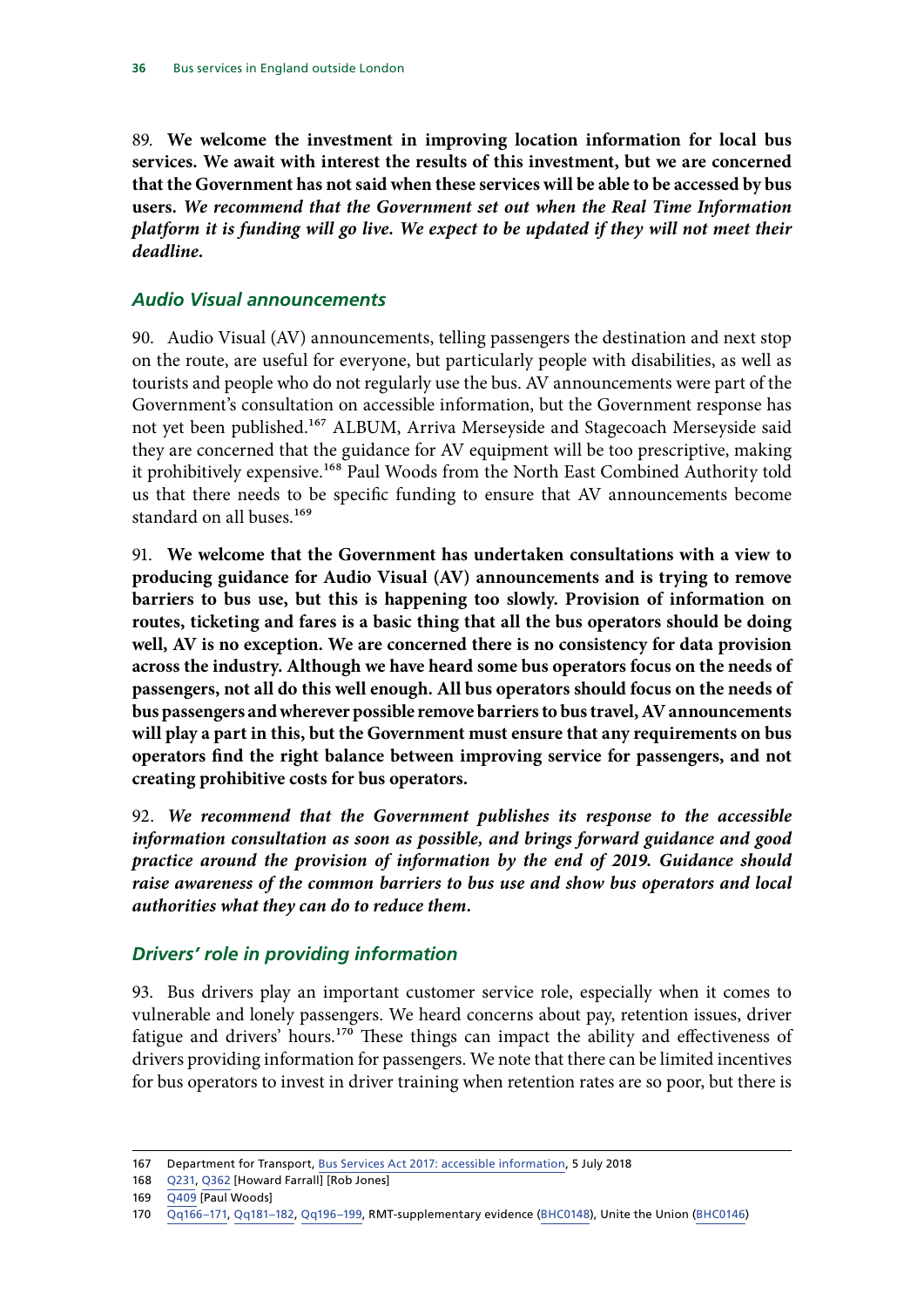also an argument that bus operators could improve retention by investing in their drivers and making themselves more attractive as long-term employers. Bobby Morton from Unite the Union told us drivers face many pressures:

> [...] the pressure on a driver who, outside London, has to be an accountant dealing with maybe £1,000 in cash every day. They have to be a health and safety expert responsible for the health and safety of maybe 80 passengers on their bus. They have to be a psychologist as well, because very often members of the public who have been waiting in the rain for a bus that is 10 minutes late are not in the best of moods when they get on.<sup>171</sup>

94. A Certificate of Professional Competence (CPC) is required to drive a bus. This is a European Union requirement. To hold a CPC, drivers must undertake 35 hours of training every 5 years.172 The CPC syllabus includes training about interacting with passengers and focuses on the driver's ability to ensure passenger comfort and safety.<sup>173</sup> This training prepares drivers to interact with passengers, including the needs of certain groups of passengers, such as people with disabilities. The training does not specifically cover customer service or the provision of information to passengers.

95. Some bus operators focus on the customer service element of the driver's role. The bus alliance in Merseyside had customer service come up "as part of the targets, so as part of the CPC training we made sure that all our staff went through the customer service training that was provided by the three of us [Arriva, Stagecoach and Merseytravel]."174

96. **Bus drivers are vital to local bus services and we recognise the important role they play in providing information to passengers. Enhancing the Certificate of Professional Competence would ensure drivers were equipped with the skills and knowledge they need to provide the best information for passengers about tickets, fares, network and routes.** *We recommend that, by the end of the year, a specific customer service training module is added to the Certificate of Professional Competence syllabus for Public Service Vehicle drivers of local bus services within the UK. This will ensure that over a five-year period all drivers are trained in their customer service role. The roll out of this training should be undertaken following an impact assessment and consultation with all bus operators, big and small, and the devolved administrations in Scotland, Wales and Northern Ireland.*

97. **We are concerned that recruitment and retention in the bus industry is hampered by long hours and poor pay. Long hours are also a concern for safety.** *We urge the Government to explore how recruitment and retention in the bus industry can be improved and recommend that it consult on whether legislation governing bus drivers' hours in Great Britain is still fit for purpose, or whether it should be amended, for example as is proposed by the Bus Drivers (Working Hours on Local Routes) Bill 2017– 19.*

<sup>171</sup> [Q166](http://data.parliament.uk/writtenevidence/committeeevidence.svc/evidencedocument/transport-committee/health-of-the-bus-market/oral/93040.html)

<sup>172</sup> Department for Transport, [Driver CPC training for qualified drivers](https://www.gov.uk/driver-cpc-training), accessed 14 March 2019

<sup>173</sup> Department for Transport, [Driver Certificate of Professional Competence \(CPC\) syllabus,](https://www.gov.uk/government/publications/driver-cpc-syllabus/driver-certificate-of-professional-competence-cpc-syllabus) 15 July 2003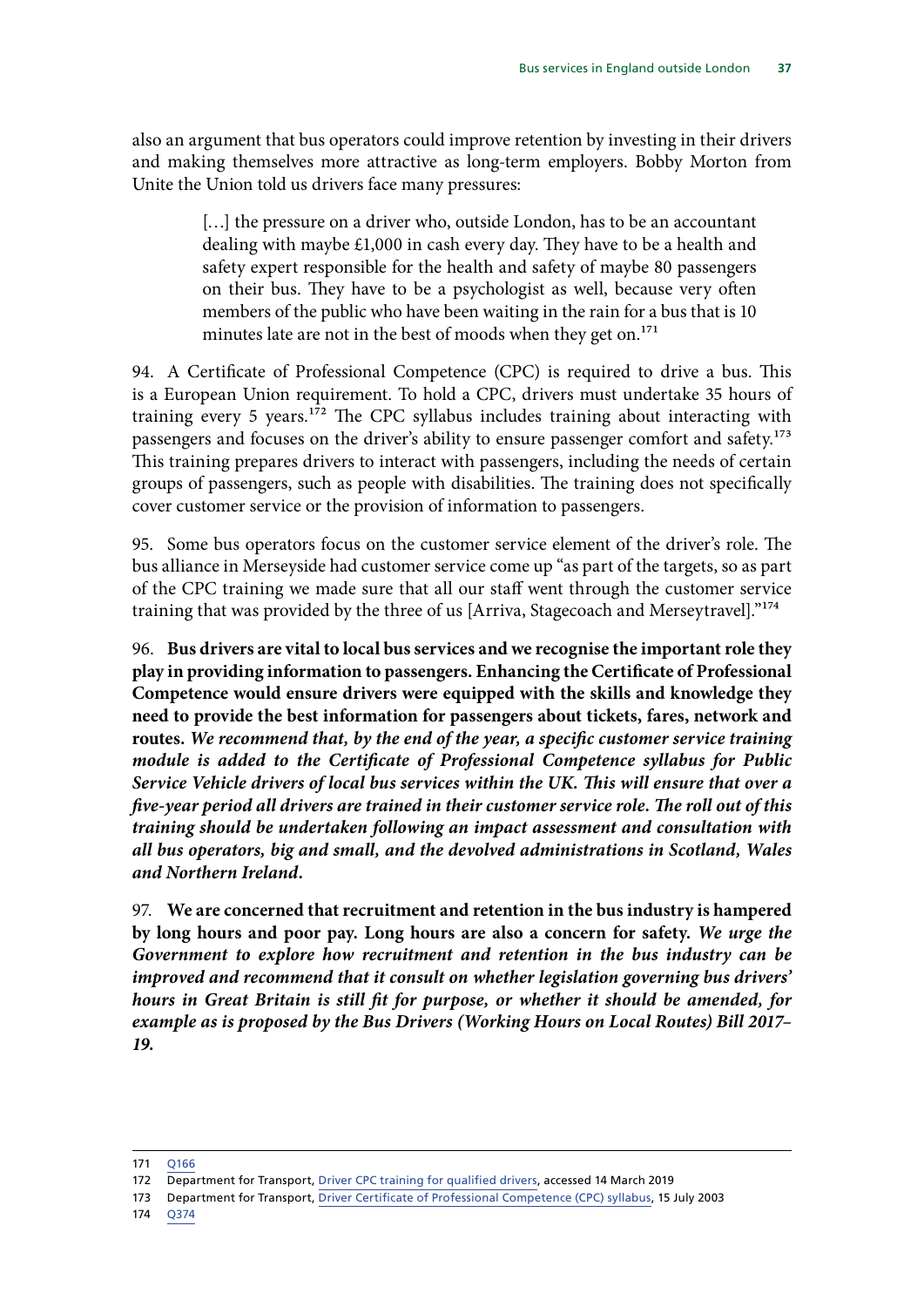## <span id="page-39-0"></span>**Tickets and fares**

98. Bus users can find it difficult to understand ticketing and fares options.<sup>175</sup> A journey across an area may require multiple (non-transferable) tickets,<sup>176</sup> and multiple payments, possibly on different websites and apps. It is not always clear how a passenger is able to pay their fare, and if they can use cash on a bus whether they must provide correct change.

99. Generally, people want to get on the first bus that turns up. Where there are multiple operators on a route, people must choose between the convenience of taking the first bus or waiting for another bus because they have a return ticket with that operator. It is sometimes a choice between the quickest or the cheapest bus.

100. We have been told that action needs to be taken to reduce the complexity of fares. The North East Combined Authority said that "fare structures continue to be complex and this is something in partnership with industry that should be addressed."<sup>177</sup> The Minister said that in her constituency she looked at the different bus tickets available throughout the day, how much it costs and how many journeys a ticket would include, and told us: "It was such a large chart that it would not even fit on my phone."<sup>178</sup>

101. Ticketing and payment methods are inconsistent. Mobile ticketing, which allows people to buy tickets on a phone, is available in some but not all areas. Contactless payment methods, which can reduce dwell times at bus stops by enabling passengers to pay their fare more quickly, are becoming increasingly common but are by no means universal.<sup>179</sup> Claire Walters from Bus Users UK told us that contactless should not be the only method for payment on buses as not everyone had a bank account.<sup>180</sup> Alex Hornby, from Transdev Blazefield, told us about investment by bus operators and the Government in systems to overcome inconsistent ticketing and payment methods.<sup>181</sup>

102. The Government wants to use the open data provisions in the Bus Services Act  $2017$  to simplify tickets and fares.<sup>182</sup> It has been consulting on accessible information, including sharing ticketing and fares data and published the results of the consultation in March 2019.<sup>183</sup> The Government said it will require bus operators to have simple fares data available for the public to use by 2020 and complex fares data by  $2022$ <sup>184</sup> A post implementation review is planned for 2023/24.185

103. **Simplifying fares and ticket structures will make it easier for people who do not currently use a bus to make informed decisions about the cost of a journey, and to pay their fare if they do choose to travel by bus. Bus passengers and potential passengers need to understand fare and ticket options if they are to make an informed choice. Ticketing information needs to be simplified. We welcome the work the Government** 

182 O<sub>517</sub>

184 [Q518](http://data.parliament.uk/writtenevidence/committeeevidence.svc/evidencedocument/transport-committee/health-of-the-bus-market/oral/96505.html)

<sup>175</sup> Thomas Forth and Neil McClure ([BHC0015\)](http://data.parliament.uk/writtenevidence/committeeevidence.svc/evidencedocument/transport-committee/health-of-the-bus-market/written/87600.html), Christopher Easthope ([BHC0036](http://data.parliament.uk/writtenevidence/committeeevidence.svc/evidencedocument/transport-committee/health-of-the-bus-market/written/88611.html)), TravelWatch NorthWest ([BHC0059\)](http://data.parliament.uk/writtenevidence/committeeevidence.svc/evidencedocument/transport-committee/health-of-the-bus-market/written/90110.html), The Portsmouth Society ([BHC0098\)](http://data.parliament.uk/writtenevidence/committeeevidence.svc/evidencedocument/transport-committee/health-of-the-bus-market/written/90237.html), National Pensioners Convention ([BHC0139\)](http://data.parliament.uk/writtenevidence/committeeevidence.svc/evidencedocument/transport-committee/health-of-the-bus-market/written/90693.html)

<sup>176</sup> Hayley Lawrence [\(BHC0019](http://data.parliament.uk/writtenevidence/committeeevidence.svc/evidencedocument/transport-committee/health-of-the-bus-market/written/87721.html)), Mr Jonathan Haw ([BHC0034](http://data.parliament.uk/writtenevidence/committeeevidence.svc/evidencedocument/transport-committee/health-of-the-bus-market/written/88425.html)), Mr Nigel Bray [\(BHC0101](http://data.parliament.uk/writtenevidence/committeeevidence.svc/evidencedocument/transport-committee/health-of-the-bus-market/written/90240.html))

<sup>177</sup> North East Combined Authority (NECA) [\(BHC0138\)](http://data.parliament.uk/writtenevidence/committeeevidence.svc/evidencedocument/transport-committee/health-of-the-bus-market/written/90692.html)

<sup>178</sup> [Q517](http://data.parliament.uk/writtenevidence/committeeevidence.svc/evidencedocument/transport-committee/health-of-the-bus-market/oral/96505.html)

<sup>179</sup> [Q26](http://data.parliament.uk/writtenevidence/committeeevidence.svc/evidencedocument/transport-committee/health-of-the-bus-market/oral/92175.html)

<sup>180</sup> [Q24](http://data.parliament.uk/writtenevidence/committeeevidence.svc/evidencedocument/transport-committee/health-of-the-bus-market/oral/92175.html)

<sup>181</sup> [Q206](http://data.parliament.uk/writtenevidence/committeeevidence.svc/evidencedocument/transport-committee/health-of-the-bus-market/oral/93040.html) [Alex Hornby]

<sup>183</sup> Department for Transport, Bus Services Act 2017: bus open data, 26 March 2019

<sup>185</sup> Department for Transport, [Bus Services Act 2017: bus open data,](Bus Services Act 2017: bus open data) 26 March 2019. Para 4.12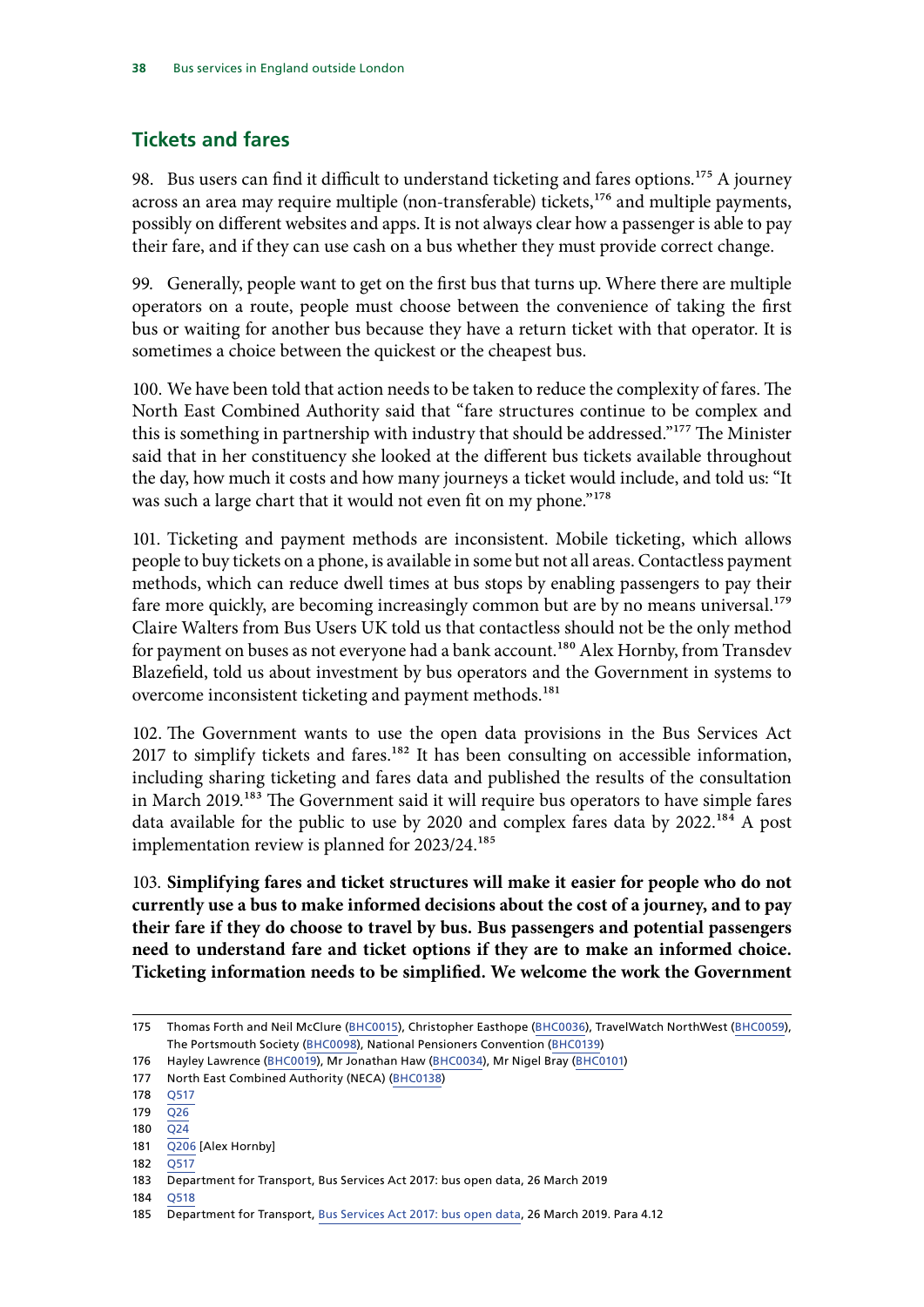<span id="page-40-0"></span>**is doing to simplify ticket structures and increase the number of payment methods accepted on buses.** *We recommend that the Government update us on the success of these schemes once they are implemented.*

#### *Young people's fares*

104. Bus operators and local authorities told us that getting young people on to buses would help to grow the bus market.<sup>186</sup> Buses are essential for many young people to get to education, apprenticeships and work. Getting young people on buses also means that they are more likely to use them in the future.

105. Fares for young people are not consistent. The Transport Act 1985 allows local authorities to provide, at their discretion, travel for specified groups of people. For young people local authorities can provide concessionary schemes for all young people up to the age of 16, and people aged 16 to 18 if they are in full-time education.<sup>187</sup> In some areas a young person's discount goes up to the day before a person's 19th birthday, in others it is 16. The Slough Youth Parliament pointed out that young people are legally required to be in education or training until they are 18 and if they are earning money, they are likely to be on a low wage, stating: "how can we be expected to get to these places when we cannot suddenly afford the increase of fares that often kicks in at the age of 16."<sup>188</sup>

106. Merseytravel, as part of the bus alliance, has introduced "MyTicket", which offers a discount up to someone's 19th birthday. Young people's bus use has increased by 168% since the introduction of this scheme in July 2015.<sup>189</sup> MyTicket's operators told us that this discount was not yet commercially sustainable but they were pleased to be getting more people onto buses.<sup>190</sup>

107. **We conclude that since young people are required to be in education or training until they are 18 they should benefit from a concessionary fares scheme. Young people are also key to securing the future of bus use. Inconsistency in how young people are treated when using buses is a barrier to travel. This needs to be examined in more detail and we intend to come back to this in our future inquiry about concessionary fares later in this Parliament.**

<sup>186</sup> [Qq412–413](http://data.parliament.uk/writtenevidence/committeeevidence.svc/evidencedocument/transport-committee/health-of-the-bus-market/oral/95953.html)

<sup>187</sup> [Transport Act 1985](https://www.legislation.gov.uk/ukpga/1985/67/section/93), section 93(7) (b and c)

<sup>188</sup> Slough Youth Parliament [\(BHC0084](http://data.parliament.uk/writtenevidence/committeeevidence.svc/evidencedocument/transport-committee/health-of-the-bus-market/written/90205.html))

<sup>189</sup> Merseytravel/Liverpool City Region ([BHC0071](http://data.parliament.uk/writtenevidence/committeeevidence.svc/evidencedocument/transport-committee/health-of-the-bus-market/written/90171.html))

<sup>190</sup> [Q346](http://data.parliament.uk/writtenevidence/committeeevidence.svc/evidencedocument/transport-committee/health-of-the-bus-market/oral/95131.html)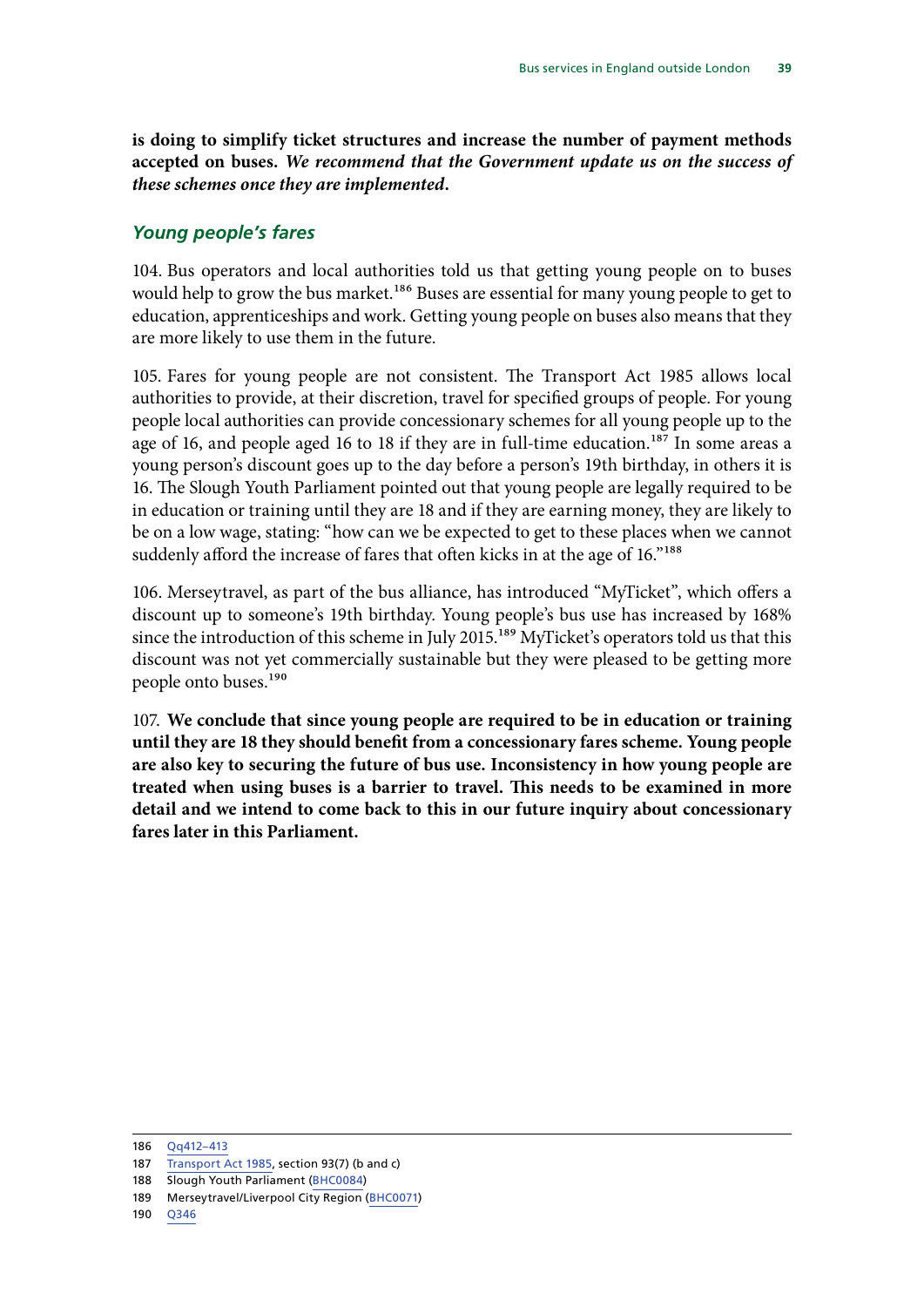# <span id="page-41-0"></span>**5** Planning and buses

108. Planning applications for new developments, domestic, commercial or industrial, may not always consider public transport options. We have heard that when vital services such as doctors' surgeries, hospitals or housing offices—are moved, means of transport to these vital services are not always delivered.<sup>191</sup> Relying on the market to provide services risks a situation where operators choose not to introduce new routes or change existing ones to serve new or relocated services.

109. There is no requirement that new developments have access to public transport. Policy in this area is set out in the National Planning Policy Framework, but there is no requirement that new developments have access to public transport.<sup>192</sup> Transport and planning do not always work in a joined-up way. How well transport and planning work together depends on the responsibilities of the different tiers of local government and how well these work together. Unitary authorities who gave evidence all said that they were working well with their planning departments to make sure that local transport was considered with new developments.<sup>193</sup>

110. Local authorities should be considering public transport in the planning process, but bus operators also need to be involved. Arriva and Stagecoach told us that they worked effectively with planning teams,<sup>194</sup> and recognised their role as a consultee in development proposals.<sup>195</sup> Derek Fishpool from Devon County Council and Ralph Ellis from Plymouth City Council told us that developers want to make the best use of their space and money and so do not always consider access for buses.<sup>196</sup> Stagecoach has issued guidance for developers in order that bus access is considered from the beginning of any new application,<sup>197</sup> in the hope that this situation will improve.

111. The Minister recognised that one of the Government's responsibilities is to share information about good practice between local authorities and bus operators and that they need to improve how they do this.<sup>198</sup>

112. **Some local authorities are good at joining up their transport and planning teams, but many are not. It is critical that different levels of local authorities work together to make sure that their planning and transport priorities are aligned, and new developments have access to public transport.**

113. **It is not just the planning side but the commissioners of services that need to assess the transport impacts. Consultations on local service reconfiguration or new development, including of services, must include questions on the provision of transport and the need for public transport provision and how this will be delivered.**

<sup>191</sup> Louise Haigh MP ([BHC0203\)](http://data.parliament.uk/writtenevidence/committeeevidence.svc/evidencedocument/transport-committee/health-of-the-bus-market/written/96054.html)

<sup>192</sup> Ministry of Housing, Communities and Local Government, [National Planning Policy Framework](https://assets.publishing.service.gov.uk/government/uploads/system/uploads/attachment_data/file/779764/NPPF_Feb_2019_web.pdf), CP48, February 2019, chapter 9

<sup>193</sup> [Qq138–140](http://data.parliament.uk/writtenevidence/committeeevidence.svc/evidencedocument/transport-committee/health-of-the-bus-market/oral/92517.html), [Q363](http://data.parliament.uk/writtenevidence/committeeevidence.svc/evidencedocument/transport-committee/health-of-the-bus-market/oral/95131.html)

<sup>194</sup> [Q275](http://data.parliament.uk/writtenevidence/committeeevidence.svc/evidencedocument/transport-committee/health-of-the-bus-market/oral/93040.html), [Qq364–365](http://data.parliament.uk/writtenevidence/committeeevidence.svc/evidencedocument/transport-committee/health-of-the-bus-market/oral/95131.html)

 $195 \overline{0273}$ 

<sup>196</sup> [Qq139–140](http://data.parliament.uk/writtenevidence/committeeevidence.svc/evidencedocument/transport-committee/health-of-the-bus-market/oral/92517.html)

<sup>197</sup> Stagecoach, [Bus Services and new residential developments,](https://www.stagecoach.com/~/media/Files/S/Stagecoach-Group/Attachments/pdf/bus-services-and-new-residential-developments.pdf) 12 July 2017

<sup>198</sup> [Q505](http://data.parliament.uk/writtenevidence/committeeevidence.svc/evidencedocument/transport-committee/health-of-the-bus-market/oral/96505.html)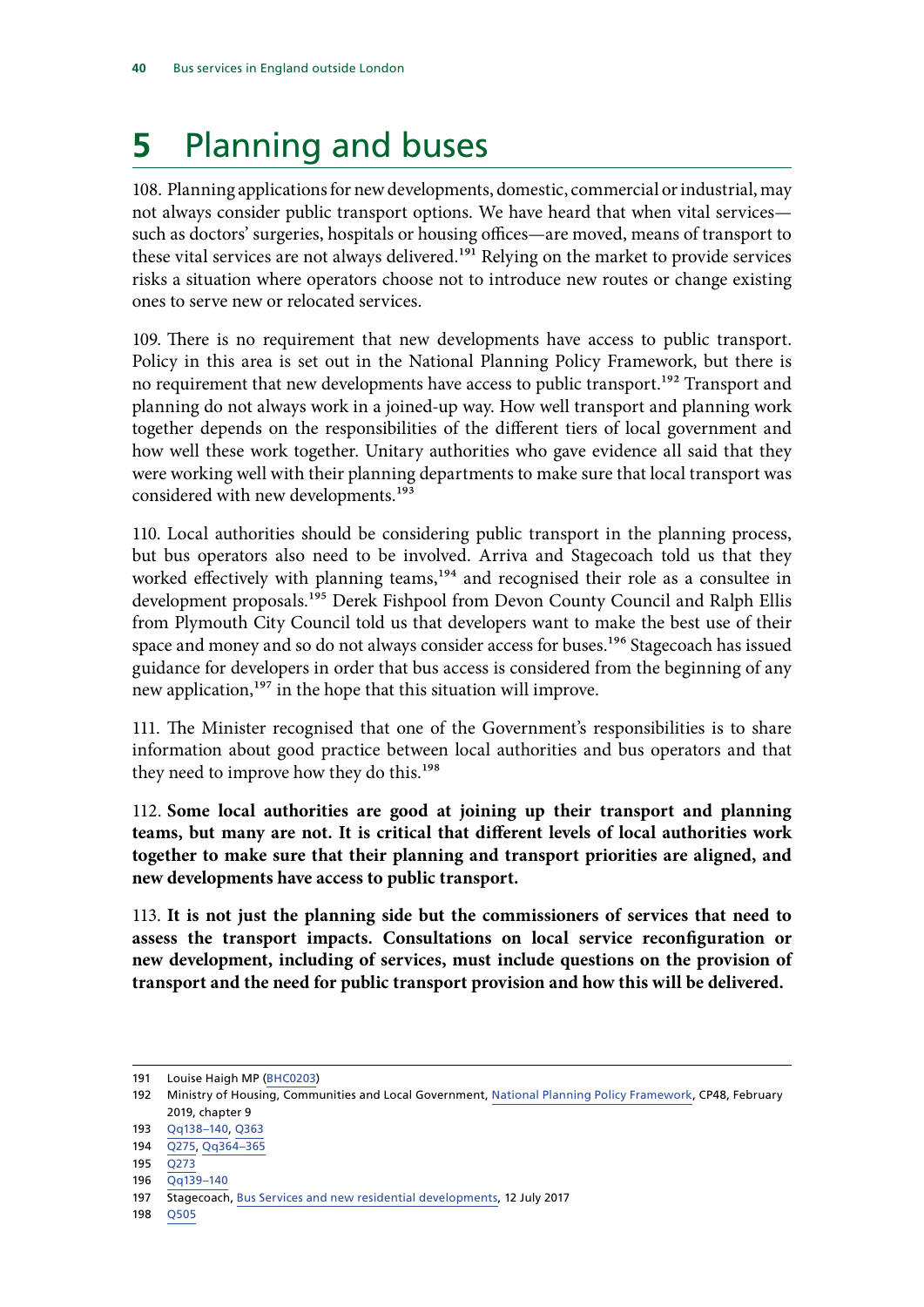114. *We recommend that the Government review the guidance for planning teams and those commissioning changes that affect service provision to ensure that public transport is being appropriately considered when planning permission is granted for new developments. We expect the Government to set out in their response to this Report the steps they are taking, and will take in future, to ensure local government at all levels is making good use of available guidance. We also recommend that Government thinks carefully about how to maintain transport links with vital services.*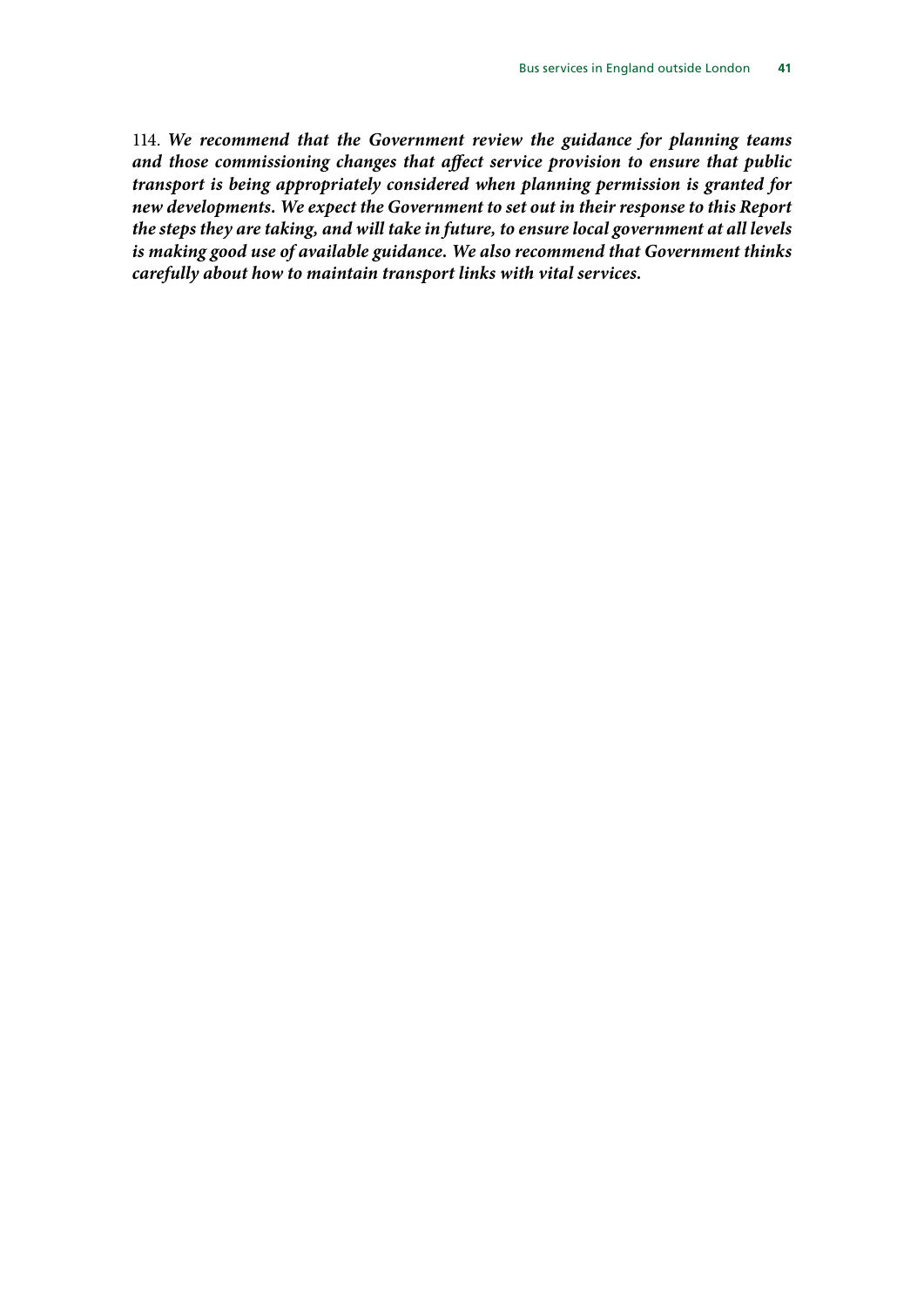# <span id="page-43-0"></span>**6** A bus strategy

115. During our inquiry we have identified that changes are needed to the range of bus operating models available to local authorities, financing of bus services needs to be reviewed, tackling congestion must be taken seriously and modal shift given specific targets. The right way to ensure that action is taken across all these areas is for the Government to set out a bus strategy.

116. We have heard repeated calls from local authorities, passenger groups and bus operators for a Government-led bus strategy, and no evidence against. Given that the taxpayer provides 42% of funding for buses the Government should be clear about the outcomes such funding should achieve. The Minister Nusrat Ghani MP indicated that she is in favour of a bus strategy in principle "at the right point, with all the stakeholders and getting buy-in from local authorities as well."199

117. **Bus use has declined year after year, and successive governments have made no concerted or coordinated effort to reverse or even to stem the decline. In fact, the 30 year policy of deregulation, outside of London, has made the situation worse in most areas. The Government needs to take action now to halt the decline in bus use. The Government provides 42% of the funding for bus services, with the rest coming from passenger fares. It is a significant amount of funding and a sum for which the taxpayer is entitled to receive good value for money. To secure good value for money we believe the Government needs to be clearer about the outcomes it wants to secure for the investment it makes. These outcomes must be passenger focused. We conclude that the Government should set out a bus strategy. A bus strategy would help the Government arrest the current decline by setting out a clear plan of the Government's ambitions for bus use, and how it will support local authorities to improve local bus services and increase bus ridership. Any strategy must be passenger focused but should also address the reasons why people choose not to use buses and what changes are needed to encourage them to make a different travel choice from the one they make at present. A bus strategy would also provide a single point of reference for local authorities and bus operators to see their options and make the right decisions for their local areas.**

118. *We recommend that the Government develop and adopt a bus strategy by the end of 2020. This should include:*

- *the Government's ambitions for increasing bus ridership;*
- *a commitment to making the full suite of operating models, including franchising, available to all local authorities, and guidance on how different bus operating models can be used most effectively and implemented quickly with a minimum of bureaucratic impediments;*
- *a more stable multi-year funding model for local transport, including bus services, and a clear strategy for and details of how to access any bid-for funding;*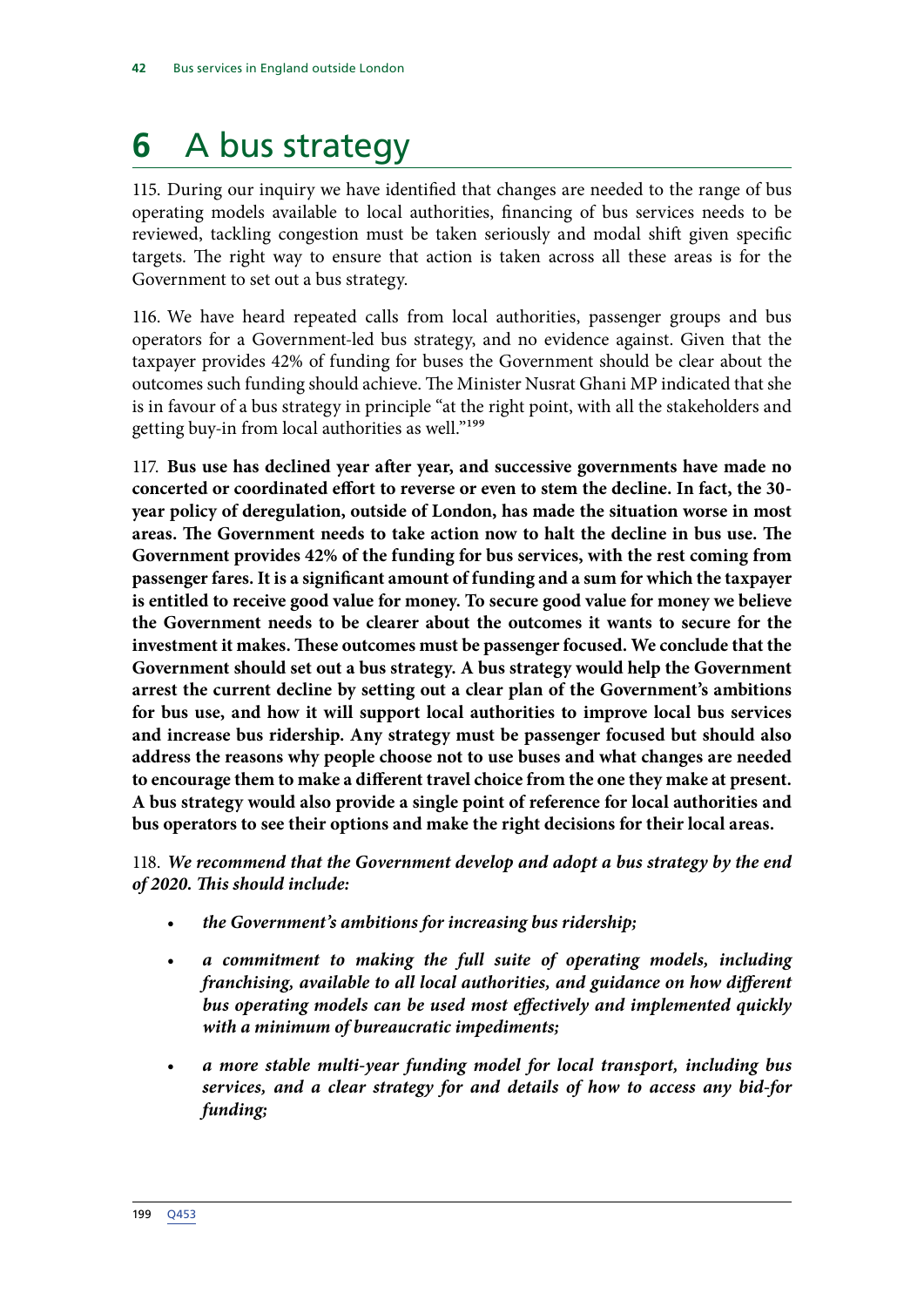- *an assessment of the evidence for the effectiveness of bus priority measures across England, and guidance on how best to implement bus priority measures; and*
- *specific targets for modal shift, and actions to encourage people to switch to bus use.*

119. *In its response to this Report the Government should lay out a clear timescale for the development of this strategy, including the impact assessments and consultations which will accompany the development of such a strategy. We believe there is merit in such a national strategy being underpinned by a national forum involving representatives from bus operators, trade unions and other stakeholders to examine and share information on issues such as improving services, recruitment and retention, skills, apprenticeship and bus safety.*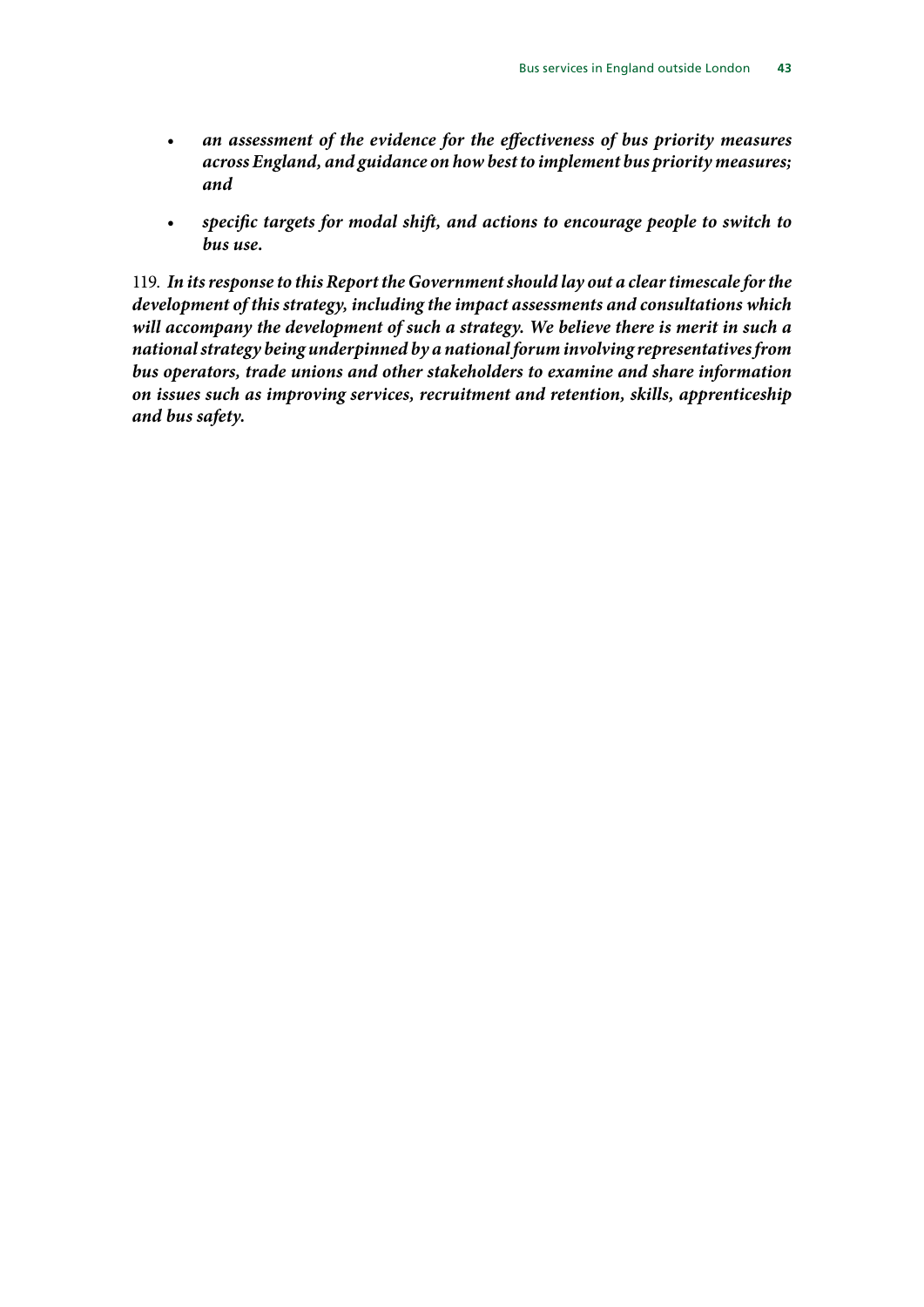# <span id="page-45-0"></span>Formal minutes

#### **Wednesday 15 May 2019**

Members present:

Lilian Greenwood, in the chair

Huw Merriman Daniel Zeichner

Ruth Cadbury Grahame Morris

Draft Report (*Bus services in England outside London*), proposed by the Chair, brought up and read.

*Ordered*, That the draft Report be read a second time, paragraph by paragraph.

Paragraphs 1 to 119 read and agreed to.

Summary agreed to.

*Resolved*, That the Report be the Ninth Report of the Committee to the House.

*Ordered*, That the Chair make the Report to the House.

*Ordered*, That embargoed copies of the Report be made available, in accordance with the provisions of Standing Order No. 134.

[Adjourned till Wednesday 22 May at 9.15am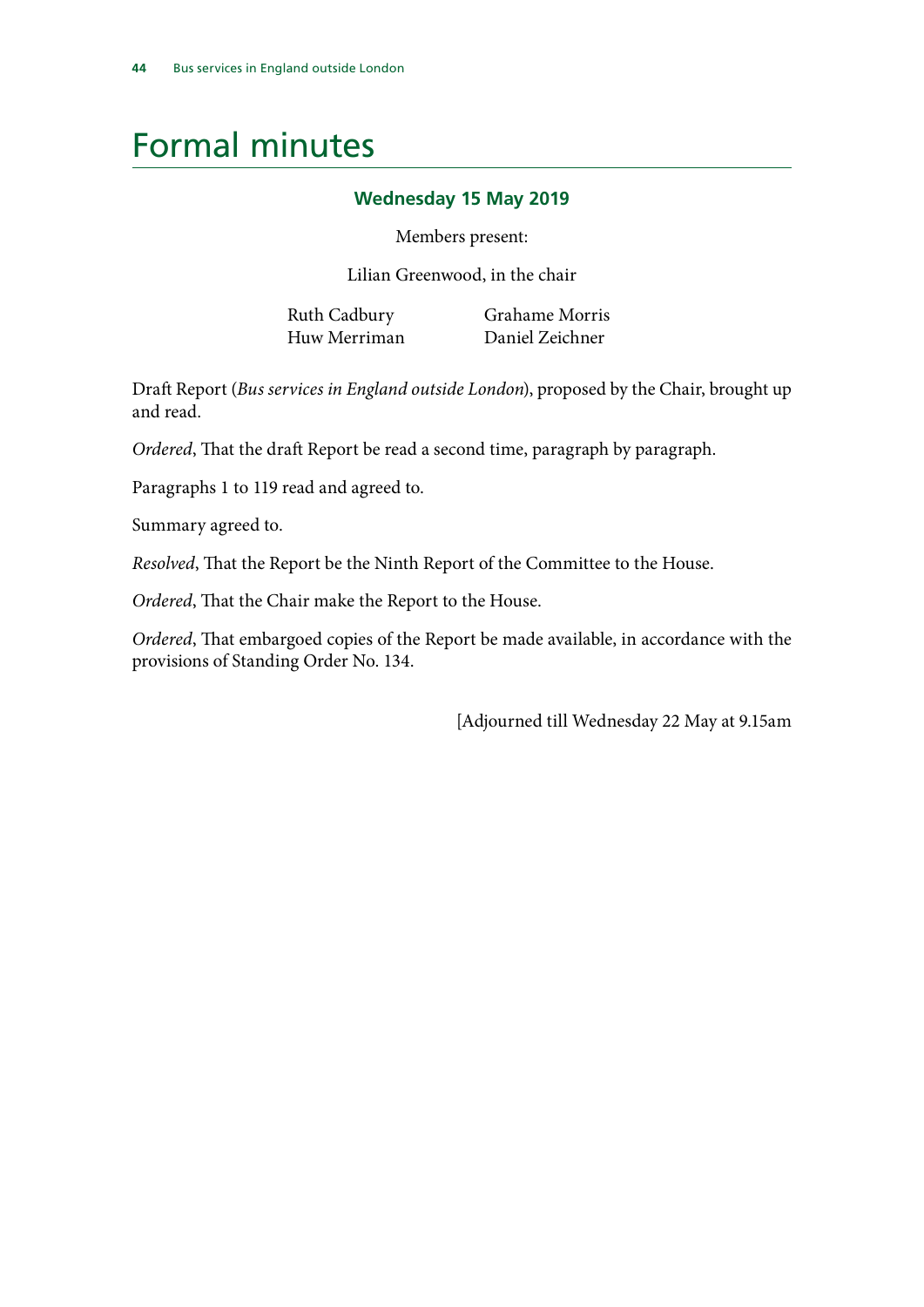## <span id="page-46-0"></span>**Witnesses**

The following witnesses gave evidence. Transcripts can be viewed on the [inquiry publications](https://www.parliament.uk/business/committees/committees-a-z/commons-select/transport-committee/inquiries/parliament-2017/health-of-bus-market-17-19/publications/) [page](https://www.parliament.uk/business/committees/committees-a-z/commons-select/transport-committee/inquiries/parliament-2017/health-of-bus-market-17-19/publications/) of the Committee's website.

#### **Tuesday 30 October 2018**

| Claire Haigh, Chief Executive, Greener Journeys, Linda McCord, Senior<br>Stakeholder Manager, Transport Focus, Darren Shirley, Chief Executive,<br>Campaign for Better Transport, and Claire Walters, Chief Executive, Bus<br>Users UK; Tom Forth, Head of Data, and Neil McClure, Head of Transport<br>Innovation, ODI Leeds, and Nick Richardson, Director & Trustee, Chartered<br>Institute of Logistics and Transport. | $Q1 - 96$ |
|----------------------------------------------------------------------------------------------------------------------------------------------------------------------------------------------------------------------------------------------------------------------------------------------------------------------------------------------------------------------------------------------------------------------------|-----------|
| <b>Monday 12 November 2018</b>                                                                                                                                                                                                                                                                                                                                                                                             |           |
| Tim Bowles, Mayor of the West of England, Jason Humm, Head of<br>Transport, West of England Combined Authority, Karen Rose, Community<br>Transport Adviser, Derek Fishpool, Devon County Council, and Ralph Ellis,<br>Public Transport Officer, Plymouth City Council                                                                                                                                                      | Q97-155   |
| <b>Monday 26 November 2018</b>                                                                                                                                                                                                                                                                                                                                                                                             |           |
| Mick Lynch, Assistant General Secretary, RMT, and Bobby Morton,<br>National Officer, Unite the Union; Martin Dean, Managing Director, Bus<br>Development, Go-Ahead Group plc, Bill Hiron, Chair, and Malcolm Robson,<br>ALBUM, Alex Hornby, CEO, Trandsdev Blazefield, and Steven Salmon,<br>Director of Policy Development, Confederation of Passenger Transport (UK)                                                     | Q156-312  |
| <b>Monday 14 January 2019</b>                                                                                                                                                                                                                                                                                                                                                                                              |           |
| Matthew Goggins, Head of Bus, Liverpool City Region Combined<br>Authority, Merseytravel, Howard Farrall, Area Managing Director,<br>Arriva Merseyside, Rob Jones, Regional Managing Director, Stagecoach<br>Merseyside                                                                                                                                                                                                     | Q313-379  |
| <b>Wednesday 30 January 2019</b>                                                                                                                                                                                                                                                                                                                                                                                           |           |
| Paul Woods, Interim Chief Finance Officer, North East Combined Authority<br>and Local Government Association, James Carney, Finance Director,<br>Blackpool Transport, Giles Fearnley, Managing Director, First Bus, John<br>Godfrey, Principal Consultant, TAS Partnership                                                                                                                                                 | Q380-450  |
| <b>Wednesday 13 February 2019</b>                                                                                                                                                                                                                                                                                                                                                                                          |           |
| Nurrat Chani MD Darliamontary Under Secretary of State for Transport                                                                                                                                                                                                                                                                                                                                                       |           |

**Nusrat Ghani MP**, Parliamentary Under-Secretary of State for Transport, and **Catriona Henderson**, Head of Buses and Taxis, Department for [Q451–580](http://data.parliament.uk/WrittenEvidence/CommitteeEvidence.svc/EvidenceDocument/Transport/Health%20of%20the%20Bus%20Market/Oral/96505.html)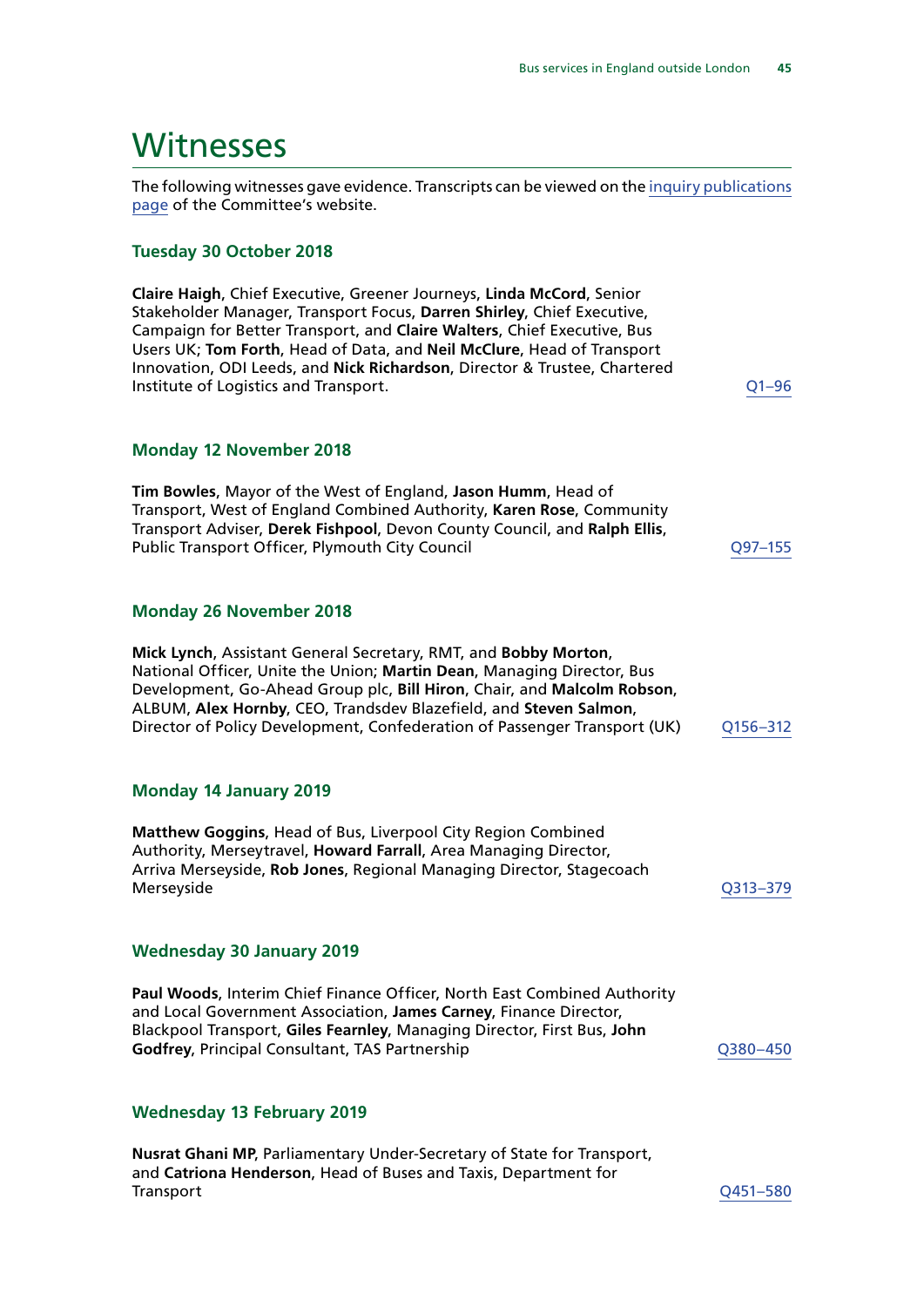# <span id="page-47-0"></span>Published written evidence

The following written evidence was received and can be viewed on the [inquiry publications](https://www.parliament.uk/business/committees/committees-a-z/commons-select/transport-committee/inquiries/parliament-2017/health-of-bus-market-17-19/publications/) [page](https://www.parliament.uk/business/committees/committees-a-z/commons-select/transport-committee/inquiries/parliament-2017/health-of-bus-market-17-19/publications/) of the Committee's website.

BHC numbers are generated by the evidence processing system and so may not be complete.

- Abellio UK ([BHC0075](http://data.parliament.uk/WrittenEvidence/CommitteeEvidence.svc/EvidenceDocument/Transport/Health%20of%20the%20Bus%20Market/Written/90190.html))
- ALBUM ([BHC0051\)](http://data.parliament.uk/WrittenEvidence/CommitteeEvidence.svc/EvidenceDocument/Transport/Health%20of%20the%20Bus%20Market/Written/89987.html)
- ALBUM-supplementary written evidence ([BHC0185](http://data.parliament.uk/WrittenEvidence/CommitteeEvidence.svc/EvidenceDocument/Transport/Health%20of%20the%20Bus%20Market/Written/93683.html))
- Anonymous [\(BHC0193](http://data.parliament.uk/WrittenEvidence/CommitteeEvidence.svc/EvidenceDocument/Transport/Health%20of%20the%20Bus%20Market/Written/94620.html))
- Arriva UK Bus ([BHC0074\)](http://data.parliament.uk/WrittenEvidence/CommitteeEvidence.svc/EvidenceDocument/Transport/Health%20of%20the%20Bus%20Market/Written/90189.html)
- Association of British Commuters ([BHC0125](http://data.parliament.uk/WrittenEvidence/CommitteeEvidence.svc/EvidenceDocument/Transport/Health%20of%20the%20Bus%20Market/Written/90282.html))
- Valerie Baker [\(BHC0055](http://data.parliament.uk/WrittenEvidence/CommitteeEvidence.svc/EvidenceDocument/Transport/Health%20of%20the%20Bus%20Market/Written/90041.html))
- Mr Chris Banks ([BHC0173](http://data.parliament.uk/WrittenEvidence/CommitteeEvidence.svc/EvidenceDocument/Transport/Health%20of%20the%20Bus%20Market/Written/92274.html))
- James Baughan [\(BHC0033\)](http://data.parliament.uk/WrittenEvidence/CommitteeEvidence.svc/EvidenceDocument/Transport/Health%20of%20the%20Bus%20Market/Written/88347.html)
- Bedford Area Bus Users Society (BABUS) ([BHC0073](http://data.parliament.uk/WrittenEvidence/CommitteeEvidence.svc/EvidenceDocument/Transport/Health%20of%20the%20Bus%20Market/Written/90185.html))
- Blackpool Transport [\(BHC0200](http://data.parliament.uk/WrittenEvidence/CommitteeEvidence.svc/EvidenceDocument/Transport/Health%20of%20the%20Bus%20Market/Written/95469.html))
- Mr Andrew Boag ([BHC0057](http://data.parliament.uk/WrittenEvidence/CommitteeEvidence.svc/EvidenceDocument/Transport/Health%20of%20the%20Bus%20Market/Written/90103.html))
- Councillor Andy Boddington ([BHC0120\)](http://data.parliament.uk/WrittenEvidence/CommitteeEvidence.svc/EvidenceDocument/Transport/Health%20of%20the%20Bus%20Market/Written/90276.html)
- John Brace [\(BHC0198](http://data.parliament.uk/WrittenEvidence/CommitteeEvidence.svc/EvidenceDocument/Transport/Health%20of%20the%20Bus%20Market/Written/95262.html))
- K W Brant [\(BHC0192](http://data.parliament.uk/WrittenEvidence/CommitteeEvidence.svc/EvidenceDocument/Transport/Health%20of%20the%20Bus%20Market/Written/94560.html))
- Mr Nigel Bray [\(BHC0101\)](http://data.parliament.uk/WrittenEvidence/CommitteeEvidence.svc/EvidenceDocument/Transport/Health%20of%20the%20Bus%20Market/Written/90240.html)
- Bridport Local Area Partnership ([BHC0160\)](http://data.parliament.uk/WrittenEvidence/CommitteeEvidence.svc/EvidenceDocument/Transport/Health%20of%20the%20Bus%20Market/Written/91894.html)
- 18 Bristol City Council [\(BHC0104\)](http://data.parliament.uk/WrittenEvidence/CommitteeEvidence.svc/EvidenceDocument/Transport/Health%20of%20the%20Bus%20Market/Written/90246.html)
- The Bus Project [\(BHC0095\)](http://data.parliament.uk/WrittenEvidence/CommitteeEvidence.svc/EvidenceDocument/Transport/Health%20of%20the%20Bus%20Market/Written/90233.html)
- Bus Users UK [\(BHC0078\)](http://data.parliament.uk/WrittenEvidence/CommitteeEvidence.svc/EvidenceDocument/Transport/Health%20of%20the%20Bus%20Market/Written/90195.html)
- Mr Michael Bussell ([BHC0021\)](http://data.parliament.uk/WrittenEvidence/CommitteeEvidence.svc/EvidenceDocument/Transport/Health%20of%20the%20Bus%20Market/Written/87815.html)
- Cambridge Area Bus Users ([BHC0082](http://data.parliament.uk/WrittenEvidence/CommitteeEvidence.svc/EvidenceDocument/Transport/Health%20of%20the%20Bus%20Market/Written/90202.html))
- Campaign for Better Transport, West & North Yorks ([BHC0035\)](http://data.parliament.uk/WrittenEvidence/CommitteeEvidence.svc/EvidenceDocument/Transport/Health%20of%20the%20Bus%20Market/Written/88507.html)
- 24 Campaign for National Parks ([BHC0105](http://data.parliament.uk/WrittenEvidence/CommitteeEvidence.svc/EvidenceDocument/Transport/Health%20of%20the%20Bus%20Market/Written/90247.html))
- Caversham and District Residents Association ([BHC0040](http://data.parliament.uk/WrittenEvidence/CommitteeEvidence.svc/EvidenceDocument/Transport/Health%20of%20the%20Bus%20Market/Written/89465.html))
- Centre for Cities [\(BHC0144\)](http://data.parliament.uk/WrittenEvidence/CommitteeEvidence.svc/EvidenceDocument/Transport/Health%20of%20the%20Bus%20Market/Written/90802.html)
- 27 Centre for Regional Economic and Social Research ([BHC0090](http://data.parliament.uk/WrittenEvidence/CommitteeEvidence.svc/EvidenceDocument/Transport/Health%20of%20the%20Bus%20Market/Written/90225.html))
- Mrs Jo Chamberlain [\(BHC0014](http://data.parliament.uk/WrittenEvidence/CommitteeEvidence.svc/EvidenceDocument/Transport/Health%20of%20the%20Bus%20Market/Written/87580.html))
- 29 The Chartered Institute of Logistics and Transport in the UK [\(BHC0106\)](http://data.parliament.uk/WrittenEvidence/CommitteeEvidence.svc/EvidenceDocument/Transport/Health%20of%20the%20Bus%20Market/Written/90248.html)
- Stuart Ching [\(BHC0172\)](http://data.parliament.uk/WrittenEvidence/CommitteeEvidence.svc/EvidenceDocument/Transport/Health%20of%20the%20Bus%20Market/Written/92225.html)
- Chinley and Buxworth Transport Group ([BHC0096](http://data.parliament.uk/WrittenEvidence/CommitteeEvidence.svc/EvidenceDocument/Transport/Health%20of%20the%20Bus%20Market/Written/90235.html))
- Mr Dave Cockle [\(BHC0208](http://data.parliament.uk/WrittenEvidence/CommitteeEvidence.svc/EvidenceDocument/Transport/Health%20of%20the%20Bus%20Market/Written/97631.html))
- Community Transport Association ([BHC0121\)](http://data.parliament.uk/WrittenEvidence/CommitteeEvidence.svc/EvidenceDocument/Transport/Health%20of%20the%20Bus%20Market/Written/90278.html)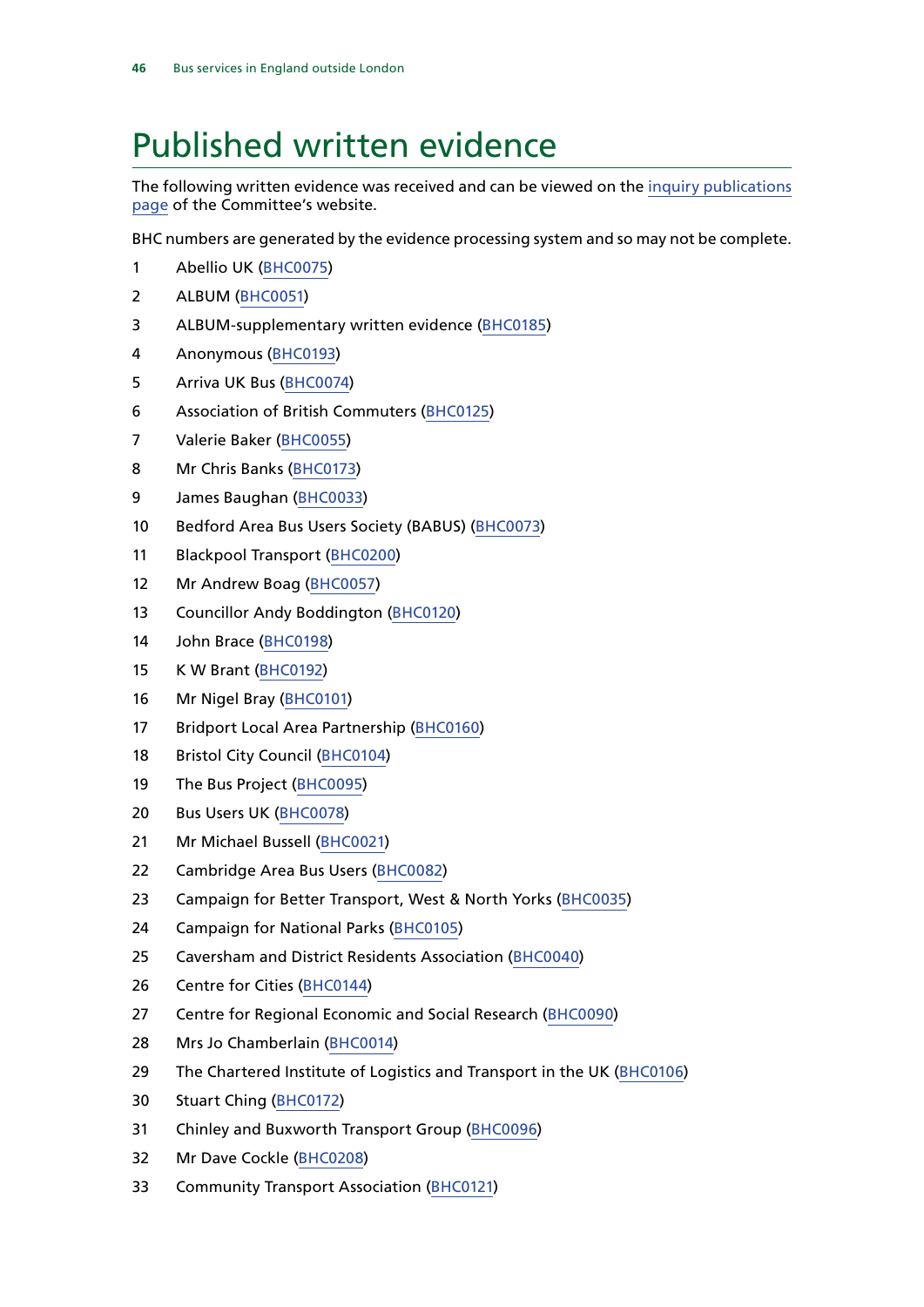- Confederation of Passenger Transport (UK) [\(BHC0094](http://data.parliament.uk/WrittenEvidence/CommitteeEvidence.svc/EvidenceDocument/Transport/Health%20of%20the%20Bus%20Market/Written/90232.html))
- Confederation of Passenger Transport-supplementary written evidence [\(BHC0184\)](http://data.parliament.uk/WrittenEvidence/CommitteeEvidence.svc/EvidenceDocument/Transport/Health%20of%20the%20Bus%20Market/Written/93670.html)
- Cooper-Smith, Mr David ([BHC0066](http://data.parliament.uk/WrittenEvidence/CommitteeEvidence.svc/EvidenceDocument/Transport/Health%20of%20the%20Bus%20Market/Written/90152.html))
- Cropwell Bishop Parish Council [\(BHC0048\)](http://data.parliament.uk/WrittenEvidence/CommitteeEvidence.svc/EvidenceDocument/Transport/Health%20of%20the%20Bus%20Market/Written/89956.html)
- Cropwell Bishop Parish Council [\(BHC0182](http://data.parliament.uk/WrittenEvidence/CommitteeEvidence.svc/EvidenceDocument/Transport/Health%20of%20the%20Bus%20Market/Written/92809.html))
- Cropwell Bishop Parish Council [\(BHC0199](http://data.parliament.uk/WrittenEvidence/CommitteeEvidence.svc/EvidenceDocument/Transport/Health%20of%20the%20Bus%20Market/Written/95398.html))
- Lynne Crowe ([BHC0135\)](http://data.parliament.uk/WrittenEvidence/CommitteeEvidence.svc/EvidenceDocument/Transport/Health%20of%20the%20Bus%20Market/Written/90587.html)
- Mr Stephen David ([BHC0042\)](http://data.parliament.uk/WrittenEvidence/CommitteeEvidence.svc/EvidenceDocument/Transport/Health%20of%20the%20Bus%20Market/Written/89842.html)
- Mrs Jane de Garston [\(BHC0023](http://data.parliament.uk/WrittenEvidence/CommitteeEvidence.svc/EvidenceDocument/Transport/Health%20of%20the%20Bus%20Market/Written/87866.html))
- Department for Transport [\(BHC0052](http://data.parliament.uk/WrittenEvidence/CommitteeEvidence.svc/EvidenceDocument/Transport/Health%20of%20the%20Bus%20Market/Written/90000.html))
- Devon County Council [\(BHC0063](http://data.parliament.uk/WrittenEvidence/CommitteeEvidence.svc/EvidenceDocument/Transport/Health%20of%20the%20Bus%20Market/Written/90146.html))
- Devon County Council-additional written evidence ([BHC0176](http://data.parliament.uk/WrittenEvidence/CommitteeEvidence.svc/EvidenceDocument/Transport/Health%20of%20the%20Bus%20Market/Written/92449.html))
- Dr John Disney [\(BHC0058\)](http://data.parliament.uk/WrittenEvidence/CommitteeEvidence.svc/EvidenceDocument/Transport/Health%20of%20the%20Bus%20Market/Written/90108.html)
- East Sussex County Council [\(BHC0119](http://data.parliament.uk/WrittenEvidence/CommitteeEvidence.svc/EvidenceDocument/Transport/Health%20of%20the%20Bus%20Market/Written/90274.html))
- Christopher Easthope [\(BHC0036\)](http://data.parliament.uk/WrittenEvidence/CommitteeEvidence.svc/EvidenceDocument/Transport/Health%20of%20the%20Bus%20Market/Written/88611.html)
- Mr Christopher Easthope further written evidence [\(BHC0039](http://data.parliament.uk/WrittenEvidence/CommitteeEvidence.svc/EvidenceDocument/Transport/Health%20of%20the%20Bus%20Market/Written/89158.html))
- Mrs Barbara Edwards ([BHC0002\)](http://data.parliament.uk/WrittenEvidence/CommitteeEvidence.svc/EvidenceDocument/Transport/Health%20of%20the%20Bus%20Market/Written/86822.html)
- Mr Peter Elvidge [\(BHC0102](http://data.parliament.uk/WrittenEvidence/CommitteeEvidence.svc/EvidenceDocument/Transport/Health%20of%20the%20Bus%20Market/Written/90244.html))
- John Emmas [\(BHC0194\)](http://data.parliament.uk/WrittenEvidence/CommitteeEvidence.svc/EvidenceDocument/Transport/Health%20of%20the%20Bus%20Market/Written/94975.html)
- Exeter and District Bus User Group ([BHC0056](http://data.parliament.uk/WrittenEvidence/CommitteeEvidence.svc/EvidenceDocument/Transport/Health%20of%20the%20Bus%20Market/Written/90075.html))
- J Fagon ([BHC0162](http://data.parliament.uk/WrittenEvidence/CommitteeEvidence.svc/EvidenceDocument/Transport/Health%20of%20the%20Bus%20Market/Written/91908.html))
- FirstGroup ([BHC0122\)](http://data.parliament.uk/WrittenEvidence/CommitteeEvidence.svc/EvidenceDocument/Transport/Health%20of%20the%20Bus%20Market/Written/90279.html)
- Flit Technologies [\(BHC0077\)](http://data.parliament.uk/WrittenEvidence/CommitteeEvidence.svc/EvidenceDocument/Transport/Health%20of%20the%20Bus%20Market/Written/90193.html)
- Mr Dane Ford-Mitchell ([BHC0030\)](http://data.parliament.uk/WrittenEvidence/CommitteeEvidence.svc/EvidenceDocument/Transport/Health%20of%20the%20Bus%20Market/Written/88044.html)
- Foundation for Integrated Transport and its project Transport for New Homes ([BHC0165\)](http://data.parliament.uk/WrittenEvidence/CommitteeEvidence.svc/EvidenceDocument/Transport/Health%20of%20the%20Bus%20Market/Written/92020.html)
- Rebecca Fricker [\(BHC0024](http://data.parliament.uk/WrittenEvidence/CommitteeEvidence.svc/EvidenceDocument/Transport/Health%20of%20the%20Bus%20Market/Written/87887.html))
- Friends of DalesBus ([BHC0037\)](http://data.parliament.uk/WrittenEvidence/CommitteeEvidence.svc/EvidenceDocument/Transport/Health%20of%20the%20Bus%20Market/Written/88699.html)
- Friends of the Settle Carlisle Line ([BHC0065\)](http://data.parliament.uk/WrittenEvidence/CommitteeEvidence.svc/EvidenceDocument/Transport/Health%20of%20the%20Bus%20Market/Written/90150.html)
- Dr Michael Fulton ([BHC0016](http://data.parliament.uk/WrittenEvidence/CommitteeEvidence.svc/EvidenceDocument/Transport/Health%20of%20the%20Bus%20Market/Written/87608.html))
- Mr Alan Gale [\(BHC0044\)](http://data.parliament.uk/WrittenEvidence/CommitteeEvidence.svc/EvidenceDocument/Transport/Health%20of%20the%20Bus%20Market/Written/89884.html)
- Go South Coast ([BHC0179\)](http://data.parliament.uk/WrittenEvidence/CommitteeEvidence.svc/EvidenceDocument/Transport/Health%20of%20the%20Bus%20Market/Written/92769.html)
- The Go-Ahead Group plc [\(BHC0103](http://data.parliament.uk/WrittenEvidence/CommitteeEvidence.svc/EvidenceDocument/Transport/Health%20of%20the%20Bus%20Market/Written/90245.html))
- Go-Ahead Group-supplementary written evidence ([BHC0186](http://data.parliament.uk/WrittenEvidence/CommitteeEvidence.svc/EvidenceDocument/Transport/Health%20of%20the%20Bus%20Market/Written/93694.html))
- Godsmark, David ([BHC0004](http://data.parliament.uk/WrittenEvidence/CommitteeEvidence.svc/EvidenceDocument/Transport/Health%20of%20the%20Bus%20Market/Written/86991.html))
- Amanda Gray ([BHC0190\)](http://data.parliament.uk/WrittenEvidence/CommitteeEvidence.svc/EvidenceDocument/Transport/Health%20of%20the%20Bus%20Market/Written/94387.html)
- Greener Journeys [\(BHC0068\)](http://data.parliament.uk/WrittenEvidence/CommitteeEvidence.svc/EvidenceDocument/Transport/Health%20of%20the%20Bus%20Market/Written/90156.html)
- Growing Places ([BHC0152\)](http://data.parliament.uk/WrittenEvidence/CommitteeEvidence.svc/EvidenceDocument/Transport/Health%20of%20the%20Bus%20Market/Written/91433.html)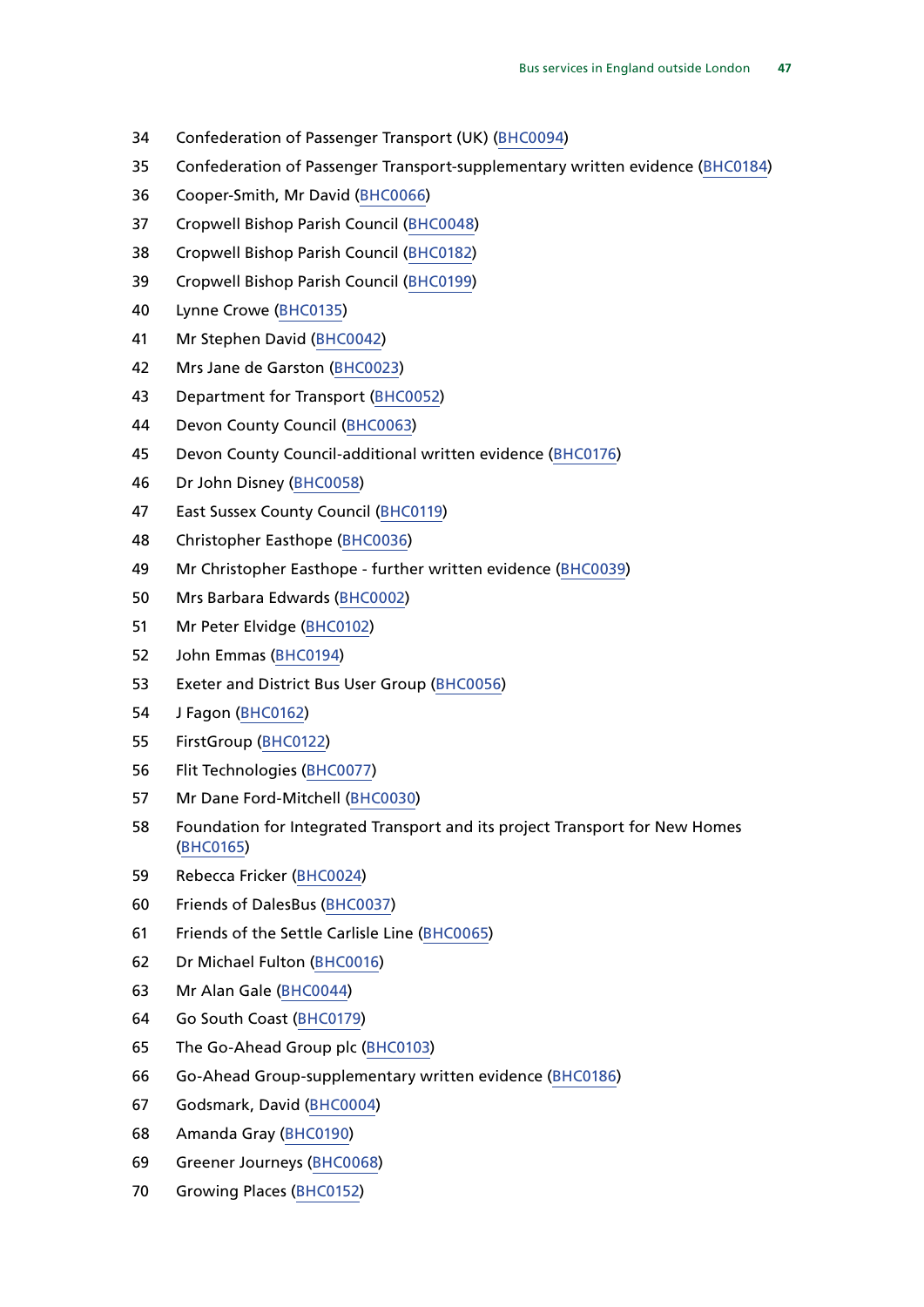- Louise Haigh MP ([BHC0203](http://data.parliament.uk/WrittenEvidence/CommitteeEvidence.svc/EvidenceDocument/Transport/Health%20of%20the%20Bus%20Market/Written/96054.html))
- Mr Geoffrey Hanson [\(BHC0001\)](http://data.parliament.uk/WrittenEvidence/CommitteeEvidence.svc/EvidenceDocument/Transport/Health%20of%20the%20Bus%20Market/Written/86821.html)
- Duncan Harris [\(BHC0054\)](http://data.parliament.uk/WrittenEvidence/CommitteeEvidence.svc/EvidenceDocument/Transport/Health%20of%20the%20Bus%20Market/Written/90010.html)
- Mr Jonathan Haw [\(BHC0034](http://data.parliament.uk/WrittenEvidence/CommitteeEvidence.svc/EvidenceDocument/Transport/Health%20of%20the%20Bus%20Market/Written/88425.html))
- HCT Group [\(BHC0132\)](http://data.parliament.uk/WrittenEvidence/CommitteeEvidence.svc/EvidenceDocument/Transport/Health%20of%20the%20Bus%20Market/Written/90436.html)
- Susan Hedley ([BHC0159](http://data.parliament.uk/WrittenEvidence/CommitteeEvidence.svc/EvidenceDocument/Transport/Health%20of%20the%20Bus%20Market/Written/91890.html))
- Dennis Hemsley [\(BHC0161\)](http://data.parliament.uk/WrittenEvidence/CommitteeEvidence.svc/EvidenceDocument/Transport/Health%20of%20the%20Bus%20Market/Written/91901.html)
- Lynn Hieatt [\(BHC0086](http://data.parliament.uk/WrittenEvidence/CommitteeEvidence.svc/EvidenceDocument/Transport/Health%20of%20the%20Bus%20Market/Written/90210.html))
- Mr Ronald S. Hindmarch [\(BHC0093](http://data.parliament.uk/WrittenEvidence/CommitteeEvidence.svc/EvidenceDocument/Transport/Health%20of%20the%20Bus%20Market/Written/90231.html))
- Mr David Hissey ([BHC0163\)](http://data.parliament.uk/WrittenEvidence/CommitteeEvidence.svc/EvidenceDocument/Transport/Health%20of%20the%20Bus%20Market/Written/91981.html)
- Martin Hogan ([BHC0204\)](http://data.parliament.uk/WrittenEvidence/CommitteeEvidence.svc/EvidenceDocument/Transport/Health%20of%20the%20Bus%20Market/Written/96067.html)
- Holme Hall Unite ([BHC0137](http://data.parliament.uk/WrittenEvidence/CommitteeEvidence.svc/EvidenceDocument/Transport/Health%20of%20the%20Bus%20Market/Written/90691.html))
- 83 Institute of Place Management, Manchester Metropolitan University ([BHC0145](http://data.parliament.uk/WrittenEvidence/CommitteeEvidence.svc/EvidenceDocument/Transport/Health%20of%20the%20Bus%20Market/Written/90804.html))
- Intu Properties plc [\(BHC0170](http://data.parliament.uk/WrittenEvidence/CommitteeEvidence.svc/EvidenceDocument/Transport/Health%20of%20the%20Bus%20Market/Written/92138.html))
- ITS United Kingdom ([BHC0128](http://data.parliament.uk/WrittenEvidence/CommitteeEvidence.svc/EvidenceDocument/Transport/Health%20of%20the%20Bus%20Market/Written/90286.html))
- Brian Jhumun ([BHC0018](http://data.parliament.uk/WrittenEvidence/CommitteeEvidence.svc/EvidenceDocument/Transport/Health%20of%20the%20Bus%20Market/Written/87703.html))
- Diana Johnson MP [\(BHC0205\)](http://data.parliament.uk/WrittenEvidence/CommitteeEvidence.svc/EvidenceDocument/Transport/Health%20of%20the%20Bus%20Market/Written/96102.html)
- Andrew Johnson [\(BHC0046\)](http://data.parliament.uk/WrittenEvidence/CommitteeEvidence.svc/EvidenceDocument/Transport/Health%20of%20the%20Bus%20Market/Written/89942.html)
- Karin Smyth MP [\(BHC0174\)](http://data.parliament.uk/WrittenEvidence/CommitteeEvidence.svc/EvidenceDocument/Transport/Health%20of%20the%20Bus%20Market/Written/92352.html)
- KeeleSU ([BHC0032\)](http://data.parliament.uk/WrittenEvidence/CommitteeEvidence.svc/EvidenceDocument/Transport/Health%20of%20the%20Bus%20Market/Written/88228.html)
- Terry Kirby [\(BHC0168\)](http://data.parliament.uk/WrittenEvidence/CommitteeEvidence.svc/EvidenceDocument/Transport/Health%20of%20the%20Bus%20Market/Written/92081.html)
- Kirkby Stephen Town Council [\(BHC0064\)](http://data.parliament.uk/WrittenEvidence/CommitteeEvidence.svc/EvidenceDocument/Transport/Health%20of%20the%20Bus%20Market/Written/90148.html)
- Sam Knight ([BHC0180](http://data.parliament.uk/WrittenEvidence/CommitteeEvidence.svc/EvidenceDocument/Transport/Health%20of%20the%20Bus%20Market/Written/92807.html))
- Knighton Neighbourhood Forum [\(BHC0158](http://data.parliament.uk/WrittenEvidence/CommitteeEvidence.svc/EvidenceDocument/Transport/Health%20of%20the%20Bus%20Market/Written/91889.html))
- David Laing ([BHC0031\)](http://data.parliament.uk/WrittenEvidence/CommitteeEvidence.svc/EvidenceDocument/Transport/Health%20of%20the%20Bus%20Market/Written/88143.html)
- Hayley Lawrence [\(BHC0019](http://data.parliament.uk/WrittenEvidence/CommitteeEvidence.svc/EvidenceDocument/Transport/Health%20of%20the%20Bus%20Market/Written/87721.html))
- Mr Shaun Leonard ([BHC0029\)](http://data.parliament.uk/WrittenEvidence/CommitteeEvidence.svc/EvidenceDocument/Transport/Health%20of%20the%20Bus%20Market/Written/88028.html)
- Mrs Mags Lewis [\(BHC0153](http://data.parliament.uk/WrittenEvidence/CommitteeEvidence.svc/EvidenceDocument/Transport/Health%20of%20the%20Bus%20Market/Written/91678.html))
- Nell Lewis [\(BHC0155](http://data.parliament.uk/WrittenEvidence/CommitteeEvidence.svc/EvidenceDocument/Transport/Health%20of%20the%20Bus%20Market/Written/91819.html))
- Dave Lloyd [\(BHC0047\)](http://data.parliament.uk/WrittenEvidence/CommitteeEvidence.svc/EvidenceDocument/Transport/Health%20of%20the%20Bus%20Market/Written/89955.html)
- 101 Local Government Association [\(BHC0053](http://data.parliament.uk/WrittenEvidence/CommitteeEvidence.svc/EvidenceDocument/Transport/Health%20of%20the%20Bus%20Market/Written/90007.html))
- London Borough of Sutton ([BHC0020\)](http://data.parliament.uk/WrittenEvidence/CommitteeEvidence.svc/EvidenceDocument/Transport/Health%20of%20the%20Bus%20Market/Written/87730.html)
- London Borough of Sutton ([BHC0112\)](http://data.parliament.uk/WrittenEvidence/CommitteeEvidence.svc/EvidenceDocument/Transport/Health%20of%20the%20Bus%20Market/Written/90256.html)
- Philip Longdon [\(BHC0060\)](http://data.parliament.uk/WrittenEvidence/CommitteeEvidence.svc/EvidenceDocument/Transport/Health%20of%20the%20Bus%20Market/Written/90124.html)
- Mr Nicholas MacDonald [\(BHC0013](http://data.parliament.uk/WrittenEvidence/CommitteeEvidence.svc/EvidenceDocument/Transport/Health%20of%20the%20Bus%20Market/Written/87572.html))
- Iain Mackinnon ([BHC0076\)](http://data.parliament.uk/WrittenEvidence/CommitteeEvidence.svc/EvidenceDocument/Transport/Health%20of%20the%20Bus%20Market/Written/90191.html)
- Bernard Marriott [\(BHC0166\)](http://data.parliament.uk/WrittenEvidence/CommitteeEvidence.svc/EvidenceDocument/Transport/Health%20of%20the%20Bus%20Market/Written/92073.html)
- Dr Paul McGowan ([BHC0049\)](http://data.parliament.uk/WrittenEvidence/CommitteeEvidence.svc/EvidenceDocument/Transport/Health%20of%20the%20Bus%20Market/Written/89978.html)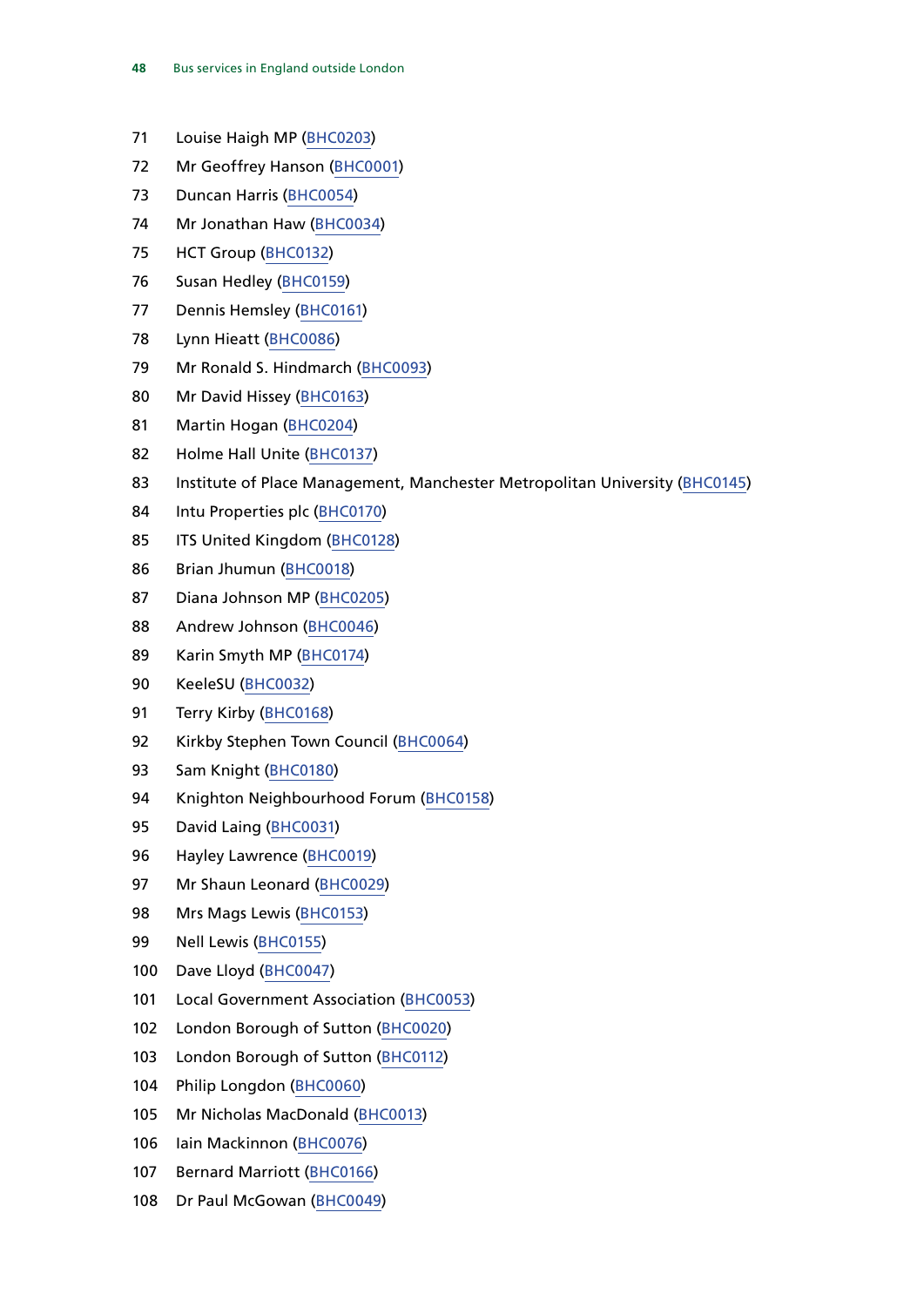- Mr Christopher McIntosh [\(BHC0027](http://data.parliament.uk/WrittenEvidence/CommitteeEvidence.svc/EvidenceDocument/Transport/Health%20of%20the%20Bus%20Market/Written/87948.html))
- Merseytravel/Liverpool City Region ([BHC0071\)](http://data.parliament.uk/WrittenEvidence/CommitteeEvidence.svc/EvidenceDocument/Transport/Health%20of%20the%20Bus%20Market/Written/90171.html)
- 111 Moorsbus Community Interest Company [\(BHC0085\)](http://data.parliament.uk/WrittenEvidence/CommitteeEvidence.svc/EvidenceDocument/Transport/Health%20of%20the%20Bus%20Market/Written/90209.html)
- Stephen Morris ([BHC0022\)](http://data.parliament.uk/WrittenEvidence/CommitteeEvidence.svc/EvidenceDocument/Transport/Health%20of%20the%20Bus%20Market/Written/87847.html)
- National Express West Midlands ([BHC0099](http://data.parliament.uk/WrittenEvidence/CommitteeEvidence.svc/EvidenceDocument/Transport/Health%20of%20the%20Bus%20Market/Written/90238.html))
- National Pensioners Convention [\(BHC0139\)](http://data.parliament.uk/WrittenEvidence/CommitteeEvidence.svc/EvidenceDocument/Transport/Health%20of%20the%20Bus%20Market/Written/90693.html)
- NECTAR (North East Combined Transport Activists' Roundtable) [\(BHC0107\)](http://data.parliament.uk/WrittenEvidence/CommitteeEvidence.svc/EvidenceDocument/Transport/Health%20of%20the%20Bus%20Market/Written/90250.html)
- Mr John Nicholas ([BHC0100](http://data.parliament.uk/WrittenEvidence/CommitteeEvidence.svc/EvidenceDocument/Transport/Health%20of%20the%20Bus%20Market/Written/90239.html))
- North East Combined Authority (NECA) [\(BHC0138](http://data.parliament.uk/WrittenEvidence/CommitteeEvidence.svc/EvidenceDocument/Transport/Health%20of%20the%20Bus%20Market/Written/90692.html))
- (NECA) additional written evidence [\(BHC0202\)](http://data.parliament.uk/WrittenEvidence/CommitteeEvidence.svc/EvidenceDocument/Transport/Health%20of%20the%20Bus%20Market/Written/96045.html)
- North Salop Wheelers ([BHC0025](http://data.parliament.uk/WrittenEvidence/CommitteeEvidence.svc/EvidenceDocument/Transport/Health%20of%20the%20Bus%20Market/Written/87938.html))
- North Yorkshire County Council ([BHC0164](http://data.parliament.uk/WrittenEvidence/CommitteeEvidence.svc/EvidenceDocument/Transport/Health%20of%20the%20Bus%20Market/Written/91999.html))
- Northern Ryedale Public Transport Group [\(BHC0088\)](http://data.parliament.uk/WrittenEvidence/CommitteeEvidence.svc/EvidenceDocument/Transport/Health%20of%20the%20Bus%20Market/Written/90217.html)
- Mr Simon Norton [\(BHC0115](http://data.parliament.uk/WrittenEvidence/CommitteeEvidence.svc/EvidenceDocument/Transport/Health%20of%20the%20Bus%20Market/Written/90263.html))
- Nottingham City Transport [\(BHC0072](http://data.parliament.uk/WrittenEvidence/CommitteeEvidence.svc/EvidenceDocument/Transport/Health%20of%20the%20Bus%20Market/Written/90183.html))
- Mr Mark Ovenden ([BHC0140\)](http://data.parliament.uk/WrittenEvidence/CommitteeEvidence.svc/EvidenceDocument/Transport/Health%20of%20the%20Bus%20Market/Written/90709.html)
- Papworth Trust [\(BHC0114](http://data.parliament.uk/WrittenEvidence/CommitteeEvidence.svc/EvidenceDocument/Transport/Health%20of%20the%20Bus%20Market/Written/90262.html))
- Mrs Kathy Peacock [\(BHC0009](http://data.parliament.uk/WrittenEvidence/CommitteeEvidence.svc/EvidenceDocument/Transport/Health%20of%20the%20Bus%20Market/Written/87508.html))
- Deryck Pimblett [\(BHC0195](http://data.parliament.uk/WrittenEvidence/CommitteeEvidence.svc/EvidenceDocument/Transport/Health%20of%20the%20Bus%20Market/Written/95036.html))
- Mr Christopher Plummer [\(BHC0171](http://data.parliament.uk/WrittenEvidence/CommitteeEvidence.svc/EvidenceDocument/Transport/Health%20of%20the%20Bus%20Market/Written/92223.html))
- Plymouth City Council [\(BHC0111\)](http://data.parliament.uk/WrittenEvidence/CommitteeEvidence.svc/EvidenceDocument/Transport/Health%20of%20the%20Bus%20Market/Written/90255.html)
- Plymouth City Council-additional written evidence ([BHC0177\)](http://data.parliament.uk/WrittenEvidence/CommitteeEvidence.svc/EvidenceDocument/Transport/Health%20of%20the%20Bus%20Market/Written/92673.html)
- The Portsmouth Society [\(BHC0098\)](http://data.parliament.uk/WrittenEvidence/CommitteeEvidence.svc/EvidenceDocument/Transport/Health%20of%20the%20Bus%20Market/Written/90237.html)
- 132 Potters Bar and St Albans Bus User Group ([BHC0045](http://data.parliament.uk/WrittenEvidence/CommitteeEvidence.svc/EvidenceDocument/Transport/Health%20of%20the%20Bus%20Market/Written/89940.html))
- Miss Alison Power ([BHC0089](http://data.parliament.uk/WrittenEvidence/CommitteeEvidence.svc/EvidenceDocument/Transport/Health%20of%20the%20Bus%20Market/Written/90218.html))
- Miss Marianne Quinn [\(BHC0189](http://data.parliament.uk/WrittenEvidence/CommitteeEvidence.svc/EvidenceDocument/Transport/Health%20of%20the%20Bus%20Market/Written/94010.html))
- Ramsey Million Big Partnership (Big Local) ([BHC0041](http://data.parliament.uk/WrittenEvidence/CommitteeEvidence.svc/EvidenceDocument/Transport/Health%20of%20the%20Bus%20Market/Written/89499.html))
- RMT ([BHC0141\)](http://data.parliament.uk/WrittenEvidence/CommitteeEvidence.svc/EvidenceDocument/Transport/Health%20of%20the%20Bus%20Market/Written/90712.html)
- RMT-supplementary evidence [\(BHC0148\)](http://data.parliament.uk/WrittenEvidence/CommitteeEvidence.svc/EvidenceDocument/Transport/Health%20of%20the%20Bus%20Market/Written/91069.html)
- RMT-supplementary written evidence [\(BHC0187](http://data.parliament.uk/WrittenEvidence/CommitteeEvidence.svc/EvidenceDocument/Transport/Health%20of%20the%20Bus%20Market/Written/93696.html))
- Mr Andrew Rolph [\(BHC0109](http://data.parliament.uk/WrittenEvidence/CommitteeEvidence.svc/EvidenceDocument/Transport/Health%20of%20the%20Bus%20Market/Written/90253.html))
- Salfords and Sidlow Parish Council [\(BHC0062](http://data.parliament.uk/WrittenEvidence/CommitteeEvidence.svc/EvidenceDocument/Transport/Health%20of%20the%20Bus%20Market/Written/90138.html))
- Dr Roger Sexton [\(BHC0007\)](http://data.parliament.uk/WrittenEvidence/CommitteeEvidence.svc/EvidenceDocument/Transport/Health%20of%20the%20Bus%20Market/Written/87279.html)
- 142 Dr Roger Sexton supplementary written evidence ([BHC0169\)](http://data.parliament.uk/WrittenEvidence/CommitteeEvidence.svc/EvidenceDocument/Transport/Health%20of%20the%20Bus%20Market/Written/92124.html)
- Dr Roger Sexton supplementary written evidence ([BHC0197\)](http://data.parliament.uk/WrittenEvidence/CommitteeEvidence.svc/EvidenceDocument/Transport/Health%20of%20the%20Bus%20Market/Written/95204.html)
- Sherborne Transport Action Group [\(BHC0008\)](http://data.parliament.uk/WrittenEvidence/CommitteeEvidence.svc/EvidenceDocument/Transport/Health%20of%20the%20Bus%20Market/Written/87383.html)
- Mr Donald Sherriff ([BHC0156](http://data.parliament.uk/WrittenEvidence/CommitteeEvidence.svc/EvidenceDocument/Transport/Health%20of%20the%20Bus%20Market/Written/91859.html))
- Slough Youth Parliament [\(BHC0084\)](http://data.parliament.uk/WrittenEvidence/CommitteeEvidence.svc/EvidenceDocument/Transport/Health%20of%20the%20Bus%20Market/Written/90205.html)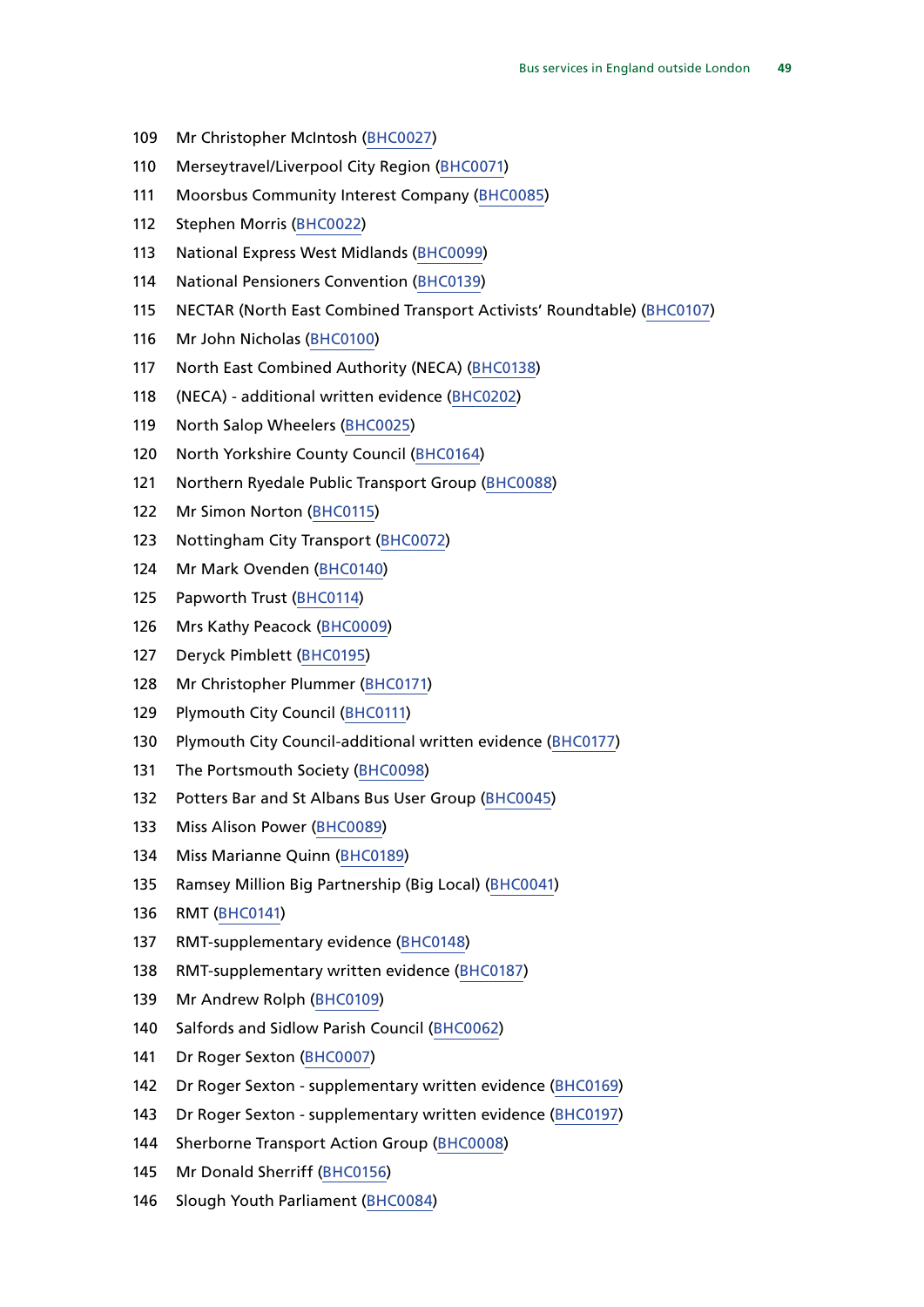- SMMT [\(BHC0118](http://data.parliament.uk/WrittenEvidence/CommitteeEvidence.svc/EvidenceDocument/Transport/Health%20of%20the%20Bus%20Market/Written/90267.html))
- Somerset County Council ([BHC0191](http://data.parliament.uk/WrittenEvidence/CommitteeEvidence.svc/EvidenceDocument/Transport/Health%20of%20the%20Bus%20Market/Written/94534.html))
- South West Transport Network & Bus Users UK Southwest ([BHC0038\)](http://data.parliament.uk/WrittenEvidence/CommitteeEvidence.svc/EvidenceDocument/Transport/Health%20of%20the%20Bus%20Market/Written/89135.html)
- South West Transport Network & Bus Users UK Southwest ([BHC0154\)](http://data.parliament.uk/WrittenEvidence/CommitteeEvidence.svc/EvidenceDocument/Transport/Health%20of%20the%20Bus%20Market/Written/91818.html)
- South Yorkshire Passenger Transport Executive ([BHC0209\)](http://data.parliament.uk/WrittenEvidence/CommitteeEvidence.svc/EvidenceDocument/Transport/Health%20of%20the%20Bus%20Market/Written/99258.html)
- SpeakEasy NOW ([BHC0136\)](http://data.parliament.uk/WrittenEvidence/CommitteeEvidence.svc/EvidenceDocument/Transport/Health%20of%20the%20Bus%20Market/Written/90589.html)
- Stagecoach UK Bus [\(BHC0117](http://data.parliament.uk/WrittenEvidence/CommitteeEvidence.svc/EvidenceDocument/Transport/Health%20of%20the%20Bus%20Market/Written/90265.html))
- Suffolk People First [\(BHC0151](http://data.parliament.uk/WrittenEvidence/CommitteeEvidence.svc/EvidenceDocument/Transport/Health%20of%20the%20Bus%20Market/Written/91432.html))
- Syresham Parish Council [\(BHC0092](http://data.parliament.uk/WrittenEvidence/CommitteeEvidence.svc/EvidenceDocument/Transport/Health%20of%20the%20Bus%20Market/Written/90229.html))
- TAS Partnership ([BHC0206\)](http://data.parliament.uk/WrittenEvidence/CommitteeEvidence.svc/EvidenceDocument/Transport/Health%20of%20the%20Bus%20Market/Written/96204.html)
- G Taylor ([BHC0134\)](http://data.parliament.uk/WrittenEvidence/CommitteeEvidence.svc/EvidenceDocument/Transport/Health%20of%20the%20Bus%20Market/Written/90584.html)
- Telford & Wrekin Council ([BHC0079](http://data.parliament.uk/WrittenEvidence/CommitteeEvidence.svc/EvidenceDocument/Transport/Health%20of%20the%20Bus%20Market/Written/90198.html))
- Thomas Forth and Neil McClure [\(BHC0015\)](http://data.parliament.uk/WrittenEvidence/CommitteeEvidence.svc/EvidenceDocument/Transport/Health%20of%20the%20Bus%20Market/Written/87600.html)
- Thorncombe Parish Council ([BHC0081](http://data.parliament.uk/WrittenEvidence/CommitteeEvidence.svc/EvidenceDocument/Transport/Health%20of%20the%20Bus%20Market/Written/90201.html))
- Totnes and Rural Community Transport ([BHC0181](http://data.parliament.uk/WrittenEvidence/CommitteeEvidence.svc/EvidenceDocument/Transport/Health%20of%20the%20Bus%20Market/Written/92808.html))
- Transdev Blazefield supplementary written evidence ([BHC0188](http://data.parliament.uk/WrittenEvidence/CommitteeEvidence.svc/EvidenceDocument/Transport/Health%20of%20the%20Bus%20Market/Written/93903.html))
- Transport Focus [\(BHC0113](http://data.parliament.uk/WrittenEvidence/CommitteeEvidence.svc/EvidenceDocument/Transport/Health%20of%20the%20Bus%20Market/Written/90261.html))
- Transport for Greater Manchester [\(BHC0167\)](http://data.parliament.uk/WrittenEvidence/CommitteeEvidence.svc/EvidenceDocument/Transport/Health%20of%20the%20Bus%20Market/Written/92079.html)
- Traveline [\(BHC0201](http://data.parliament.uk/WrittenEvidence/CommitteeEvidence.svc/EvidenceDocument/Transport/Health%20of%20the%20Bus%20Market/Written/95481.html))
- TravelWatch NorthWest ([BHC0059\)](http://data.parliament.uk/WrittenEvidence/CommitteeEvidence.svc/EvidenceDocument/Transport/Health%20of%20the%20Bus%20Market/Written/90110.html)
- TravelWatch SouthWest CIC [\(BHC0123](http://data.parliament.uk/WrittenEvidence/CommitteeEvidence.svc/EvidenceDocument/Transport/Health%20of%20the%20Bus%20Market/Written/90280.html))
- trentbarton ([BHC0069](http://data.parliament.uk/WrittenEvidence/CommitteeEvidence.svc/EvidenceDocument/Transport/Health%20of%20the%20Bus%20Market/Written/90157.html))
- Tyne and Wear Public Transport Users Group ([BHC0175\)](http://data.parliament.uk/WrittenEvidence/CommitteeEvidence.svc/EvidenceDocument/Transport/Health%20of%20the%20Bus%20Market/Written/92367.html)
- Unite the Union ([BHC0146\)](http://data.parliament.uk/WrittenEvidence/CommitteeEvidence.svc/EvidenceDocument/Transport/Health%20of%20the%20Bus%20Market/Written/90913.html)
- Unite the Union-additional written evidence ([BHC0183](http://data.parliament.uk/WrittenEvidence/CommitteeEvidence.svc/EvidenceDocument/Transport/Health%20of%20the%20Bus%20Market/Written/93264.html))
- University of Lincoln Students' Union ([BHC0127](http://data.parliament.uk/WrittenEvidence/CommitteeEvidence.svc/EvidenceDocument/Transport/Health%20of%20the%20Bus%20Market/Written/90285.html))
- Urban Transport Group ([BHC0070](http://data.parliament.uk/WrittenEvidence/CommitteeEvidence.svc/EvidenceDocument/Transport/Health%20of%20the%20Bus%20Market/Written/90158.html))
- Caroline Walker [\(BHC0061](http://data.parliament.uk/WrittenEvidence/CommitteeEvidence.svc/EvidenceDocument/Transport/Health%20of%20the%20Bus%20Market/Written/90131.html))
- Warhurst, Councillor Hazel ([BHC0129\)](http://data.parliament.uk/WrittenEvidence/CommitteeEvidence.svc/EvidenceDocument/Transport/Health%20of%20the%20Bus%20Market/Written/90287.html)
- West Cheshire Access Group ([BHC0028\)](http://data.parliament.uk/WrittenEvidence/CommitteeEvidence.svc/EvidenceDocument/Transport/Health%20of%20the%20Bus%20Market/Written/87959.html)
- West Dorset Western Area Transport Action Group ([BHC0087](http://data.parliament.uk/WrittenEvidence/CommitteeEvidence.svc/EvidenceDocument/Transport/Health%20of%20the%20Bus%20Market/Written/90212.html))
- West Midlands Campaign for Better Transport ([BHC0080](http://data.parliament.uk/WrittenEvidence/CommitteeEvidence.svc/EvidenceDocument/Transport/Health%20of%20the%20Bus%20Market/Written/90200.html))
- West of England Combined Authority ([BHC0178\)](http://data.parliament.uk/WrittenEvidence/CommitteeEvidence.svc/EvidenceDocument/Transport/Health%20of%20the%20Bus%20Market/Written/92687.html)
- West of England Local Authorities ([BHC0108](http://data.parliament.uk/WrittenEvidence/CommitteeEvidence.svc/EvidenceDocument/Transport/Health%20of%20the%20Bus%20Market/Written/90251.html))
- Matt Western MP [\(BHC0207](http://data.parliament.uk/WrittenEvidence/CommitteeEvidence.svc/EvidenceDocument/Transport/Health%20of%20the%20Bus%20Market/Written/97502.html))
- Mr Raymond Wilkes ([BHC0006\)](http://data.parliament.uk/WrittenEvidence/CommitteeEvidence.svc/EvidenceDocument/Transport/Health%20of%20the%20Bus%20Market/Written/87154.html)
- Mrs Joan Wilkinson ([BHC0050\)](http://data.parliament.uk/WrittenEvidence/CommitteeEvidence.svc/EvidenceDocument/Transport/Health%20of%20the%20Bus%20Market/Written/89984.html)
- Miss Janet Woollon [\(BHC0026](http://data.parliament.uk/WrittenEvidence/CommitteeEvidence.svc/EvidenceDocument/Transport/Health%20of%20the%20Bus%20Market/Written/87947.html))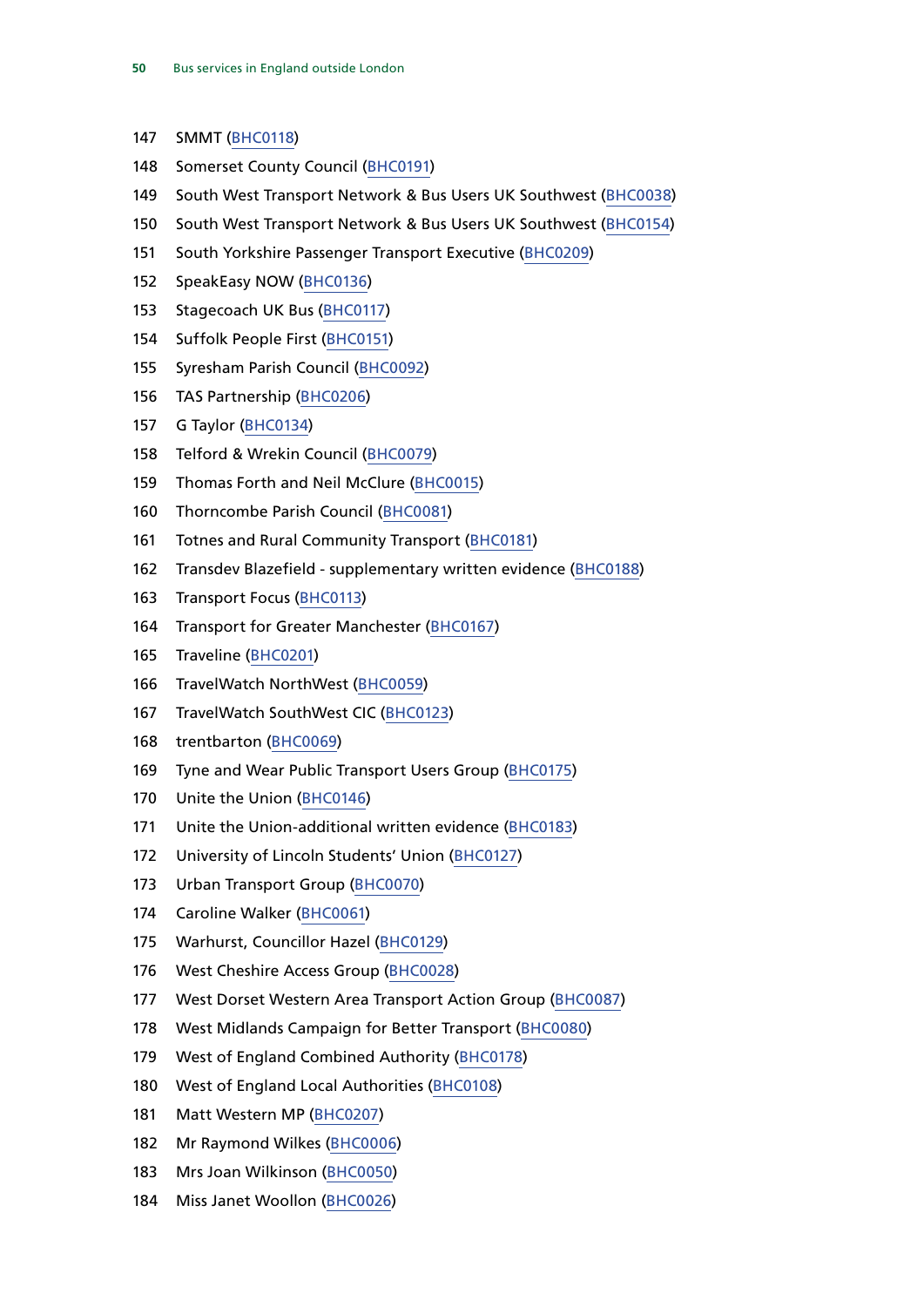- York Bus Forum ([BHC0005](http://data.parliament.uk/WrittenEvidence/CommitteeEvidence.svc/EvidenceDocument/Transport/Health%20of%20the%20Bus%20Market/Written/87134.html))
- York Bus Forum ([BHC0126\)](http://data.parliament.uk/WrittenEvidence/CommitteeEvidence.svc/EvidenceDocument/Transport/Health%20of%20the%20Bus%20Market/Written/90283.html)
- Mr Tim Young [\(BHC0083](http://data.parliament.uk/WrittenEvidence/CommitteeEvidence.svc/EvidenceDocument/Transport/Health%20of%20the%20Bus%20Market/Written/90203.html))